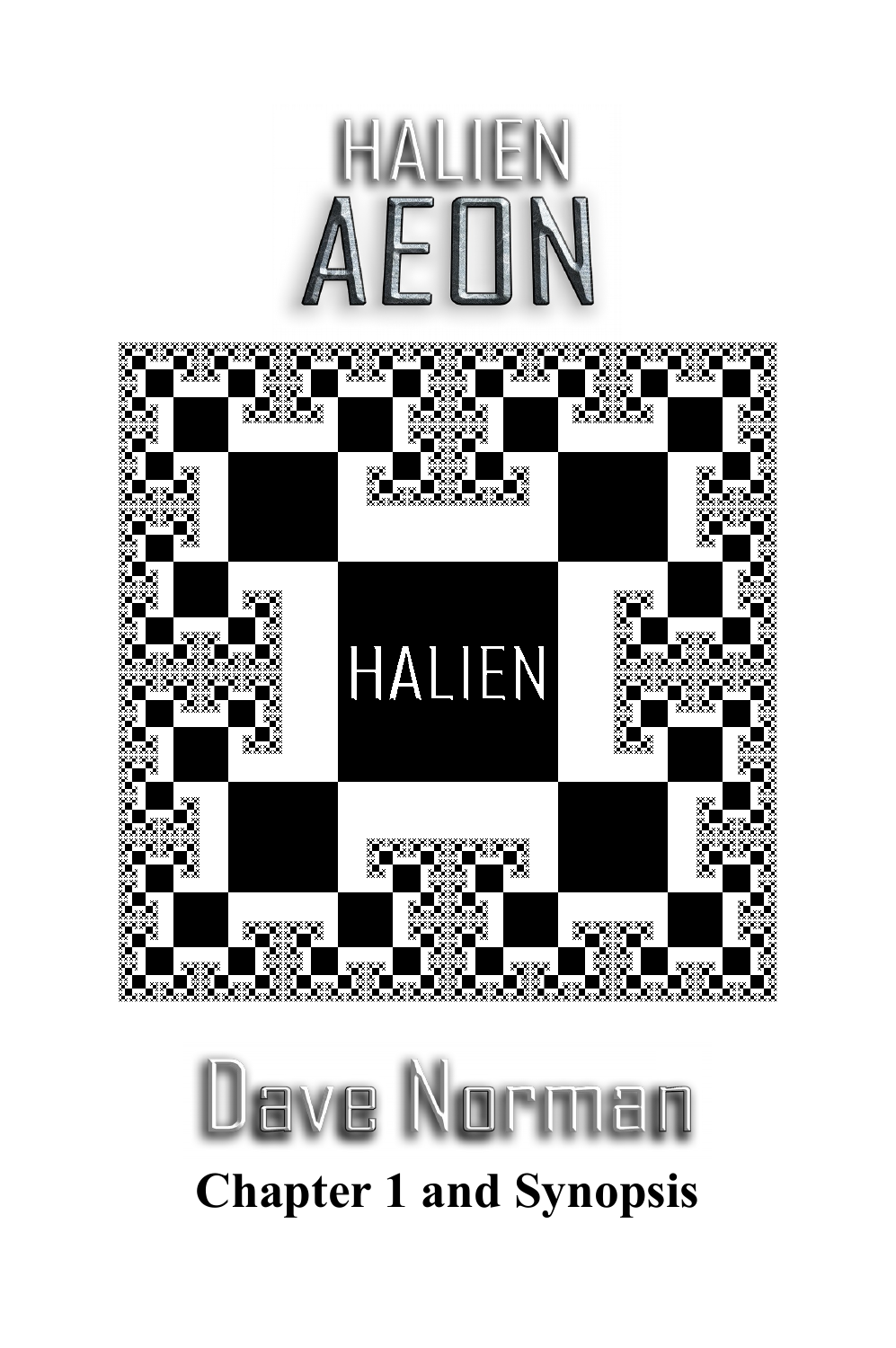#### **Copyright © 2020 David G Norman**

All rights reserved. However, extracts of up to one page from this first chapter of "HALIEN Aeon" may be freely quoted, *provided* they are *each* clearly and immediately followed by the text:

**"From the novel 'HALIEN Aeon' by Dave Norman. See halien.com/aeon"**

The right of David Norman to be identified as the Author of this Work has been asserted by him in accordance with the Copyright, Designs and Patents Act 1988.

For other permission requests, email  $\frac{\text{aeon}(a)}{\text{halien.com}}$ 

HALIEN Aeon / David G Norman Edition 1.0

#### Printed ISBN: 978-0-9956060-0-5

E-book ISBN: 978-0-9956060-1-2

### Published in the United Kingdom by HALIEN Limited www.halien.com

#### This chapter can be heard as an [mp3 file](http://www.halien.com/aeon/HaLiEn%20Aeon%20-%20Ch1.mp3)

**"HALIEN"** is a UK-registered trademark of **David G Norman** Cover artwork by TEN dynamiX www[.tendynamix.com](http://www.tendynamix.com/)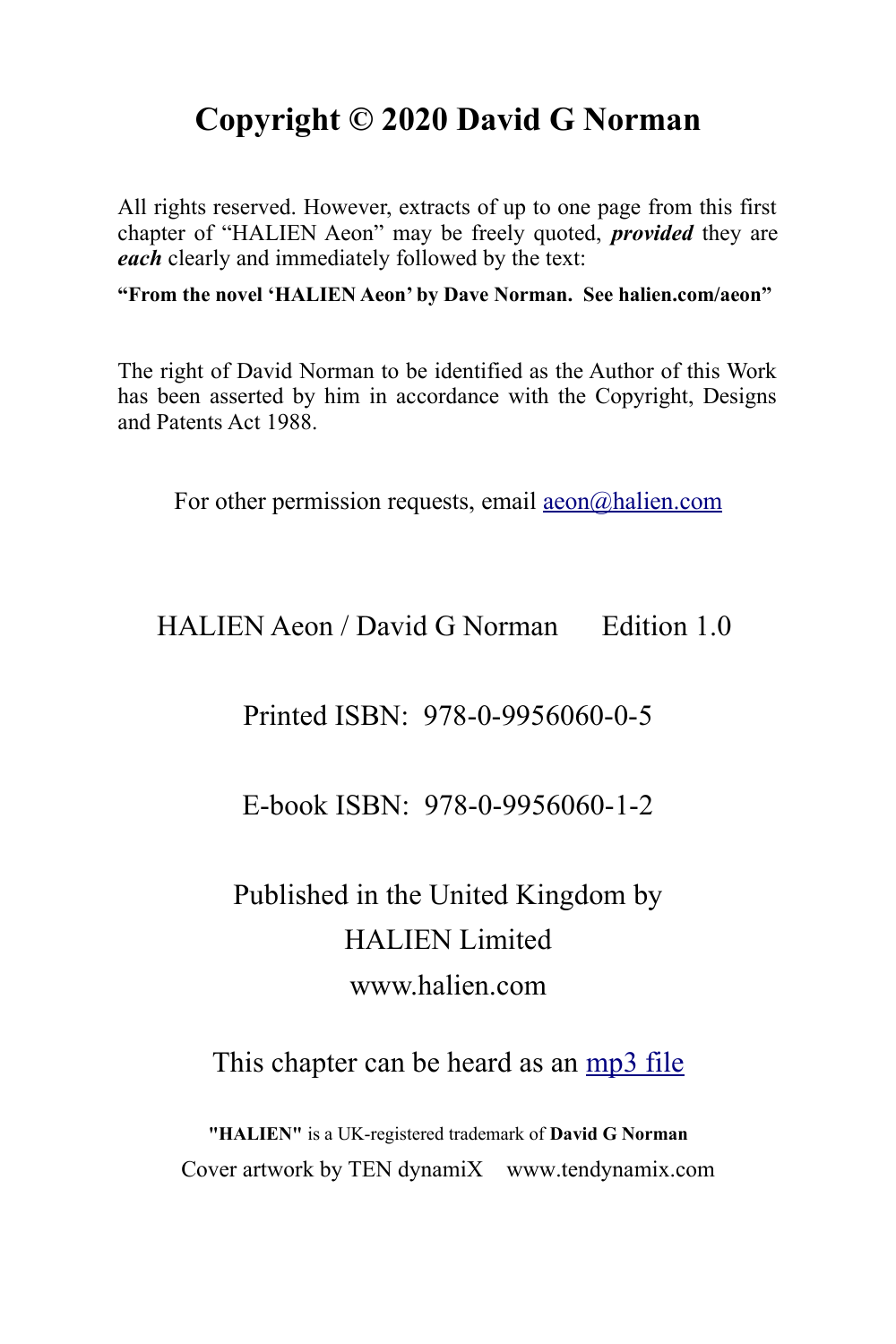This novel follows Interstellar Engel syntax 112.04

Engel's humanised form is being guided towards full compliance. It still has some way yet to go

Although it is already, commendably .. Engel*ish*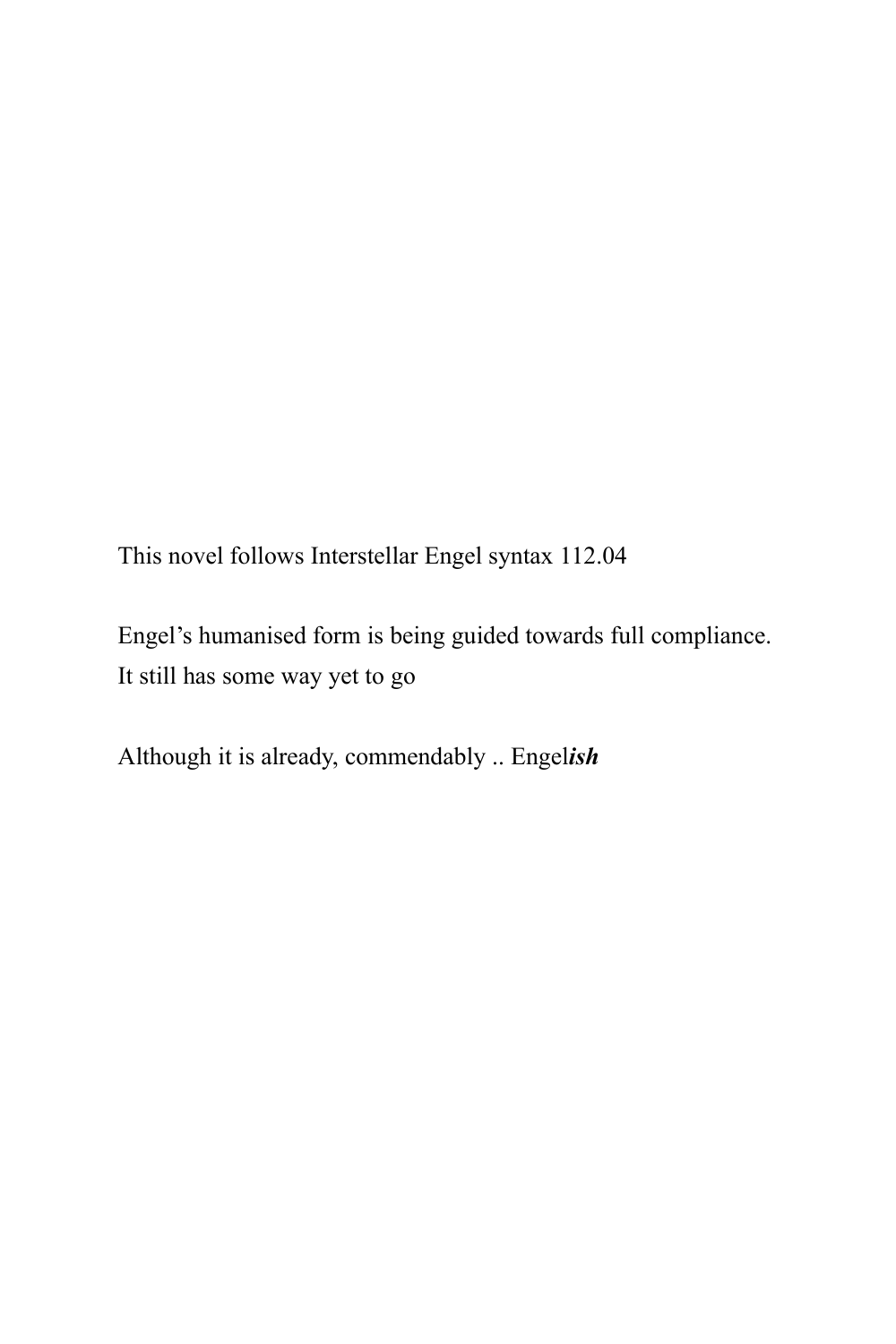# **Contents**

| 1:            | <b>New Moon</b>       |    |
|---------------|-----------------------|----|
|               | 1.1 Lairs of Lagrange | 3  |
| $1.2^{\circ}$ | Moon Maker            | 6  |
|               | 1.3 Graviton Flux     | 12 |
| 1.4           | Theia Fall            | 16 |
| 1.5           | Ring o'Roses          | 20 |
|               | 1.6 Red Sky at Night  | 23 |
| 1.7           | High Hyperion         | 26 |
| 1.8           | Moon of the Moon      | 32 |
| 1.9           | Seeds of Genesis      | 35 |

## **What Next? … [41](#page-46-0)**

**Synopsis [42](#page-47-0)**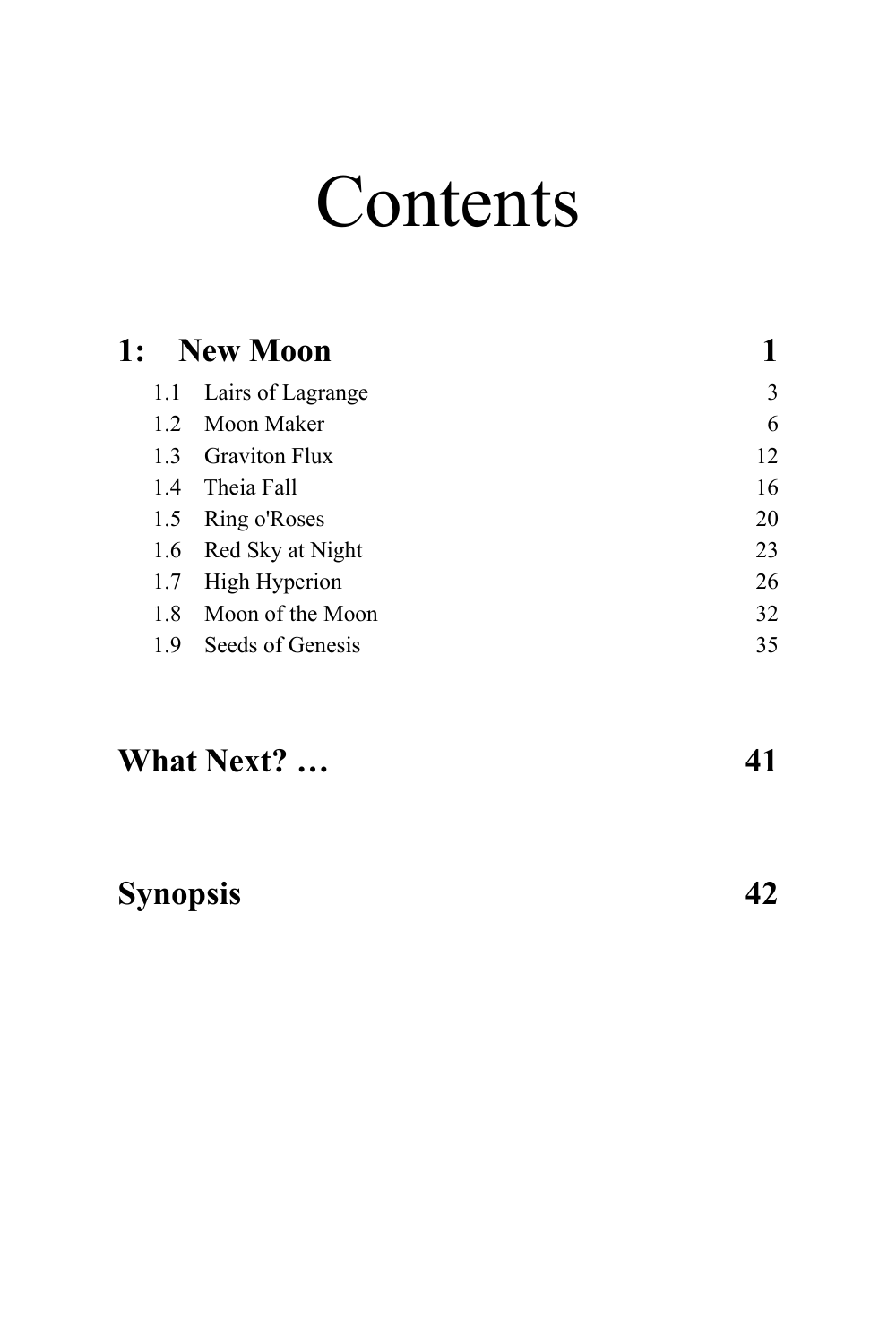#### *Author Foreword*

Studies of ancient history, mythology, legend and religion reveal a myriad strange stories of fantastical events, sacred places and amazing objects of wonder. Many show surprising similarities across diverse regions and cultures, perhaps hinting at common cause or provenance in ages even further past. In those ancient times, such wonders were often attributed to the mysterious moves of godly intent .. or, maybe, just to 'magic'. Yet mankind's ever-greater grasp of Universal Truth may now shed new scientific light on some of those Oddities of Old.

*"HALIEN Aeon"* launches a novel series that weaves a twisting thread through a selected sample of those stories. Some may once have held more truth than their mystical status implies. Others may hide far deeper meaning than is, at first, apparent. Above all, just a few global events, grounded in reality, may have sparked a vast swathe of subsequent myths and mysteries within the imagination of mankind.

The religious references and reinterpretation in this series are never intended to offend, but rather to suggest means by which many wondrously worded but oft-dismissed theological themes may, perhaps, be reconciled with current or future physical science. Who can say which keys of conjecture will ultimately open the locked safe of truth? After all, what we currently consider to be proven scientific 'fact' may, someday, be cast as merely the quaint musings of misguided belief.

This quest to crystallise the chaos of sub-conscious creativity into a cohesive story has spawned several supposedly original concepts that were subsequently revealed to be rooted in hidden historic reality or ancient mythology. So please conduct your own research into *and beyond* the scenarios and snippets of science upon these pages .. you may discover whole new worlds of wonder and wisdom waiting within!

Predominantly probing *pre*history, this first novel lays the foundation for later works that will, ultimately, take the tale forward into far distant times ahead. This **first** *chapter* of that novel launches the outermost of several nested story arcs. All told, the HALIEN pentalogy will encompass over ten *billion* years of past, present and potential future. So I wish you well on this alternative journey through what *may* have been a series of key moments in our galactic and human history.

You really never know!

And please don't ever forget. *It's all just a work of fiction* …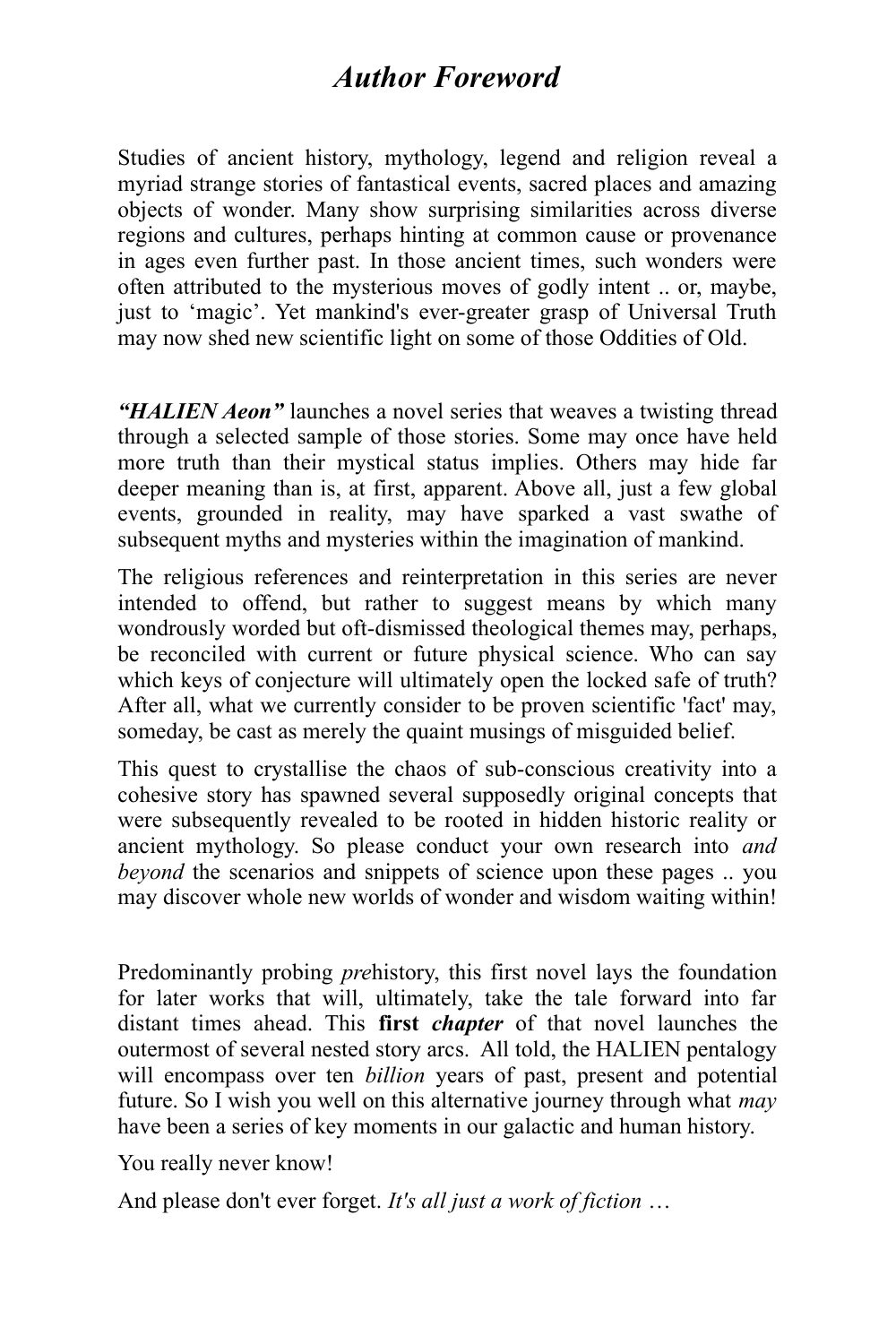# Dave Norman



**Dave Norman** is an aerospace software engineer and has served as chairman of Torbay Astronomical Society for most of this millennium(!).

In this fictional series he re-casts many mysterious aspects of ancient history, mythology and religion in the light of present day or plausible future science and technology.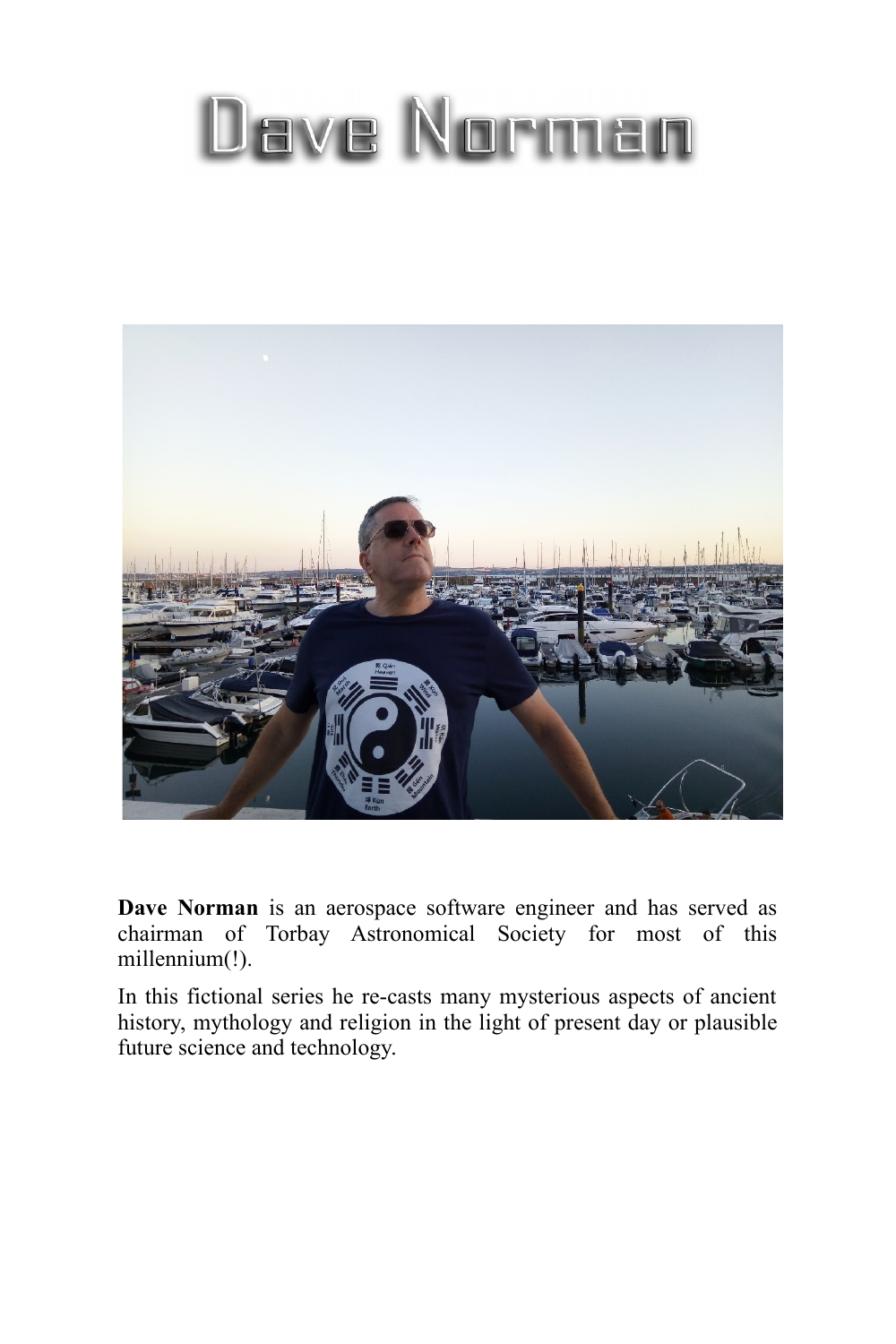## <span id="page-6-0"></span>**1: New Moon**

#### **Four and a half** *billion* **Years Ago - in the young Solar System**

It was truly a sight worthy of those who would look up at the night sky in wonder.

Yet no eyes would widen in awestruck terror at their impending demise. Nor would a single soul be sacrificed to the spectacle soon to be unleashed upon this planet. For only the most primitive *Ha*dronic *Li*fe *En*tities would grace its about-to-be renewed surface in the next three *billion* years!

This was a promising new world. One in a million of a trillion in the galaxy, it already offered *two* of the primary properties needed to one day nurture advanced life.

Its orbit was reasonably circular, avoiding extremes of temperature swings over the course of each year. Furthermore, that orbit lay well within the 'habitable zone' of its young and relatively stable star .. neither too near to its searing stellar heat, nor too far out into the frigid void of space.

When the frenetic formation of this system's planets finally abated, the universal solvent of life .. liquid water .. would be free to flow within the streams, rivers, lakes, seas and oceans that would carve aqueous character into its surface scenery and subterranean caverns.

This was, indeed, a good start. But *three* basic improvements would far better suit it to the successful evolution of life, over geological time.

To start with, it needed to grow. Although already the largest rocky planet in its system, additional mass would give its surface gravity a vital boost. That would tighten its gravitational grip upon the tenuous atmospheric gases that could one day rain water upon the land, bring the breath of fresh air to surface life and shield its reproductive frenzy from the ravages of stellar radiation.

Atmospheric stability would greatly strengthen the long-term prospects of any future surface biosphere. Sadly, too many promising but less massive planets across the galaxy had vented potentially protective and lifesustaining atmospheres to their surfaces .. only for the energetic winds of their stellar hosts to blast those gases, slowly but surely, away into the depths of space. Along with any chance of such worlds ever hosting Life that would look up at the night sky in wonder …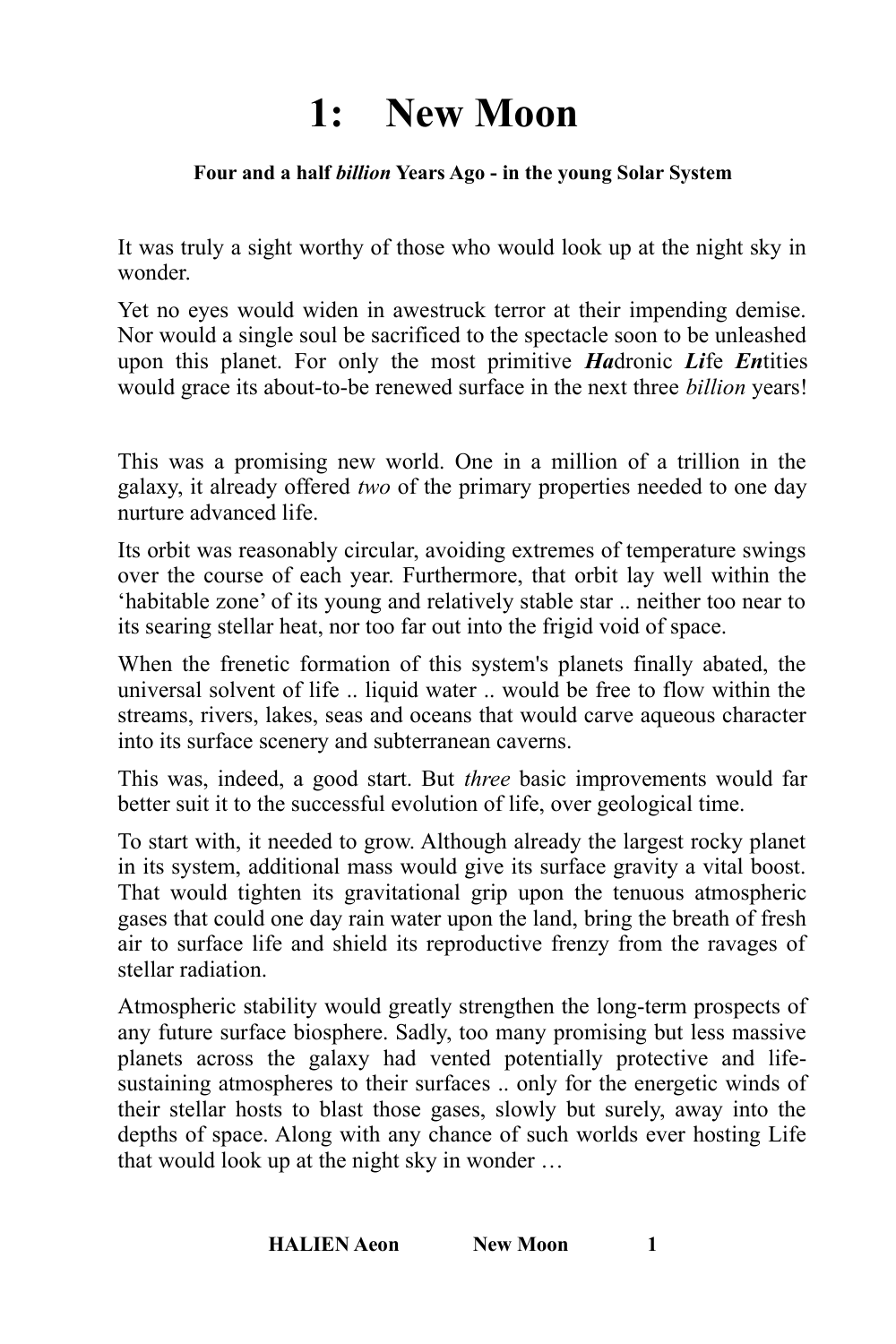Oddly, this world's hopes would be heightened by a *heavy* heart! It craved a massive and mostly molten iron core, beneath a cooler, rocky mantle .. raising steep thermal gradients across which colossal core convection currents could surge and twist into vast vortices around its axial spin. That whirling electromagnetic dynamo would cast immense magnetic fields up through the surface and far into space beyond .. a global '*magnetosphere'* able to shield delicate new life from the sterilising wrath of stellar winds and coronal mass ejected by the fitful convulsions of its star.

A stable atmosphere and an extensive magnetosphere would work together to promote this planet's prolonged potential for synthesizing and sustaining primitive life. But, for any nascent biology to boom over truly evolutionary ages, its birth-world also needed the beneficial seasonal soothing .. of an *axial stabiliser*.

Left alone, the spin axis of even a sizeable planet could tilt and topple erratically over geological time, driven by the gyroscopic churning of its internal materials and gravitational perturbations instilled by its orbital neighbours. Such chronic axial chaos would severely constrain the subsequent evolution of latent life, with seasons wandering wildly, amid dramatic and unpredictable climatic changes. And the best way for a planet to gain eternal spin stability would be to share its stellar orbit with the calming gravitational tug .. of a single, substantial, *natural* satellite.

To achieve its promising potential to bring forth and foster advanced Life, this young planet desperately needed ... *a Moon.*

Yet the most *un*natural of circumstances were about to confer mass, magnetosphere and Moon upon this planet .. all at once! A cascading chain of events, triggered centuries ago, would soon culminate in a cataclysm that would transform its *geological* nature to benefit *biological* Nature.

*Looming ever larger, an orbital companion was on a closing course to a cosmic collision, akin to billions already witnessed by their young star.* 

Although the single most spectacular of those to follow, the coming catastrophe would complete just the first of several stages in a uniquely complex *and consciously 'creative'* coalescence of worlds. One whose outcome was deemed critical to the HaLiEn heritage of the entire galaxy.

So, no relic of random motion had been risked in setting the scene for this dynamically destructive dance to the orchestral overtones of orbital mechanics. For this impending impact had been driven, not by destiny .. but *by design.* 

And it would *not* be the last ...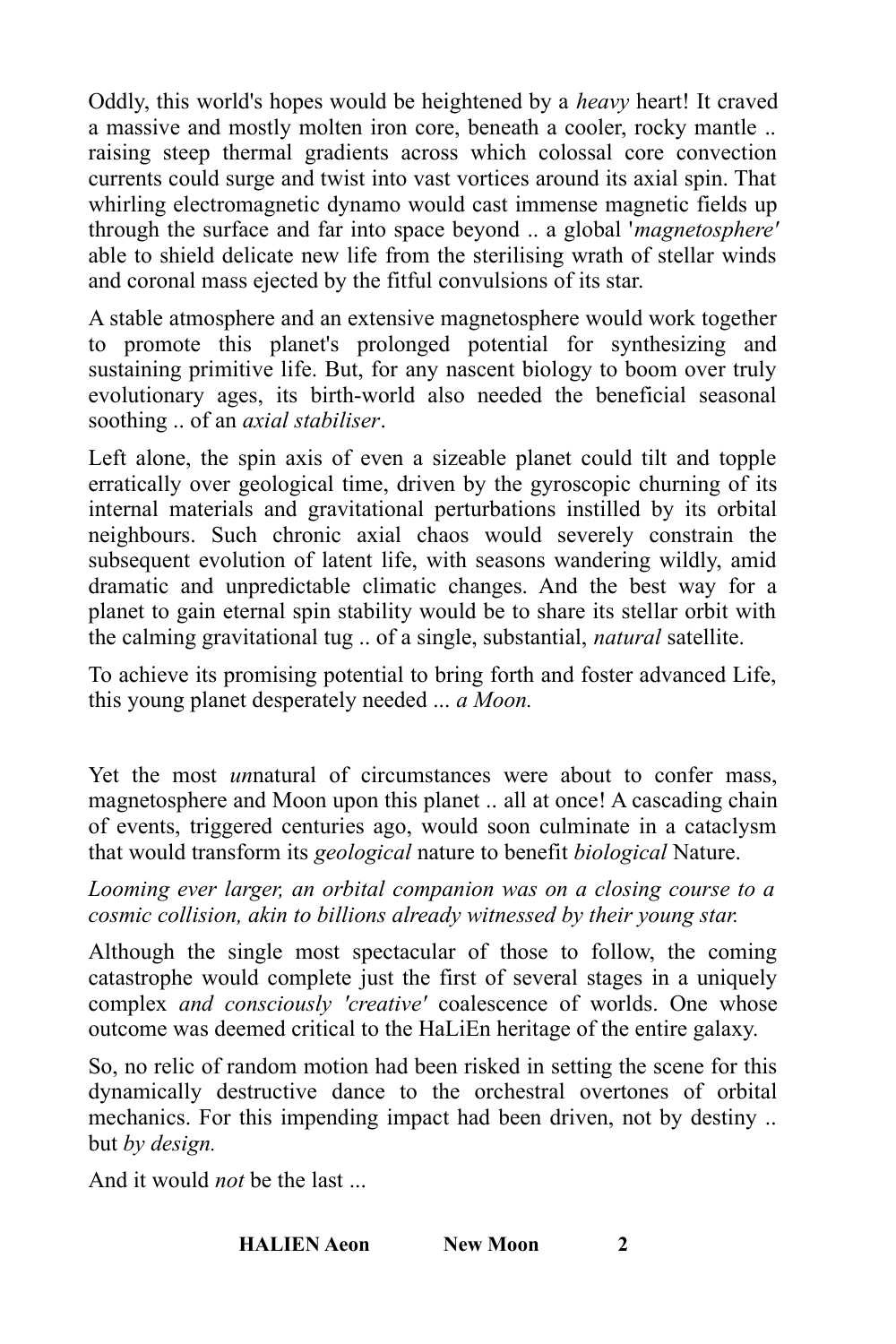## <span id="page-8-0"></span> **1.1 Lairs of Lagrange**

As it swung along its orbit around a young Sun, the planet one day to be called "Earth" was not alone. The *twin* agents of its coming transformation into a Blue World of Life had long been in place, as loyal planetary neighbours. For its accretion from the tenuous mix of gas and dust in this new star's inner circumstellar disc had *not* happened in isolation.

The past fifty million years or so had seen a frenzy of planetary formation across the entire Solar System. Far out in the frozen depths of space, countless billions of prospective new worlds had been accreted from chaos .. as powerful but short-range electrostatic and weak but far-reaching gravitational forces forged dusty grains and icy crystals into ever-bulkier bodies, in a creative-destructive cycle of aggregation and collision.

Throughout its innermost realms, innumerable rocky proto-planets had grown within orbits both nearer to and further from their star than the prospective Earth. More distant still, colder and thicker bands of ice and dusty debris had quickly spawned far larger planetary cores, able to attract and retain deep and dense atmospheres of primordial gas.

The immense gravitational grasp of the Solar System's largest planet .. the mighty 'gas giant', Jupiter .. would someday direly *threaten* the orbital stability of the inner planets. But it would ultimately come to *protect* its rocky siblings from later bombardment, by sweeping up much of the debris left over from the turmoil of their collective birth. Yet the proto-Earth had *already* conjured a rather neat, gravitational debris-gathering trick of its very own …

Of Nature's so-called 'fundamental' forces, *gravity* laid its ever-attractive qualities most clearly open to observation on the grandest scales. Easing off its far-reaching tug between two masses with the square of their separation, its effect often emerged in closed cosmic curves, along which gravitationally bound bodies would orbit each other in eternal embrace.

Pairs of such partners would trace their perpetual paths along more or less eccentric ellipses around their common centre of mass. A 'barycentric' point which, for bodies of vastly different scales .. such as a planet and its star or a moon .. would often rest deep *within* the more massive of the two.

Those gazing upon heaven's gyrations would gasp at the sheer geometric grace garnered from the formerly random motions of matter gripped by the remotely forceful grasp of gravity. Yet its seemingly simple laws concealed some surprisingly counter-intuitive consequences, that could turn a cosy company of two into a crowd of three, four .. or even more.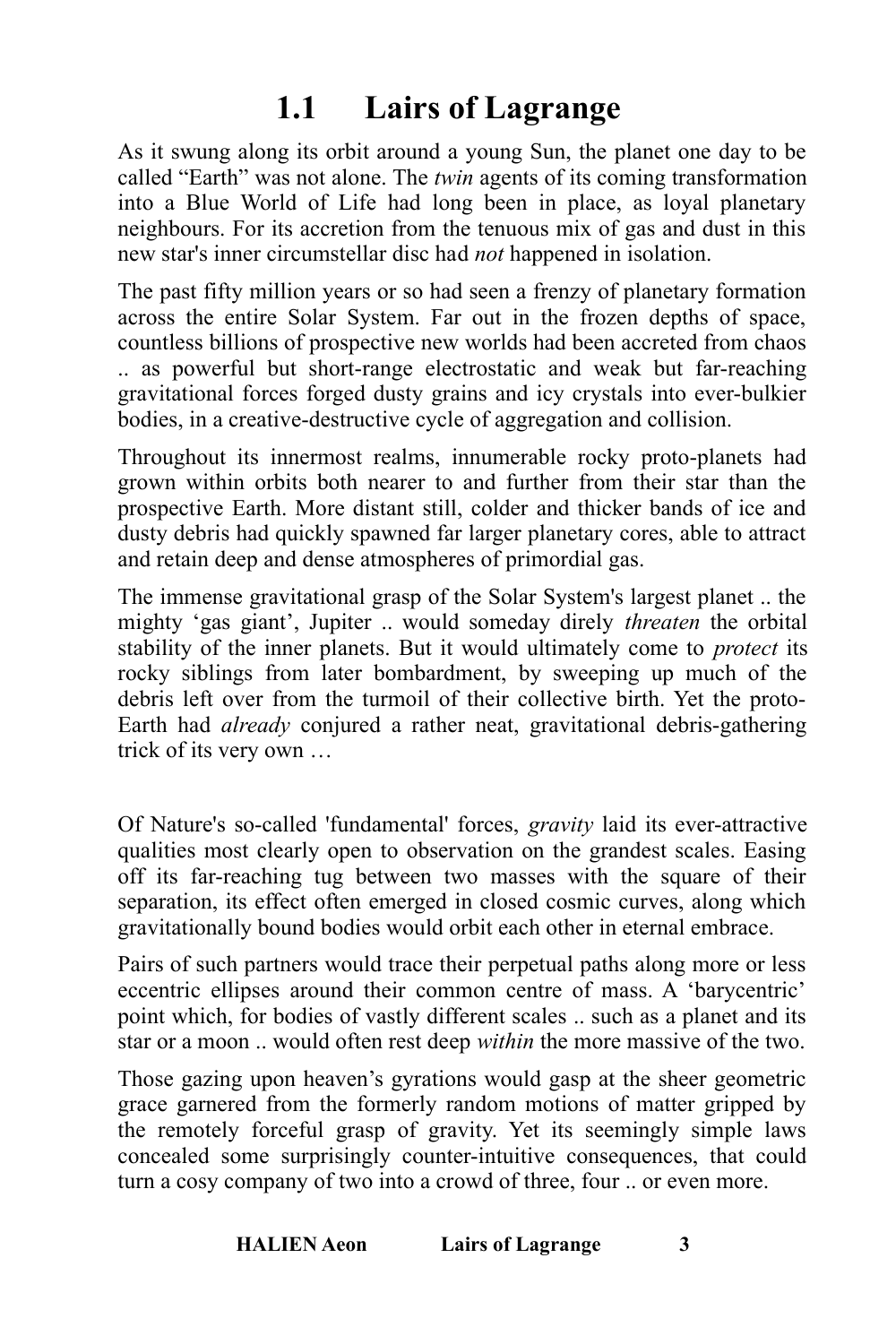Earth's broadly circular solar orbit followed those of its more fortunate planetary peers across the galaxy. Likewise, as for the orbit of any body around an object more than about twenty-five times its mass, its annual path harboured *two* hidden, 'secret gardens'. These invisible realms could each turn gravity's grasp to nurturing the germination of new planetary growth from the cosmic seeds still strewn across the Solar System.

Centred sixty degrees, one sixth of its orbit, *ahead* of Earth lay a large swathe of space where its gravity conspired with that of the Sun to create a strangely stable and subtly seductive gravitational 'trap'. One mirrored by an identical region centred sixty degrees *behind* Earth, along its orbit.

The interplay between orbital mechanics and orbiting bodies transformed these twin *peaks* of gravitational potential into gently grasping *pits,* towards which matter might appear to fall*.* Each could collect and keep a fair fraction of the still growing Earth's mass in dynamically stable, orbital equilibrium. And these were two lairs into which much of their fill of the inner Solar System's birth debris had long since been lured ...

Billions of years hence, the human beneficiaries of these gravitational quirks would name these two regions, along with three others, after the mathematician Lagrange. For the Sun-proto-Earth system, the first three Lagrangian points lay along the line passing *through* both bodies. As if balancing their opposing gravitational pulls, the first Lagrangian point .. L1 .. rested one and a half million kilometres from Earth *towards* the Sun. Somewhat less intuitively, L2 lay roughly the same distance *further* from the Sun, with L3 mirroring Earth's location on the *far* side of the Sun.

For all their homely qualities, though, these 'unstable' Lagrangian points would ultimately fail as long-term traps of natural material. *Any* drift away from them would draw a body further out still into free solar orbit. Only around the two Lagrangian points *sharing* Earth's orbit *..* L4 and L5 .. would the curving Coriolis effect gently guide any wandering worldlets back towards their confines. So, as eternally stable cradles for accretive body building, these twin cosmic corrals had long since coaxed gravity to grasp their shares of grit .. and grow from it two 'wrecking ball' worlds.

Patiently awaiting their cues in opposite orbital wings, these planetesimal stars of grandest ballet were both now poised to pirouette, in turn, onto centre stage.

There, each to play their part in an apocalyptic 'Pas de Deux'...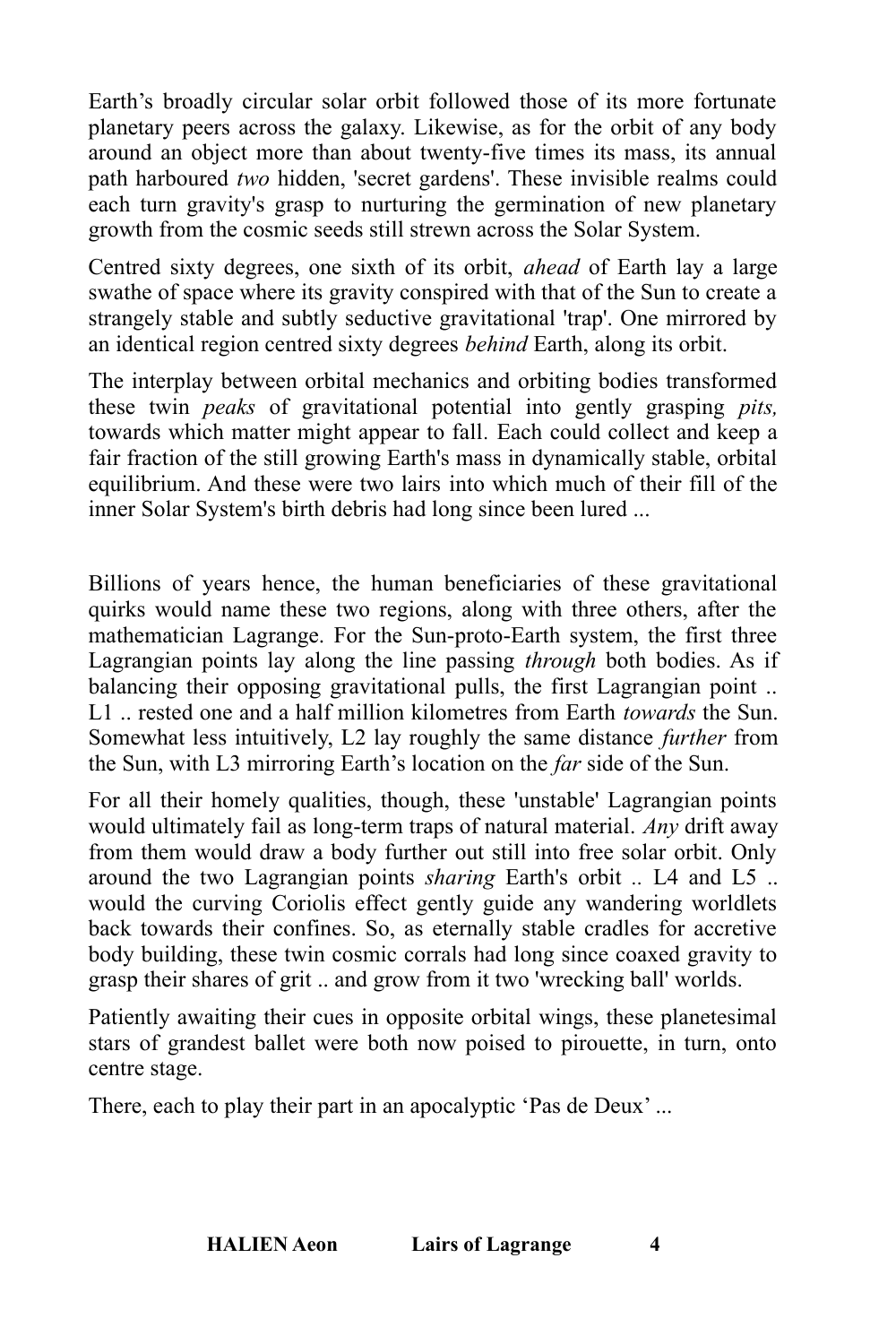*"Mother of the Sun, Theia of many names, for your sake men honour gold as more powerful than anything else; and through the value you bestow on them, O queen, ships contending on the sea and yoked teams of horses in swift-whirling contests become marvels."*

The Fifth Isthmian Ode of Pindar

Two months *ahead* of Earth along its orbit, at L4, lay **Theia**. By now packing almost six percent of Earth's mass, this substantial new world was already pushing the limit of its welcome within this proto-planetary crèche.

Sooner or later, it would be tempted out into its own orbit by gravitational tugs from the immense bulk of Jupiter. Ably assisted by attractive impulses from the still growing planet Venus, as it lapped its larger neighbour from the next orbit inward towards the Sun.

Should that happen, Theia's natural path would likely trace a long series of strangely 'horse-shoe'-shaped orbits, relative to Earth, as it repeatedly approached, recoiled from, returned towards and finally, fatally *.. impacted upon* its 'parent' planet!

Such an event would, indeed, serve to supplement Earth's mass down to its very core. The ultimate composition of a newly forming body varied broadly with orbital distance from its star. So, formed from the same primordial debris as Earth, Theia shared much of its elemental make-up .. including a substantial, nickel-iron nucleus.

However, the uncontrolled dumping of Theia's mass with effectively random impact location, incident angle and velocity would *not* likely guarantee the new Earth its much-desired magnetosphere.

Nor, for that matter, its vital new Moon.

Theia's orbital eviction and ultimate collision certainly *needed* to happen someday soon. Not least, to remove its clear and present threat to any future sparks of earthly Life.

But, to guarantee the rise of Gaia, the fall of Theia demanded a degree of *designed* direction truly worthy of those who might one day look up at their night sky in wonder ...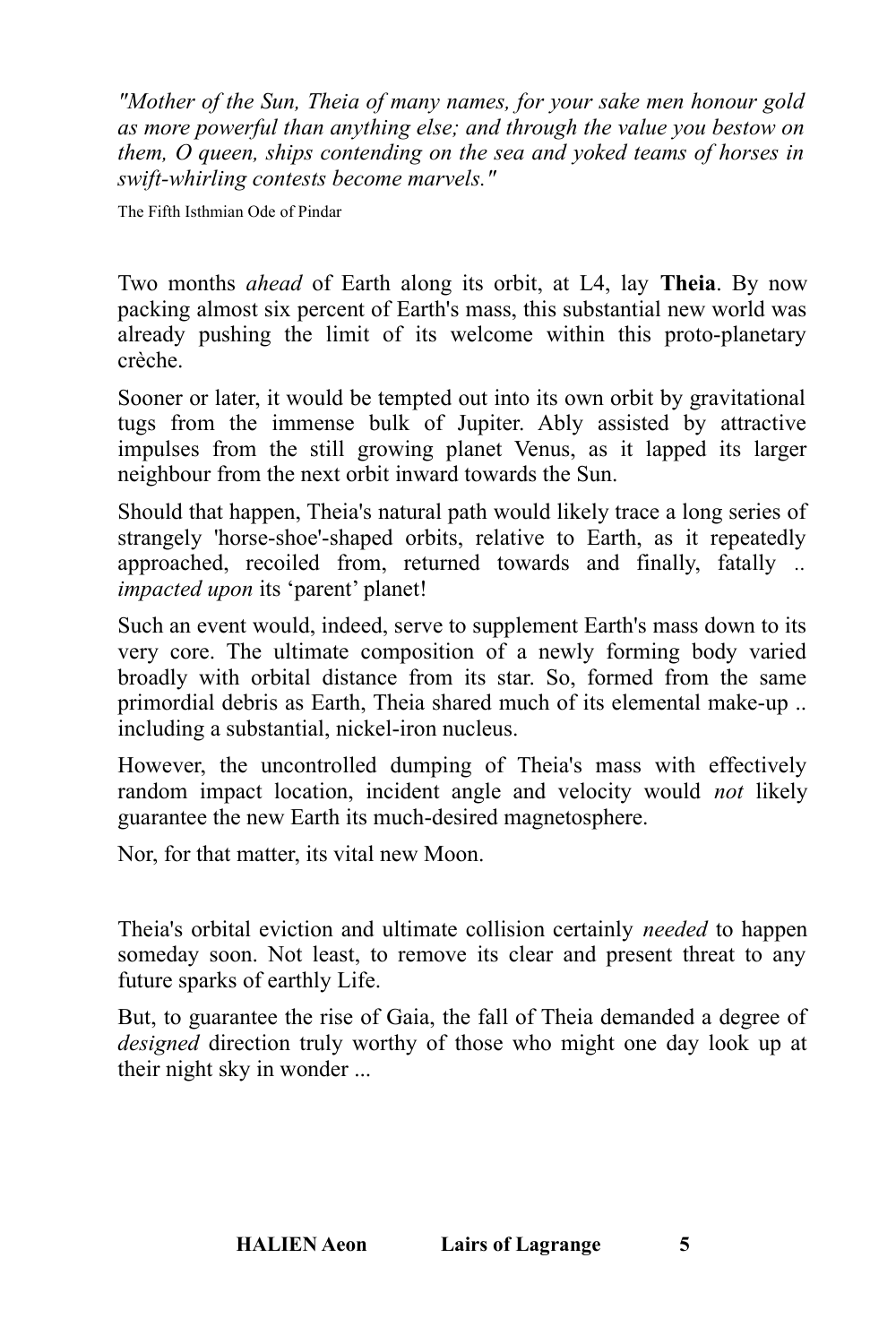#### <span id="page-11-0"></span> **1.2 Moon Maker**

Had the eyes of any biological intellect ever witnessed *this* enigmatic entity in their night sky, they would surely have drawn their owner's mind to the outer limits of both wonder and confusion.

Yet its billion year tour of the galaxy had not once cast its elusive light upon even the most primitive lifeform. For its duties drew it to the dusty disks of destructive creation around only *newborn* stars. Furthermore, its ghostly presence would barely register upon purely light-sensitive eyes .. and then only as a dark and non-sensically shifting geometric shadow.

Not that its reluctance to reflect or transmit light would have concealed its path among this boulder-strewn birthplace of planetary bodies. Its steady passage against the stellar background of deep space would have seemed blindingly obvious to any persistent onlooker. For it had long since swept completely clear of debris a band either side of its own original orbit around the infant Sun. And what this optically opted-out object lacked in luminosity, it could outweigh a trillion times over by the artificially amplified power of its sheer *gravitational* presence.

By any normal measure, its strangely dynamic physical form would seem to span less than two kilometres. Yet the constraints of conventional 'size' would fit loosely indeed upon the ethereal extent of an object that could shrink and stretch the sinews of space to suit its own purpose. With the span of even the most voluminous bodies dwarfed to insignificance against the infinite scale of space, it would soon show that *size* matters far less .. than *substance.*

This interstellar nomad needed to 'throw its weight' around the galaxy, from one stellar birth to another, in time to imbue life-bearing stability amid sterile, cosmic chaos. A task that demanded a universally unique form of 'agility' that no device of merely three-dimensional design could conceivably deliver.

During each multi-*millennial* transit from one stellar birth to the next, this multi-*dimensional* midwife would expose only a relatively modest mass, of barely three million tonnes. Although certainly demanding prodigious propulsive power, the trans-galactic movement of such mass, at near-light speeds, *was* perfectly possible with its billion-year old technology.

*That* had not been the 'weighty' problem with which its ancient creators had for so long wrestled, at first without success, to ultimately solve ...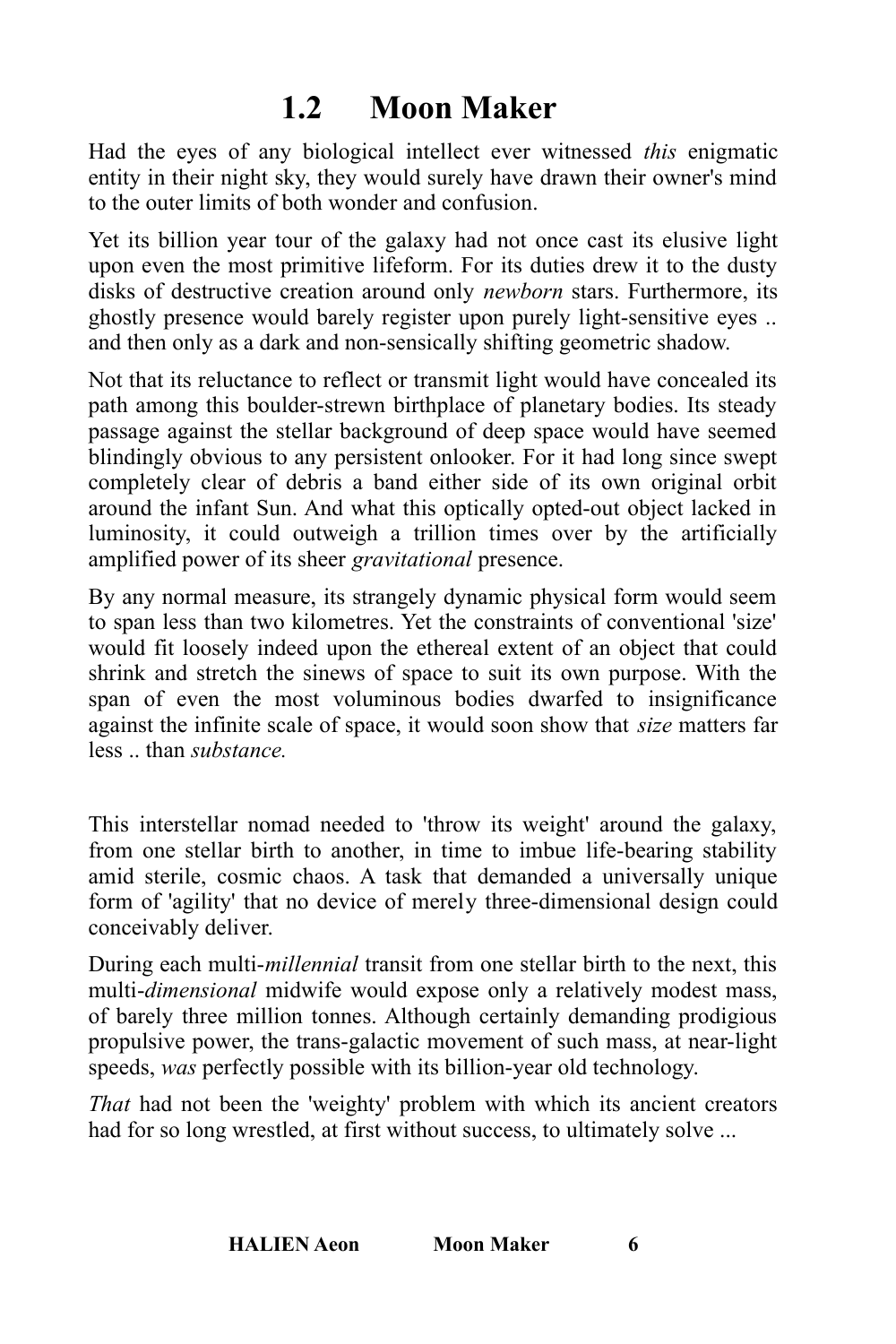It was not the motion, but the *magnitude* of its mass over which this object needed unnatural mastery. Within the colliding carnage of each new planetary crèche, only one force could gently but firmly coax the *creative* coalescence of so many sterile bodies into a few able to offer eternal homes for Life. The same fundamental force that had given the newborn Sun's outer bulk the unbearable weight to crush its core into fusion.

The 'force' .. of Gravity!

Although immense by any sentient standard, no mere three megatonne mass could project anywhere near enough gravitational pull to perturb the course of a significant planetesimal. So, this ancient object had audaciously amplified its culminating act of attraction, by *drawing down* a vast reserve of eternally 'missing mass'. It had rightly reclaimed, with interest, some of the essence of gravity that had long been leaking its potency from the realm of natural, three-dimensional space .. into an altogether 'higher' place.

One where neither the Sun, nor *any* star, had *ever* sought to shine ...

As future seekers of scientific truth across the galaxy strove to understand Nature's so-called 'fundamental forces', they would often find a full Theory of Gravity to be the most elusive of all. As it had once been, even to the creators of the object now so unnaturally usurping its power.

Somehow remarkably similar across species, early theories of gravity represented its effects well enough to predict planetary paths using 'laws' of motion distilled from the astronomical observations of sharp eyes and the intellectual inspiration of equally sharp minds. Even then, those first interpretations would soon be undermined by what seemed the subtly errant paths of planets seen passing through the inner gravitational fields of their stars .. as often first noticed during stellar eclipses by the large natural satellites their home planets nearly all seemed to have in common.

The 'relativistic' theories eventually proposed and then proven to precisely predict these pesky orbital perturbations would provide a far more profound insight into the fundamental nature of gravity. One which ceased even to consider it to be a genuine 'force' at all!

Rather, gravity could be re-cast as merely consequent to the geometric 'curvature' of four-dimensional 'spacetime' by energy and momentum, guiding massive bodies along mutually 'attractive' paths as if by their purely forward motion over a mass-pitted 'membrane'. Yet even as these insights into reality deepened, so did the equally profound paradoxes to which the proponents of ever-advancing science would soon be pointing ...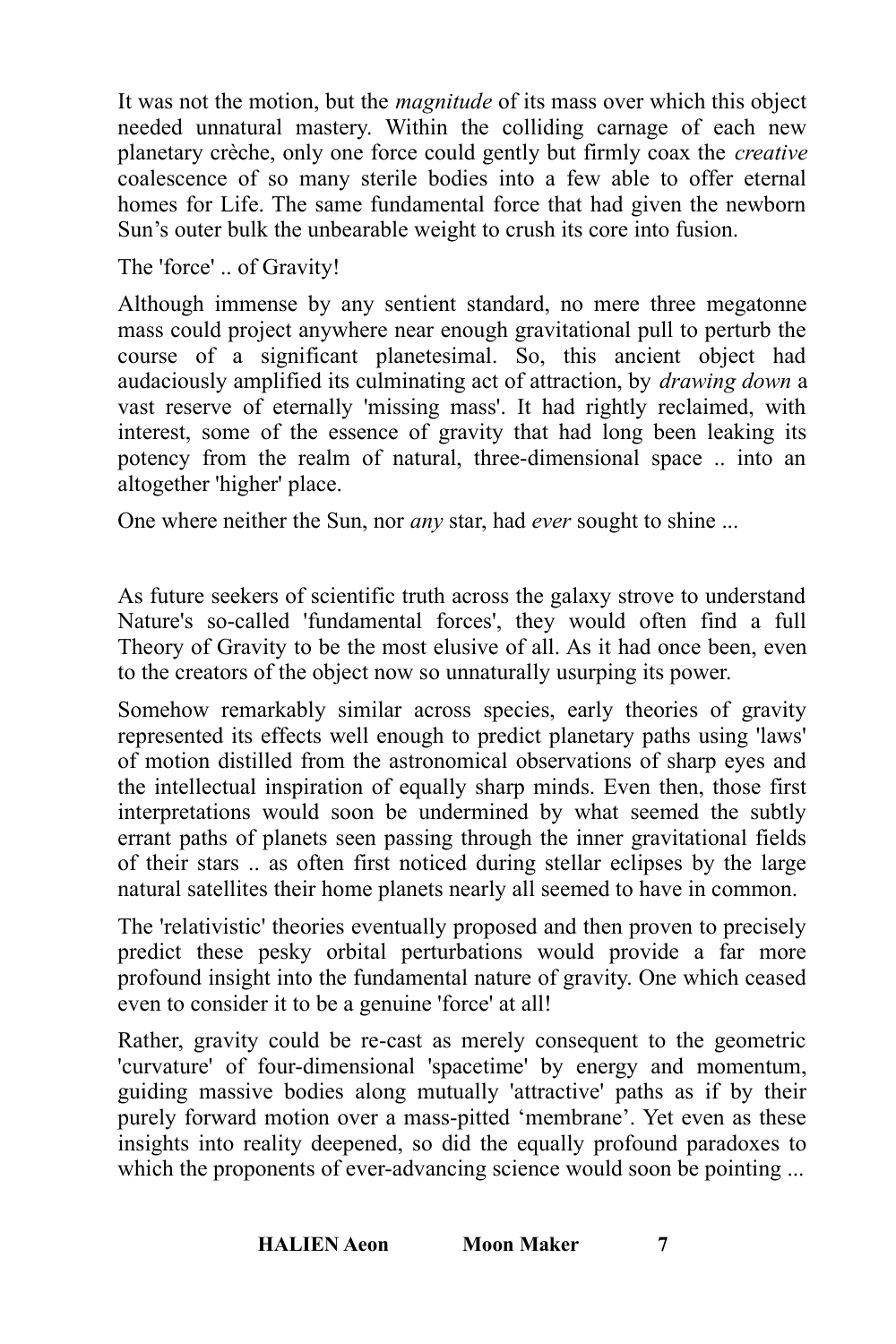Often first to emerge from new insight into the infinitesimally small were the 'quantum' theories. Their powerful and precise predictions would propose ethereal *graviton* 'virtual' particles to constitute a gravitational field, much as the light-bearing *photon* did for its electromagnetic counterpart. But just how could the infinitesimal scale of subatomic particles conceptually enclose the infinite scale of curved spacetime?

Most species would struggle long and hard to unify theories that were each immensely successful on their own scales into a Grand Theory of, well .. Everything. Yet that there *was*, indeed, 'room' in reality for such apparently disparate ideas would testify to the existence of higher realms of 'space', across which those theories would ultimately unite.

However it worked at root, gravity was undeniably a true power player at the grandest scales of the Universe. To its attractive charm fell the motions of mighty galactic super-clusters, over immense spatial spans. But the gravitational quality empowering the alien object, now completing its first manoeuvre in a million years, was not one of might .. but of *meekness*.

Despite its pan-universal grasp, gravity outwardly appeared orders of magnitude *weaker* than its electromagnetic or so-called 'strong' and 'weak' nuclear force counterparts. Yet it was to the very cause of this strange cosmic conundrum that this device owed its own superlative *strength!*

Over nine billion years had passed since one *time* and three *spatial* dimensions had boldly burst forth from a singular point of birth. Their initial freedom to inflate had shown gravity's restraint in binding new-born matter and energy around the casual curves of four-dimensional spacetime. Indeed, like a baby-buttock-slapping midwife, gravity had actually given the Universe a sharp *repulsive* kick to get it going.

As if in gratitude for its benign inflationary boost at birth, Nature had then gifted gravity an exclusive grasp upon the far tighter curvature of *higher* spatial dimensions. *Into* which elusive realms the device had been granted access by its creators. And *from* which it had just gratefully replenished its reserves of gravitational grapple-force.

For a thousand millennia, the object had held a stable solar orbit, mid-way between those of the budding Earth and its next outermost planetary neighbour .. Mars. It had patiently monitored the ongoing formation of both planetary protégés, amid the maelstrom of gravitational interactions and catastrophic collisions still carving the unique character of this complex system. So it had *not* made its recent, inward move towards the ultimate planetary targets of its attention until it was fully satisfied that *another* potential future problem had been permanently put to rest...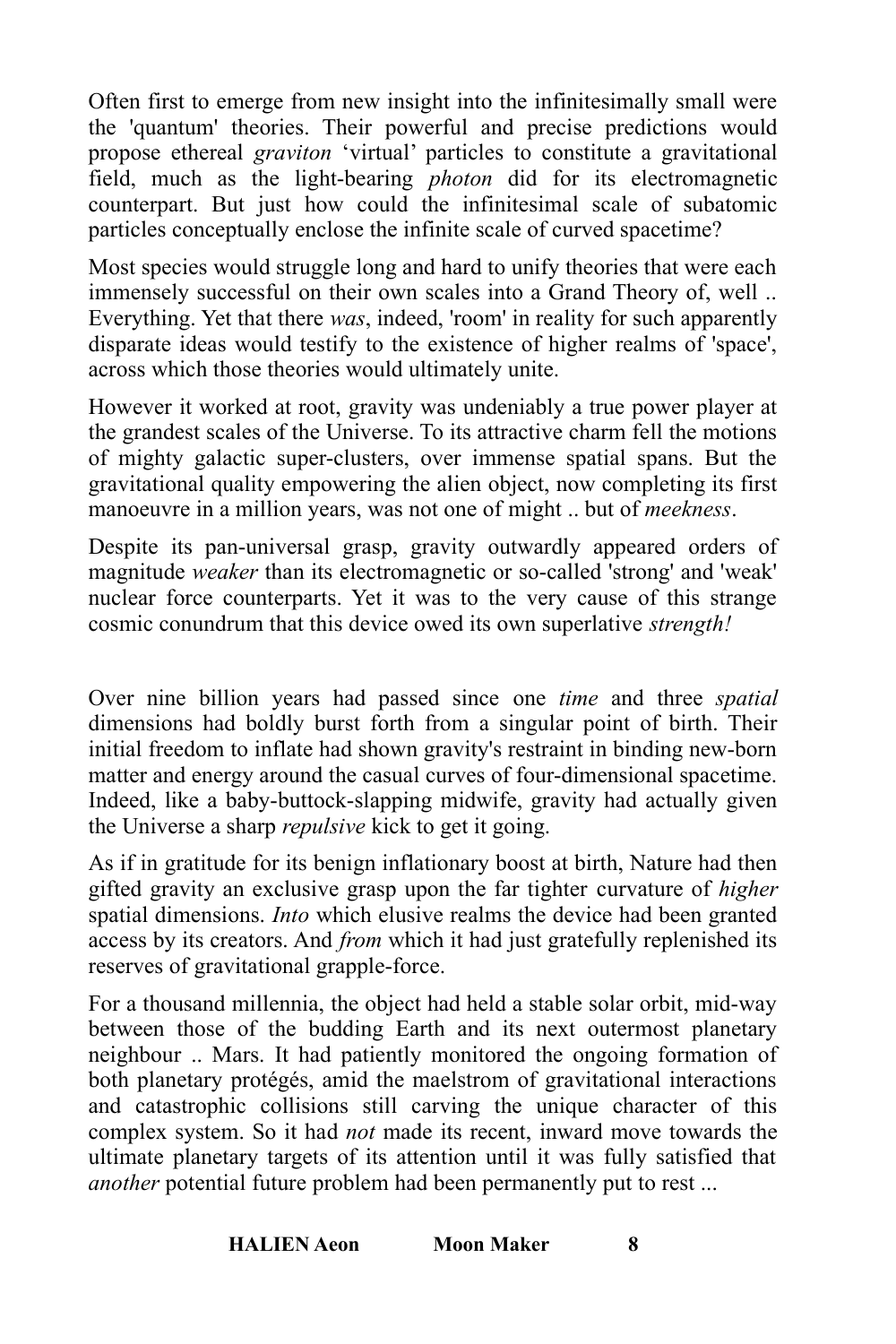Developing far out beyond Earth's orbit was another interplanetary interplay. A gravitational game of gaseous giants, of a type that had spelt ultimate doom to many a planetary parade's life-bearing prospects. But which, if properly played out, would ultimately serve to *secure* Earth's future protection .. and help to make it a 'must-inhabit' world.

Far too many newborn gas giants had grown swiftly, by sweeping up vast swathes of their stellar systems' densest ice and dusty debris, only to then descend, in destructive spirals, from the frigid zones of their formation .. towards *and even into* the inner realms of rockier planets.

In doing so, their immense gravitational pulls had plunged those puny sibling planets into dire peril; often disrupting their orbits into highly eccentric and lifeless ellipses, smashing doomed bodies together, dumping them into their star .. or slinging them entirely out of their planetary system, to eventually freeze solid in the dark depths of interstellar space.

Had such a scenario been seen to have started here, the object would have devoted its attention to disarming its destructive outcome.

At least, *as best it could!*

Sadly, the entity had been forced to leave far too many failing planetary systems to their fate. Even its pan-dimensionally amplified powers of attraction had often been dwarfed by the unstoppable inward incursions of the mighty 'super-Jupiter' gas giants lurking therein. But, in *this* system, it had at last sensed a source of future hope. One set to eventually restrain what would still yet become a visibly clear and present danger.

Alarmingly, the device's first deep scan, on approaching this system, had found the predicted future orbit of Jupiter to be threatening the realm of the four sizeable, rocky, inner planets and their innumerable planetesimal companions. Formed first and fast from the densest dust and icy debris, Jupiter's immense natural gravity would someday stunt the future growth of Mars, by disrupting its nearby debris bands into what would become two parallel populations of inwardly rocky and outwardly icy asteroids.

Indeed, in its roving role as an interstellar sleuth, the device had even uncovered circumstantial, circumstellar evidence of past planecide. Although far from proven guilty as charged, Jupiter *may* already have long since destroyed a first generation of super-sized, inner, rocky planets .. spawning the Earth and its companions from *their* re-cycled wreckage.

Yet the object's deeper orbital simulations had also discovered a potential source of planetary salvation waiting in the wings. A calming influence, poised to step in and restore ultimate stability to a Solar System over which anarchy would once have threatened to reign.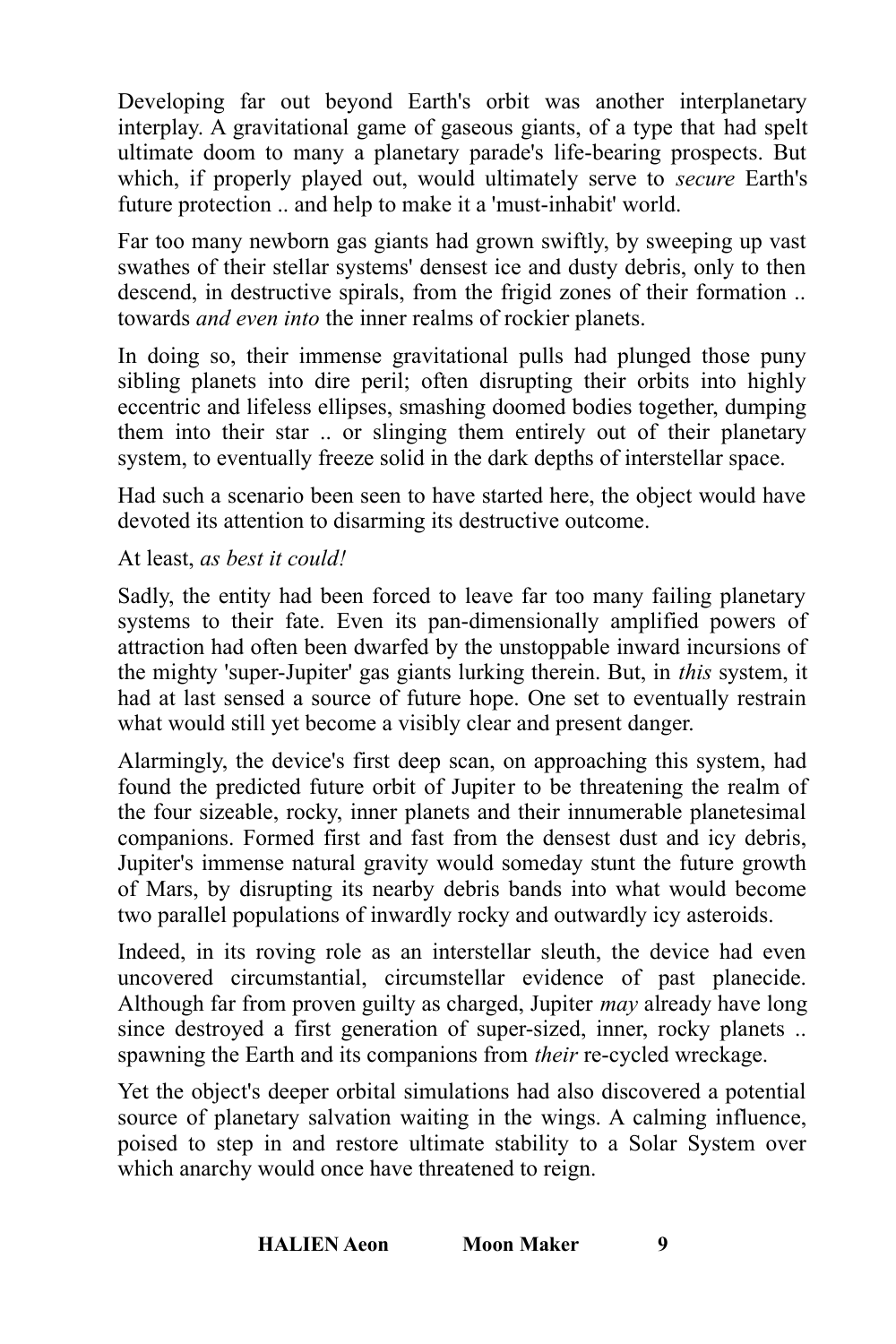As ever, the device's recent decision to forge ahead with the three-into-two accretion of Earth's orbital occupants had been taken at considerable risk. Its billion year forecasts of future planetary orbits would prove accurate in nine of ten systems. But each failure of foresight could doom a potentially life-bearing system to eternal sterility.

It was powerless to prevent the catastrophic carnage that would be cast upon some of its past protégés by errant super-planets. But, perhaps, a few more promising candidate systems could have been picked out for protection, given true perfection of prediction.

Sadly, such future certainty was *in principle* beyond the reach of *any* entity, due to the inherently 'chaotic' character of circumstellar disc evolution. No amount of sensory ability or prodigious computing power could predict the precise path of a system's birth material from dusty debris to pristine planets.

Indeed, the future orbits even of long-formed major bodies would often prove surprisingly dynamic until the entire system had 'settled down', maybe a billion or more years beyond its birth. Even then, the most mature and stable of planetary systems could still be twisted into orbital knots by the gravitational perturbations of just a single passing star.

So, it was with long and hard-enforced caution that the device had predicted the eventual restraint of Jupiter's rampage by the calming influence of its next outward neighbour. The *second* largest of the Solar System's gas giants. Jupiter's smaller-yet-still-mighty sibling .. Saturn.

Not even Saturn's beautifully bloated bulk could directly drag its far more massive counterpart away from playing planetary pucks with their inner siblings. Instead, its gravity would apply subtle but systematic outward tugs as its own, still changing, orbital period passed through a series of resonances with that of Jupiter. The wonder was that such gentle but persistent gravitational persuasion could imbue the orbits of both gas giants with enough stability to see them through this system's birth throes.

The details of this prediction were immensely complex and still worryingly prone to the whims of chaotic uncertainty. But the device *had* seen many variations of this Saturnian 'saviour' scenario in other systems.

Most of which had, indeed, survived intact. So far, at least ...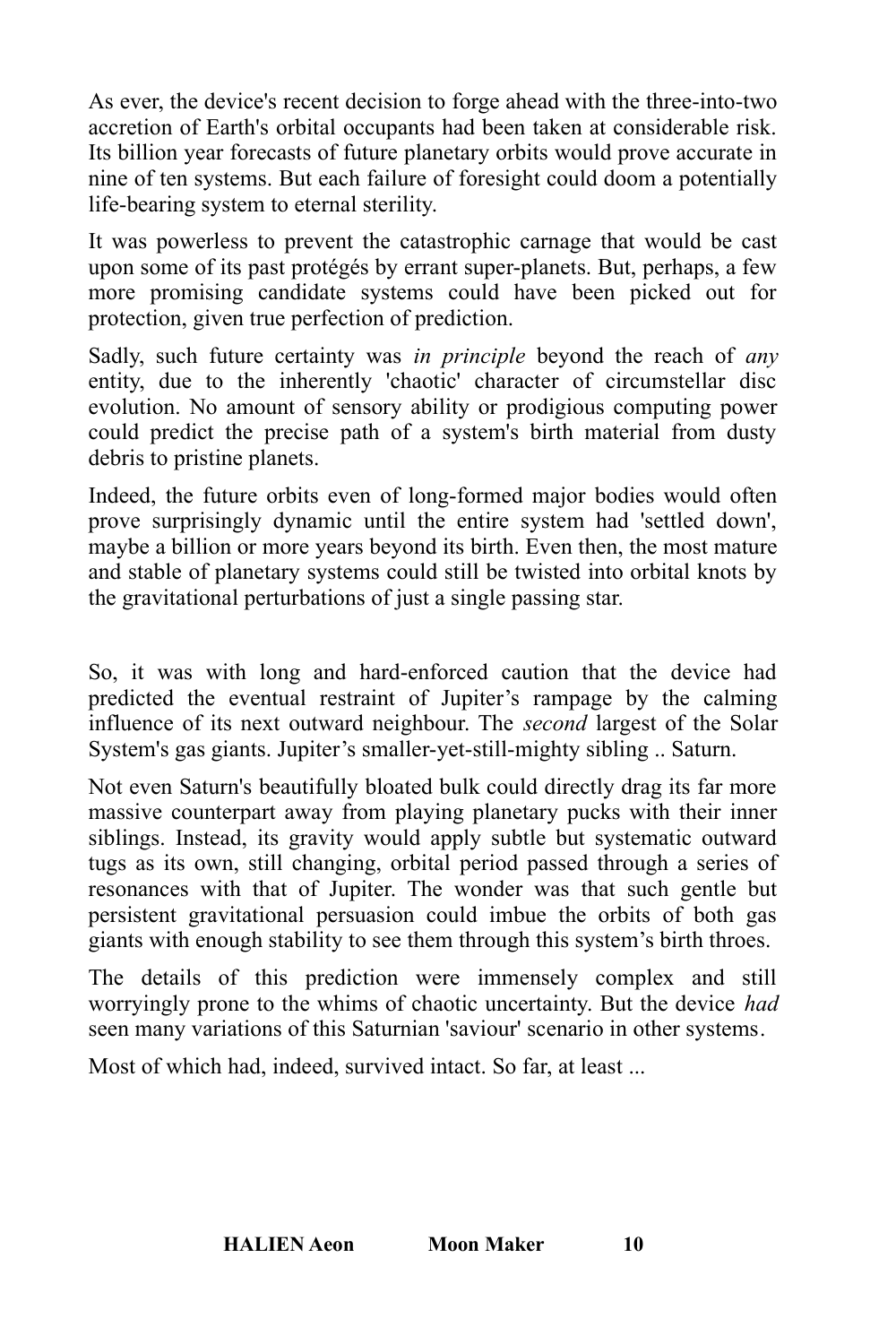Almost all long since departed on a trans-Universal quest and, already, over half a billion light-years beyond the galactic bounds, the creators of the device had, still longer ago, freed their collective mind from the constraints of syntactic language. Only in the course of a few, brief contacts with far inferior sentience had they condescended even to a hint of conventional communication. Within the *last ever message* of which, they had at least deigned to divulge two terse but onwardly communicable terms for the wondrous bearer *of their parting gift to the galaxy.*

That act of generosity promised, potentially, *several thousand* lifesupporting planets. The awesome device tasked to deliver them was, apparently, known formally to its creators purely in conceptual thought, only very loosely approximated in linguistic terms, as .. **The "Accretor"**.

So it was that the galaxy's first and never-to-be surpassed planetary-scale mass-accretion device had, with renewed confidence, turned its attractive attention to another creative coalescence of multiple worlds into a single planet-moon pair.

Upon completion of which, it would yet again justify the rather *less* formal, but equally apt, alternative title once coined by its creators.

As the Accretor set upon its first orbital shift in a million years, the eight ethereal, *cubic* 'faces' of its four-dimensional *tesseract* hyper-surface each seemed to entwine the black bounds of their own space into something, somehow, 'beyond'.

The eerily elusive shape that the Accretor had set in motion towards **Earth was without form, and void; and darkness was upon the face of the deep** shadow cast by its ghostly projection onto the 'plane' of merely threedimensional space.

So, the s*pirit* of the Accretor moved upon the face of the waters; upon an interplanetary ocean of gravitational waves. Across which it now set sail, on a quest to grant the nascent Earth a *three hundred billion billion* tonne boost of gas-gripping mass.

This would be a geological gift of the grandest proportions. From the heart of which would someday spring forth the core-churning birth stirrings of a life-shielding magnetosphere. And which would benignly bind Earth to the latest in a long line of the axially calming cosmic companions that had so creatively marked the masterful motions of .. **The "Moon Maker"**.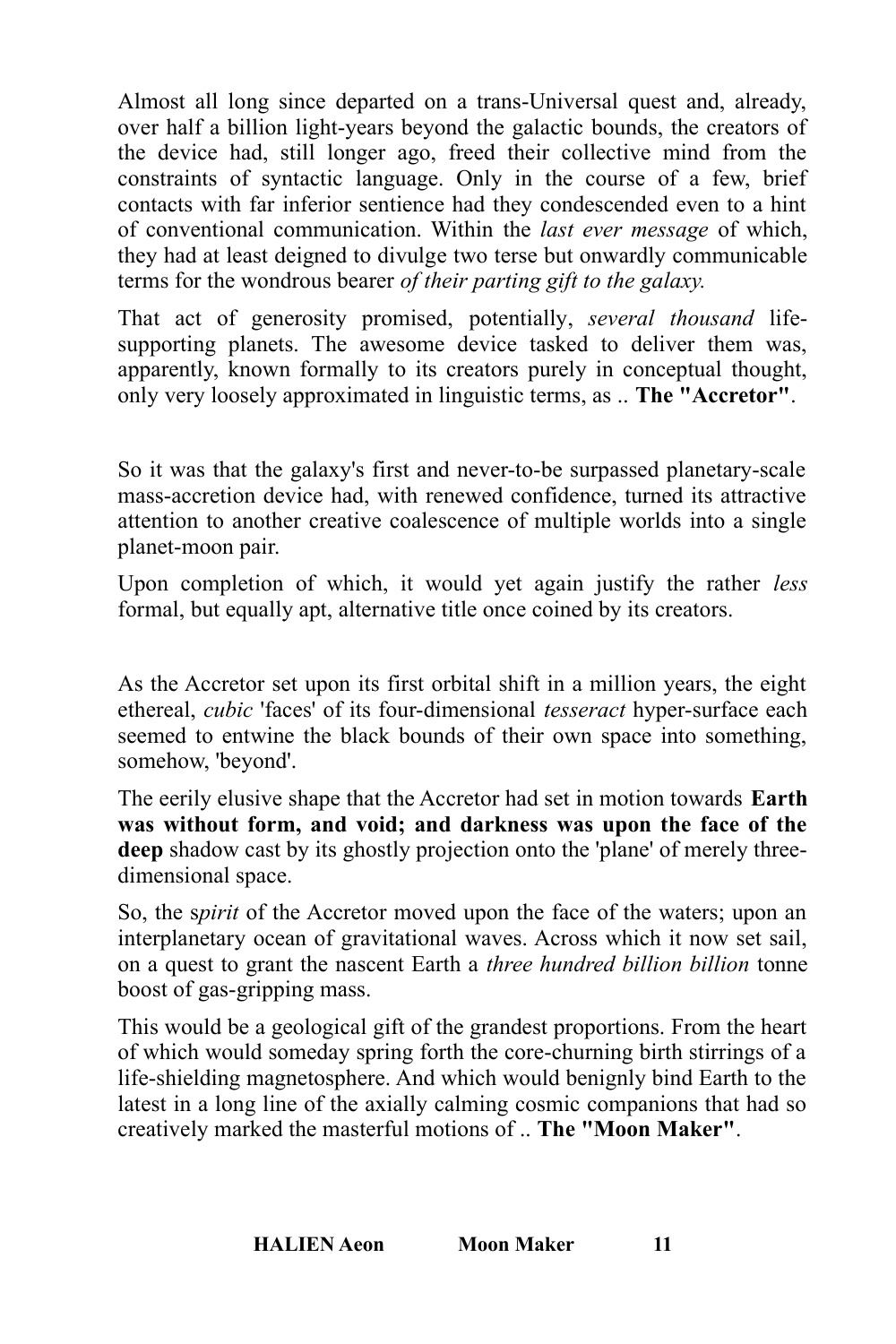#### <span id="page-17-0"></span> **1.3 Graviton Flux**

Just decades had passed since the planetary accretor's initial orbital update. Not only had it left its original parking orbit, mid-way between Earth and Mars, it had also moved *inward* to carefully *cross* the shared path of the three bodies to which its attention was now dedicated. Dutifully sensing, as it went, the subtle, orbital drag still being induced upon them by dusty debris and fitfully gusting solar winds.

Settling in to a new orbit within that of Earth and, this time, mid-way out from Venus, it had lain in wait in contemplation of the perfect timing for its first, fateful 'perturbation pulse' …

That short day of future earthly deliverance, through apparent doom, had dawned less than sixty years later. Rounding its faster inner track, the Accretor had once more reached the radius vector sweeping from the centre of the Sun .. out to Theia. But this time around that imaginary line had *also* hosted, on its still faster sunward orbital passage, the planetary partner in the Accretor's plan. A suitably massive 'anchor', against which its forthcoming attractive perturbation would very soon be perpetrated. The still red-glowing globe of the young planet Venus.

Slowly spiralling around L4, sixty degrees ahead of Earth along their common orbit, Theia had been more casually accreting matter from much the same primordial pool .. boasting barely six percent of Earth's mass. Even so, at almost forty percent of its diameter, Theia would someday cast a short-lived but scarily sinister shadow upon the face of its planetary peer.

At that time spanning less than twelve thousand kilometres, the still growing proto-Earth would behold the approach of a behemoth almost four thousand six hundred kilometres across! But *not* until Theia could at last be persuaded to leave its Lagrangian lair.

The critical moment of four-body *syzygy* had arrived. For just a few seconds, the Accretor straddled the same, sufficiently straight line through three-dimensional space as the Sun, Venus and Theia. Given its recent measurement of the orbital debris drag on its target, and the precise gravitational jolt it was about to generate, it had honed to perfection its exquisitely detailed set of orbital simulations.

So, as it primed its powers for that first perturbation pulse, the Accretor once again pondered the predicted end-point of Theia's future path.

**And the Accretor saw that** *it was* **good***.*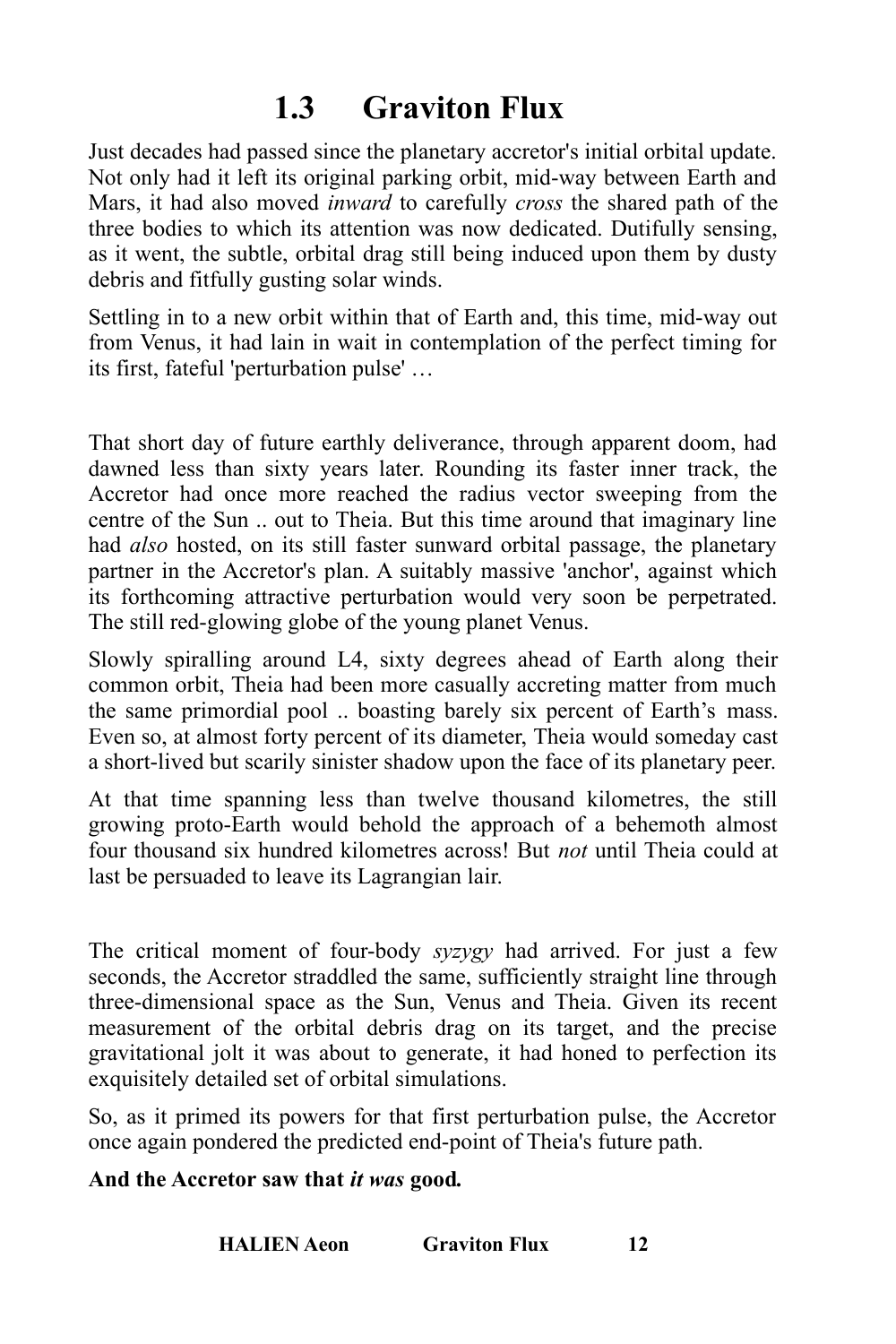Fifty million and more years of planet-making mayhem had passed since the ignition of nuclear fusion at its core had conferred truly stellar status upon the Sun. Yet the briefest blink, of barely *seventeen seconds*, would commence the orbital reconstruction of the entire inner Solar System, as its gravitational landscape lay open to the Accretor's trans-dimensional grasp upon gravitons gleaned from a 'higher place'.

Its unique ability to 'down-dimension' gravity's force-carrying *bosons* gave the Accretor the effective mass boost to actually make its influence upon planetary-scale objects felt. That attractive influence would now be applied between two bodies, as if by a gravitational 'winch'. The intent was to imbue the first of a few brief but intense pulses of fatal attraction upon the target of its attention, Theia, in one direction. Balanced against the planetary anchor of Venus, in the other.

Throughout those seventeen seconds of its first perturbation pulse, a truly prodigious graviton flux flowed 'down' through the Accretor, from the fourth spatial dimension and beyond. Flooding from opposite cubic facets of the Accretor's projection onto three-dimensional space, this immense graviton flux induced an intense, local distortion of spacetime.

Although common of forceful cause, that flux had *not* formed one of the all-round gravity 'wells' so often pressed into spacetime by the natural masses of astronomical bodies. Instead, directed through what advanced species would someday dub a 'G-lens', this was a 'focussed' distortion, directed primarily along a linear region through and to either side of the Accretor .. as a *pair* of transient, if rapidly deepening gravitational 'rifts'. One aimed inward, towards Venus; the other surging out, towards Theia.

Within just the first few seconds of the perturbation pulse, each of these seismic spacetime splits had delved many orders of magnitude deeper than that imprinted by the Accretor's own merely megatonne-scale mass. Such had been the efficiency of its graviton draw-down from higherdimensional realms, that it had momentarily multiplied its mass-presence by a factor of some two billion trillion! Along the axis of each linear rift, a broad gravitational 'beam' had boosted the Accretor's interplanetary pulling power to mimic that of a body *three times the mass of the Sun*!

Travelling at light speed, it took little more than a minute for the *leading* edge of each gravitational rift to propagate out to its target, either side of the Accretor. Well before which, the seventeen seconds of perturbation pulse had ended .. leaving each rift's *trailing* edge racing outward behind the five million kilometre long abyss .. of a deep spacetime 'fissure'.

Fissures into which both Venus and Theia were each about to fall ...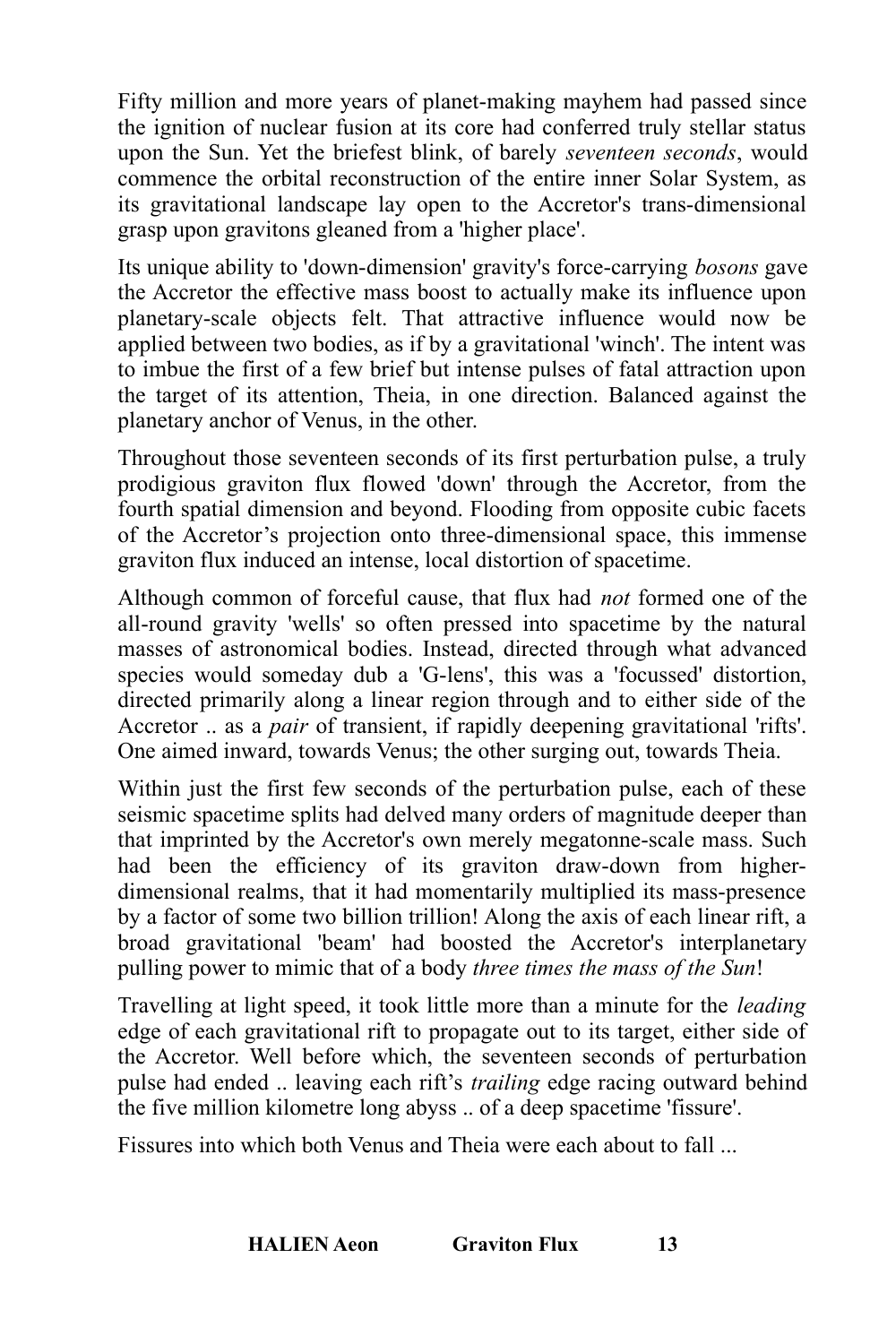Seconds later, both planet and planetesimal were simultaneously struck by their own spacetime equivalent of a shore-crashing tsunami. Yet these were waves from which there would be no escape to high ground, for each *gravitational* trough was travelling at light speed .. almost three hundred thousand kilometres per second! Furthermore, like any tsunami triggered by a seismic sea-floor slump, the first warning sign would be a sudden surge of suction *towards* its source.

As the leading edges of the focussed gravitational beams washed over both objects, each was dealt a sharp and irresistibly attractive jolt towards its creator. Yet little sense of acceleration would be 'felt' by either, as each was merely following its natural path through the space so sharply and suddenly curved by the intense graviton flux. Even so, both bodies *had* been deeply 'moved' by these twin shocks to the Solar System's status quo. The consequences of which would ripple down through spacetime for *billions* of years to come!

The ultimate results of those ripples were supremely sensitive to the new 'initial conditions' that their perpetrator had just imbued. Even the tiniest divergence from its plan could spell doom to Earth's life-bearing prospects, and the dashing of the Accretor's hopes for this entire stellar system. So, it next meticulously measured the match of Theia's new orbital motion, against that it had so carefully simulated.

And the Accretor saw that *it was* good*.*

Not only had this single momentous event commenced the countdown to Earth's transformation into a world worthy of Life, but it had also addressed another significant risk from the register of threats *to* that life. For both the strength *and the timing* of the perturbation pulse had been carefully chosen to boost the stability of the Sun's innermost offspring.

It had left Venus with a path around the Sun slightly *more* circular than it had been before .. indeed, with the least eccentric orbit of any planet in the Solar System. Future perturbations by other bodies would periodically change such factors, but this one tweak would at least reduce the effect of any future orbital interactions between Venus and Earth. However, it was the reaction of *Theia's* orbital path to the pulse that had become critical.

Like those of Venus, Theia's seventeen seconds of gravitational free-fall into the Accretor's spacetime fissure had barely changed its velocity *along* its orbit around the Sun, as this first pull on both bodies had been *across* their directions of motion. What it *had* done, though, was to nudge Theia into an orbit now marginally more eccentric than Earth's. One which left Theia lingering around the point of forever leaving its Lagrangian lair ...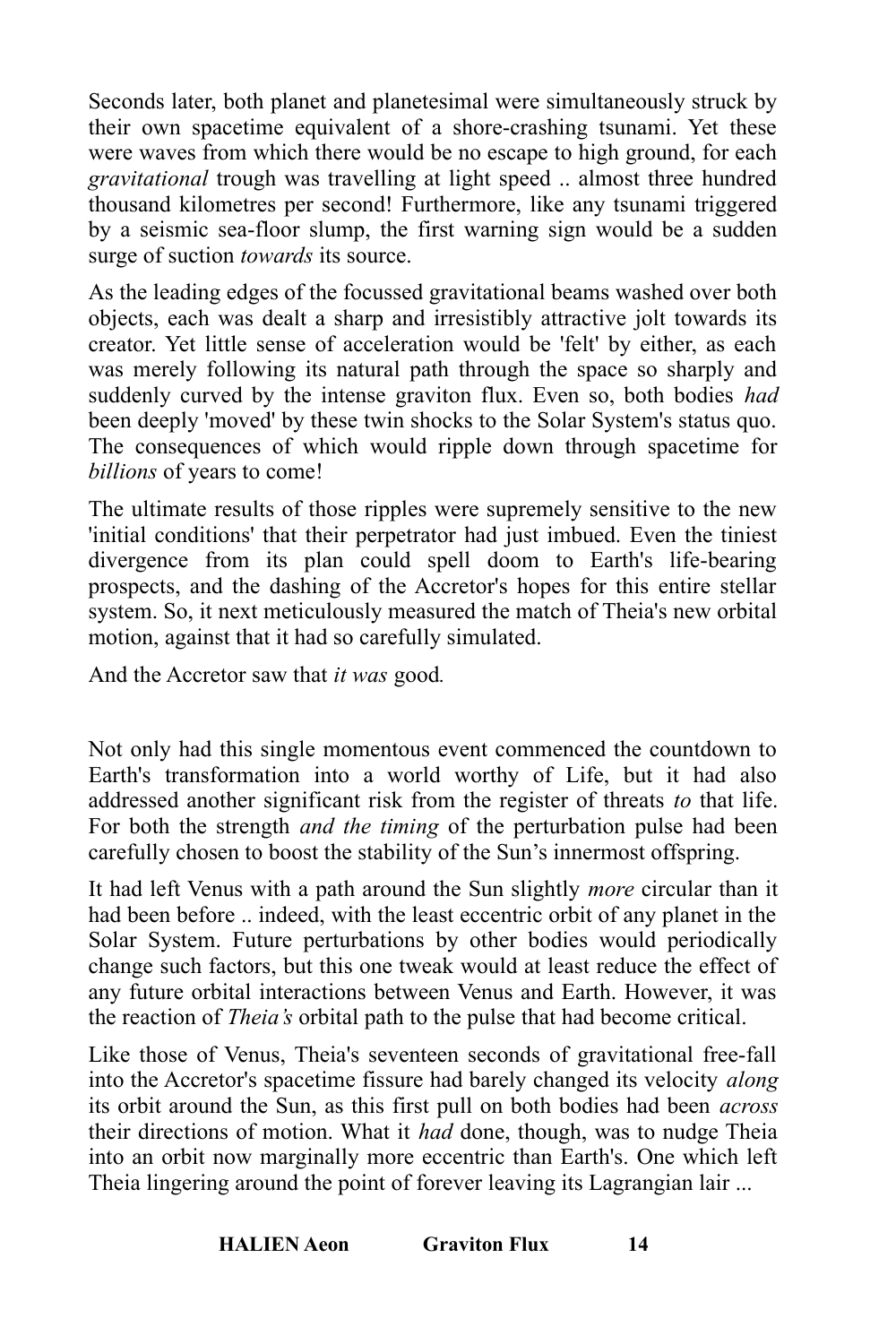With the first of several planned perturbation pulses propagated, the Accretor had one more vital check to make, before settling in to await its next raid on the hidden graviton wealth of higher dimensions. The creation of a new Moon for Earth would demand that Theia be impacted, not only within a precisely constrained approach path and velocity .. but also, at least until the very last moment, *with Theia still in one piece*!

After the physical shock of falling into such a deep gravitational rift, the continued structural integrity of any body could never be assumed. The Accretor had seen several structurally unsound impactors summarily shattered by the sheer 'tidal' stresses induced as its supercharged gravitational wave swept through their bodies.

Although such a messy mass *could* still be guided to its target, the effect of its distribution upon impact would be far less predictable. A fragmented impactor's mass would, indeed, be delivered. But the much needed angular momentum and moon-matter ejection plume might not.

To assuage its anxiety, the Accretor then set to scanning the inner integrity of the object it had so brutally shocked away from its natural course. From half way to Venus, it brought a billion years of body-shifting experience and interstellar insight to bear upon sensing the state of Theia's tidally stressed internal structure.

And the Accretor saw that *it was* good*.*

So ended the first 'day' in the Genesis of the Earth and its Moon. The critical die had been cast in a gravitational Game of Throws which would culminate, five geologically brief centuries hence, in the formation of an arena fit to foster an enduring firestorm of future evolution. A five hundred year blink of *ge*ology, set to spur a five billion year blaze of *bi*ology.

Over the next half millennium, three more perturbations of Theia would be administered and assessed by an Accretor growing ever more confident of this planetary system's prognosis for Life. Each new pulse aligned Venus and Theia either side of the Accretor, but with the Sun now well *off*-axis, so subtly shifting Theia's *orbital* velocity .. and slowly but steadily spiralling it ever further out from its birthplace.

Yet only as the Accretor punched forth its final and most powerfully perturbing pulse did the curving clutch of the Coriolis effect finally release its grasp upon Theia's orbital fate. Torn away from the stable cradle of L4, Theia could at last claim freedom to cruise away from its childhood crèche and follow its own orbital trajectory around the Sun.

Albeit, upon a path which would soon intersect that of Earth …

| <b>HALIEN Aeon</b><br><b>Graviton Flux</b> | 15 |  |
|--------------------------------------------|----|--|
|--------------------------------------------|----|--|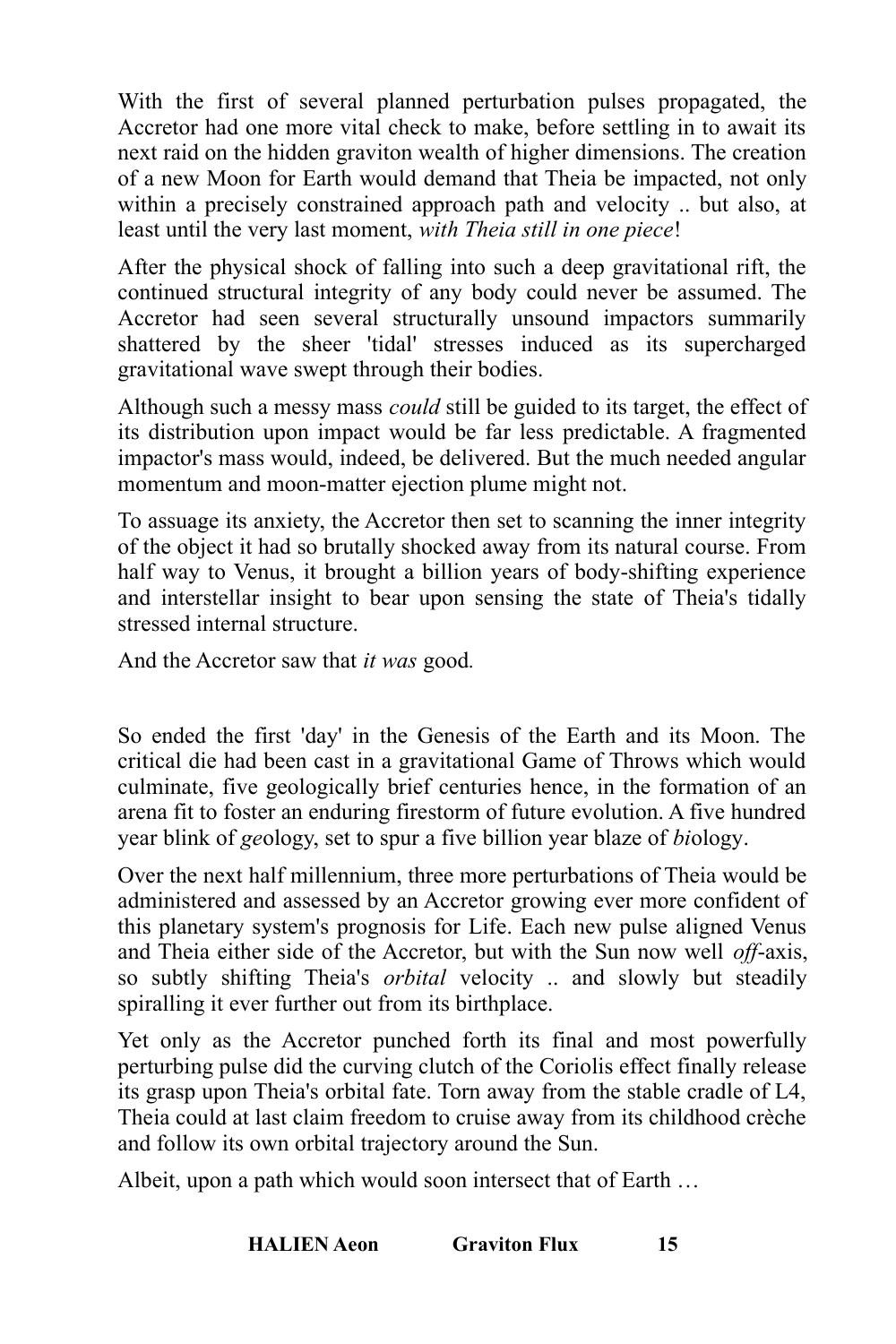#### <span id="page-21-0"></span> **1.4 Theia Fall**

*It was* truly a sight worthy of those who would look up at the night sky in wonder.

Yet no sentient skywatcher would stare up in awe from the violently volcanic and acridly atmospheric surface of this young Earth. Looming large above the hellish horizons of which, Theia's visual transformation from bright but distant dot of light to broadening black disc of descending doom was close to its catastrophic culmination.

Theia had long held office as *the* high herald of earthly dawn. From its stable cradle, sixty degrees ahead of Earth along its orbit, it had served as the ever-shining, morning 'star'. Strangely static relative to the Sun, this heavenly beacon had *always* risen one sixth of a day *ahead* of its light. But the Mother of the Morning Sun; the Maternal Maker of the Dawn, had at last been seduced away from her watchpost .. and was irresistibly inbound towards the dramatic delivery of her final birth.

Precisely on the velocity and only three kilometres off the track laid by the Accretor almost five centuries earlier, Theia was in the final phase of its fall to Earth. From its projected point of fatal 'first contact', its beautiful but forebodingly magma-blooded bulk filled, in deep silhouette, a swathe of sky over thirty degrees across. Cast ahead in ever-sharpening relief along its sunward approach path, Theia's immense shadow swept in silence across the face of the Earth .. ominously swelling by the second.

Although still several thousand kilometres apart, the union of Theia and Earth had, in one very real sense, *already* started. Shaped in isolation into seemingly solid spheres by their own internal gravity, both bodies were really no more than crispy shells of thin crust around massive molten mantles and cores contained therein. Such fragility suited objects freely following their own stellar orbits, but both bodies were now bathing ever deeper in *each other's* gravity. And the nearer, closing face of Theia was feeling Earth's gravitational pull far more strongly than its trailing side.

Feebly resisted by its internal structural strength, Theia's formerly spherical shape was simultaneously slimming and stretching under the sheer 'tidal' stress of Earth's much greater gravity. Ever more visibly bereft of its billiard-ball body curves, Theia's leading and trailing faces were ballooning, respectively, forward and backward along its path of descent.

Suddenly unable to ignore Earth's incessant call to closure, the fractally fractured slopes of each bulge blossomed. As a web of rose red magmatic plumes exploded through a crazed maze of immense crustal cracks.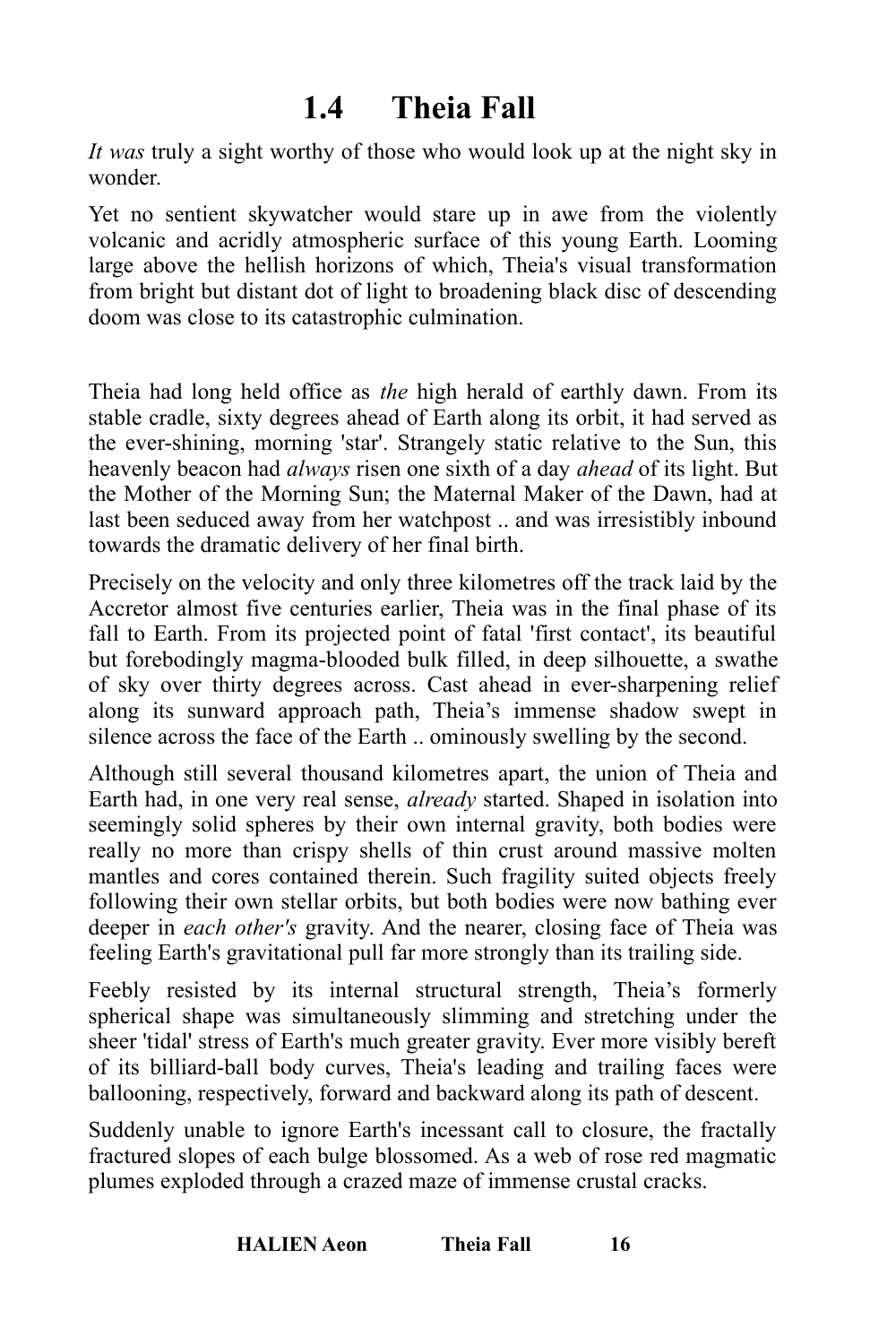Such was the power of gravity's tidal pull, between two bodies of greatly different masses, that even *humans* would one day witness the wrathful yet wondrous effect of such a close encounter. Although, by then, long since retired from playing havoc upon its sibling inner planets, Jupiter would be seen to inflict its gravitational ire upon an errant comet, caught passing within what would then be termed its "Roche Radius".

Summarily torn asunder by the same gravitational tidal stresses now distorting Theia, the doomed debris of comet "Shoemaker-Levy 9" would be drawn out into a glorious 'string of pearls', gracefully adorning one last Jovian orbit. Then each piece would plunge, in turn, to dramatically depicted destruction .. on darkly pock-marking penetration of Jupiter's upper atmospheric clouds.

The Accretor's plan for Theia's impending demise also demanded *its* penetration deep into the body of its destructor. Not only would Theia soon donate the bulk of its nickel-iron heart to bolster Earth's own, but it would also impart *some* of its carefully controlled *linear* momentum towards boosting the *angular* momentum of the entire planet. That extra spin momentum would manifest as a step rise in Earth's rate of rotation which, in turn, would eventually kick-start the first life-preserving magnetospheric motions, deep within its newly massive core.

Yet, important as Earth's new spin rate was to the plan, the bulk of Theia's momentum would, instead, be turned to throwing an altogether more magnificent and messy party, literally .. out of this world! For as it ploughed sidelong into its molten mantle, the shattered bulk of Theia's former body would propel many Moon-masses of earthly magma onto an ascent path bound for space.

Well, that was the plan, anyway ...

After a billion years and more in the business, the Accretor knew, only too well, that the making of moons and magnetospheres was no mere matter of merging masses. What really mattered was *the manner* in which those masses met each other and mixed. Not to mention, sending some of that mixture *back out* into a stable orbit, to serve as a substantial new Moon.

Humans would one day hail Earth's thermally benign orbital range around the Sun as a planetary 'Goldilocks' zone. Not too hot, and not too cold. The coming accretion, though, was akin to throwing Mummy Bear's piping hot porridge into Daddy Bear's brimming bowl. While hoping to splat a bitesized morsel across the breakfast table .. into Baby Bear's open mouth!

Yet that hope *was* realistic …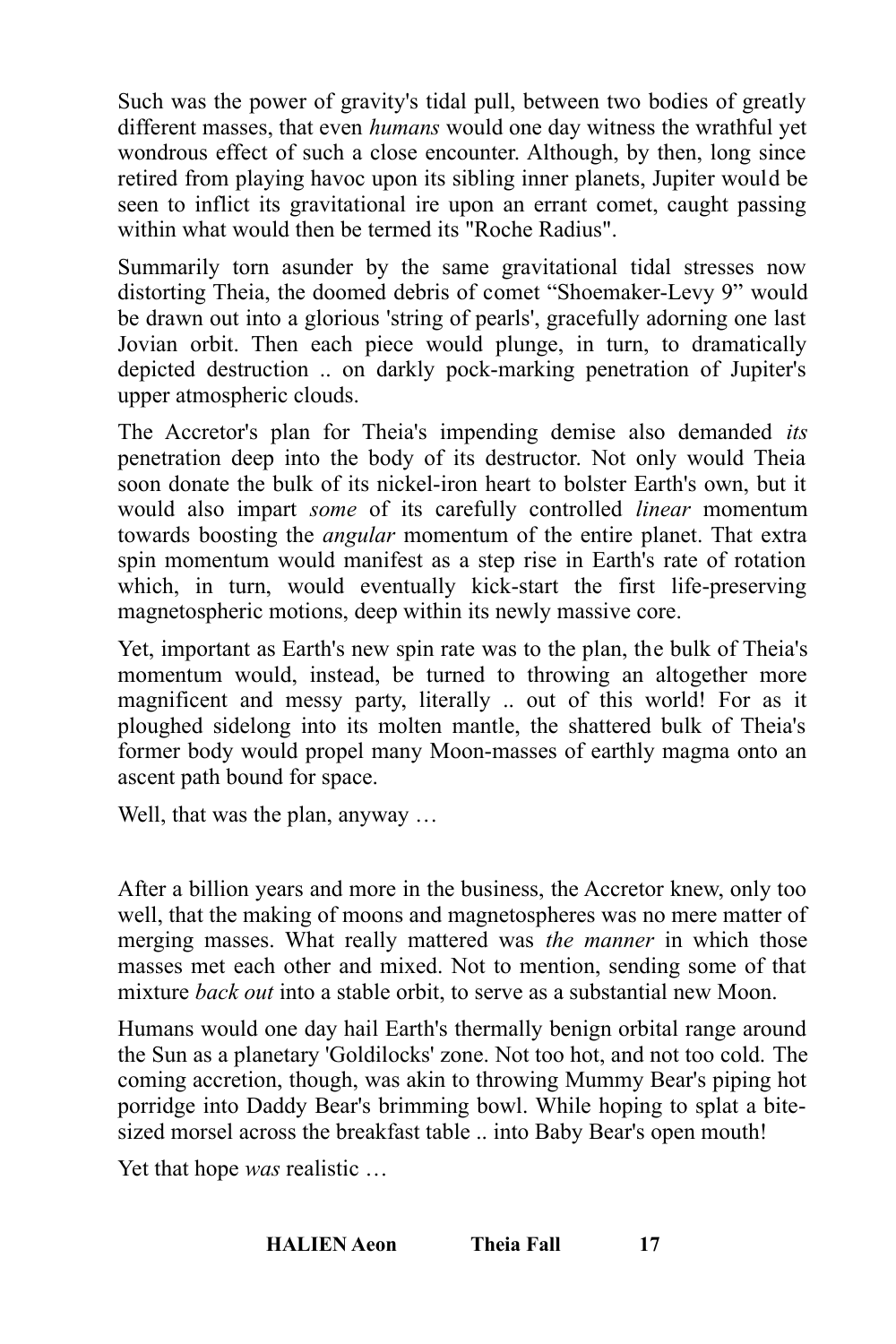Like a pan-galactic potter, poised to throw a lump of clay onto the wheel, the Accretor was *the* master of its craft. It was satisfied with Theia's approach profile and was sensing the first world-wide stirrings of flowing mantle beneath each body's cracking crust. Deeper down still, it had felt the heavy cores at their hearts irresistibly 'falling' for each other's attractive charm.

Such early signs were reassuringly reminiscent of successful past mergers of a thousand alien worlds. So, as the swiftly sharpening shadow of Theia moved upon the fractured face of its beckoning grave, the Accretor used these few remaining moments to make one final forecast of the looming magmatic maelstrom's likely outcome.

And the Accretor saw that *it was* good*.*

In the years prior to dispensing its first perturbation pulse, the Accretor had considered over sixty-seven sextillion simulated closing paths of Theia and Earth. All but a handful had been summarily discarded, as ultimately failing to deliver the essential conditions required for Life.

Even the path eventually chosen was about to leave one major and several minor aspects of the new system's desired motions still unsatisfied. *Those* targets would just have to wait .. for now. Indeed, perhaps the most 'undesirable' characteristic of Earth's current motion would soon be passed on to its new Moon. To leave a lunar legacy that would later help to inspire the awe and admiration of future humans.

In condensing from the primordial circumstellar debris, the Solar System's major planetary orbits had all formed within roughly the same disc, defining what would one day be termed the 'ecliptic plane'. Seen from any major planet, this constrained the Sun and other planets to forever patrol a restricted band of sky .. the 'Ecliptic'. Beyond the far-flung fate of those future planetesimals borne too close to Jupiter by their highly elliptical orbits, *that* would not change .. much.

However, the *spin* axes of several planets *had* previously been pushed this way and that from their natural equatorial alignment, perpendicular to the ecliptic plane. Such axial tweaks were mainly due to a mix of their internal magmatic motions, gravitational perturbations from other planets, and 'offplane' collisions with a myriad impactors.

In that context, Earth had actually fared quite well, with its equator currently tilted less than six degrees from the ecliptic plane. So, it was along a path precisely within Earth's *equatorial* plane, that Theia bore down upon its point of impact ...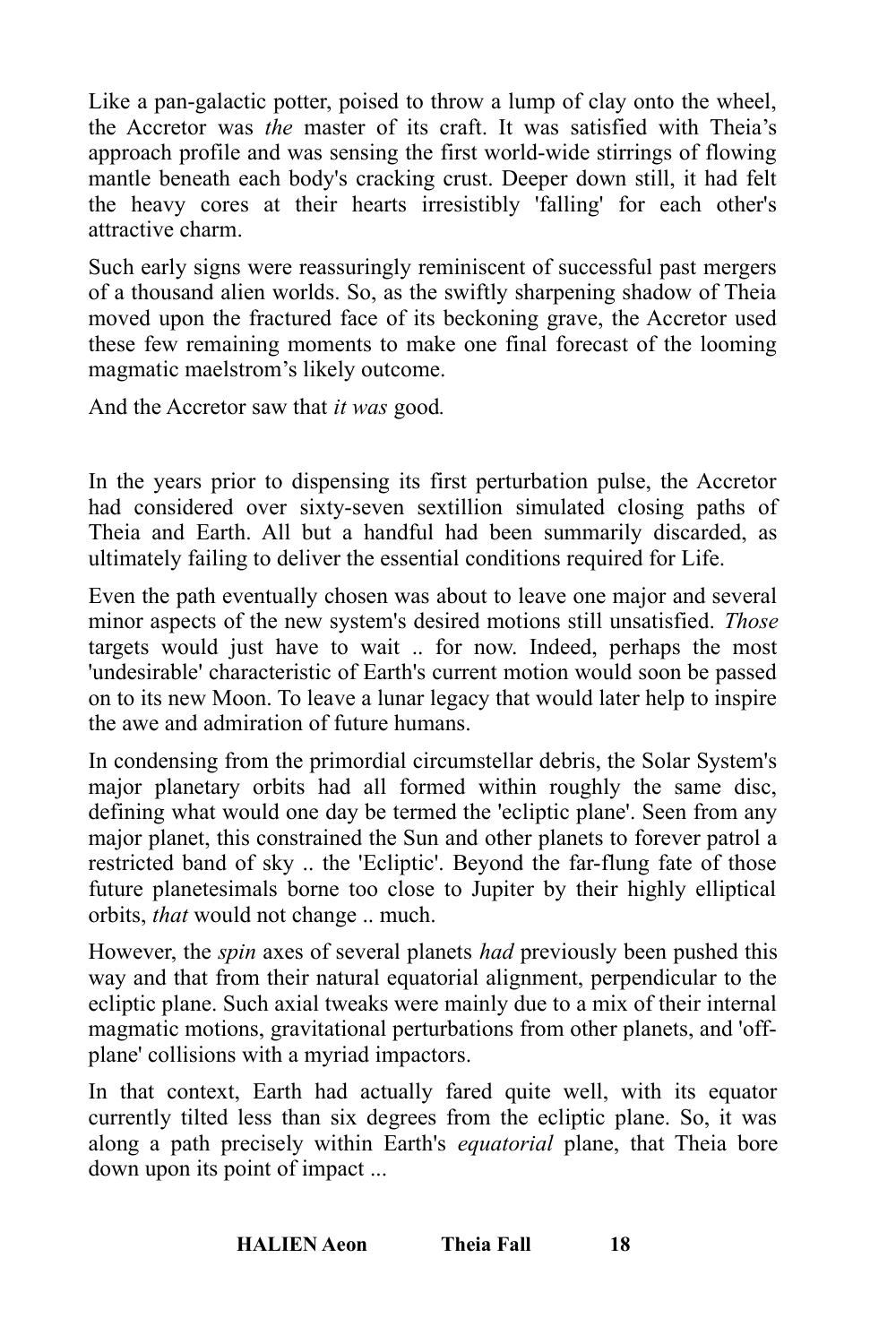Among sentient species, moments of 'First Contact' would long be anticipated as the stuff of dreams .. or of nightmares. Of future fellowship between comparable cosmic partners .. or the fatal consumption of one by the overpowering presence of the other.

Albeit an inter-planetary rather than inter-species encounter, Theia's first contact with Earth would certainly count among the latter. Yet the collision of Theia with Earth would barely even register as a noteworthy spectacle on the true scale of cosmic calamities.

The last twenty million years or so had probably seen the passing peak of planetary pummelling. A myriad planetesimal cast-offs from the Sun's birth had long since swept up most of its discarded debris .. before bequeathing their own bulk to beefing up one or another of the Solar System's body-building finalists.

Future phases of heavy bombardment would, indeed, come to confer cratered character upon the faces of the surviving planets and their moons. But, long before setting its interstellar sail towards the Sun, the Accretor had chosen to arrive at *this* critical phase of the Solar System's development. In doing so, it had ensured ready access to the pre-accreted bodies it now needed to do its job .. without unduly risking the destruction of its hard-wrought handiwork in the far future.

So, barely a million years after the Accretor's arrival from afar, came the moment of cosmically creative contact between Theia and the body *into* which it would become forever bound.

And *to* whose cradle it was graciously bearing three geologically generous gifts of new mass, magnetosphere .. and Moon.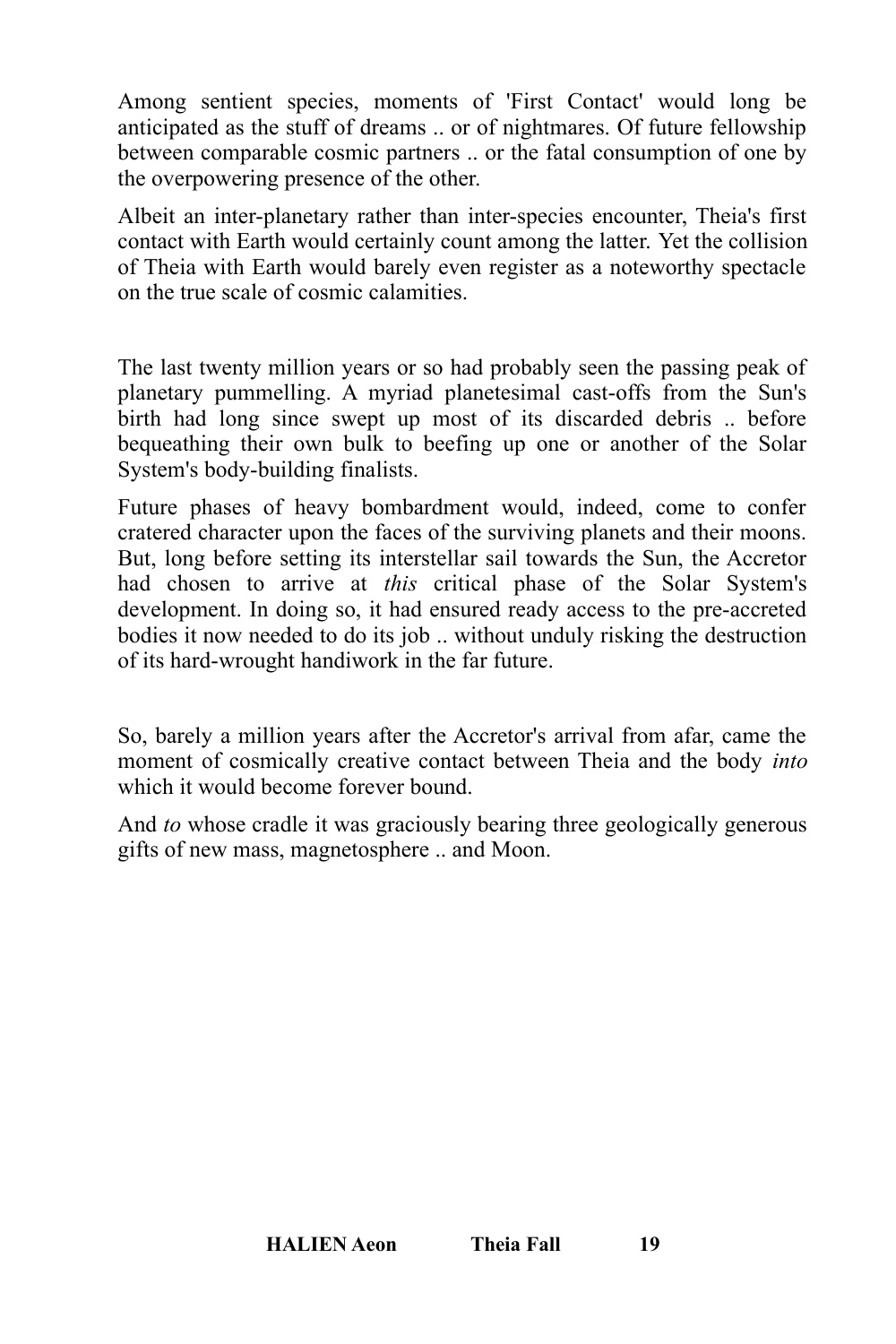#### <span id="page-25-0"></span> **1.5 Ring o'Roses**

When worlds collide, the mechanical *strength* of their matter pales into insignificance against the overpowering momentum and energy of their *mass*. Even had Theia been a body of solid rock, its impact with Earth would hardly have been less self-destructive. These were no colliding cosmic billiard balls, about to bounce benignly off one another, but bulging bags of then still fluid nickel-iron core and molten, rocky mantle .. encased within crispy, cracking crustal coats.

As the momentum of Theia's bulk drove it careering into Earth's still fragile crust, its mass began an equally crushing deceleration. Proportional to the square of its rapidly draining velocity, the immense and indestructible *kinetic* energy of that mass suddenly had to go somewhere, in some form. But, at least partly .. as *heat!*

A fraction of that thermal energy would broadcast news of this spectacle across the entire Solar System .. instantly boiling gigatonnes of rock into white-glowing vapour, and sending a blinding flash forth from a rapidly widening ring around the point of impact. A flash immediately followed, in all directions, by a first incandescent instalment of molten magma, blasted into orbit from the interiors of both bodies.

But a far larger fraction of Theia's energy had preceded its rapidly disintegrating body ever deeper into Earth's mantle. An immense thermomechanical shockwave had surged downward and outward from the impact point, almost instantly re-melting the fragile crust of Earth into a roiling ring of rock around the rapidly disappearing dome of Theia's remaining hemisphere. A dome that was also visibly distorting as it drove, not only downwards, but also *sideways* into Earth's yielding bulk.

With exquisite precision, the Accretor had directed Theia's descent along a curving final approach that had drawn its death shadow across Earth's daylight hemisphere, before plunging Theia obliquely into its equator at local sunset. Drawing heavily upon a billion years of moon-making mastership, it had carefully crafted that critical angle of impact to inject Theia's momentum to optimum effect .. both west-to-east *along* Earth's equator and, for now, deep *into* its interior.

Although grateful for the geologic gifts so generously conferred upon it, Earth was suddenly struggling to contain what was fast becoming too much of a good thing! But it would soon have some relief. For as Theia's core crashed into Earth's increasingly well-mixed upper mantle, its sloping shockwave surged ever further sideways .. *and deeper down*.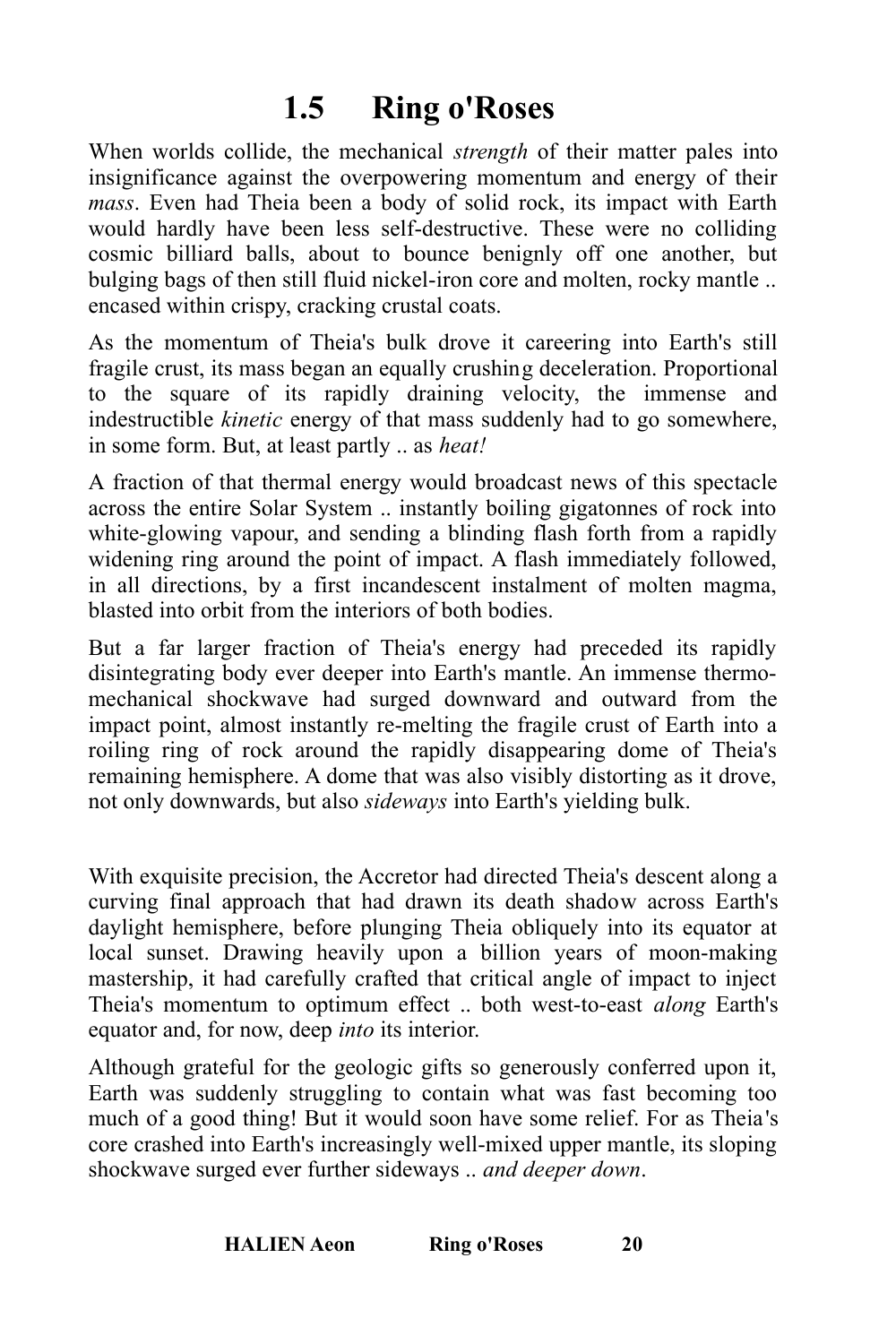Mostly either missing or efficiently reflected by the surface of Earth's molten core, that shockwave had soon passed its greatest depth. It was now speeding towards the thin but still solid crust, almost a third of the way around the equator. This time, though .. rising rapidly *upward!*

Barely had the impact shockwave slammed up into Earth's crustal base from below, than the ripping bulge pushed ahead of Theia's sidelong entry reached the same point. A fallen world's worth of explosive energy could at last get behind a hundred quintillion tonnes of seething, molten mantle.

Setting the scene for the mightiest .. and messiest .. 'mass ejection' of material that planet Earth would ever make.

Had the Accretor ever been tempted to pass aesthetic judgement upon its own works, it might have considered Theia's impact and slanting burial to have been one of its 'tidiest' to date.

True, there *were* several huge plumes of incandescent impact ejecta heading out along wide, if mostly suborbital arcs that would bring them crashing back down to Earth. But this merger of minor body into major world had otherwise been commendably well contained. So far, at least.

That was good news, indeed, for Earth's future prospects, as it implied an efficient injection of much needed momentum from impactor to impactee. Yet as the core of what had once been Theia dove deeper into its new host, a sizeable fraction of that imparted momentum rebounded back into space.

This time around, though, *some* of that precious momentum-bearing matter would stay up .. for good!

Seconds later, the ascending shockwave shattered the surface of the Earth, instantly tearing a continent-sized strip of crust into vast, magma-coated shreds. Squeezed between the shockwave's direct path and its reflection off the liquid core, eighty billion cubic kilometres of glowing mantle were blasted spaceward through a gaping breach in Earth's crustal equator .. instantly turning its dark side to day.

Its velocity boosted west to east by Earth's newly raised rate of rotation, enough shattered crust and seething mantle to build *several* new Moons rose obliquely along a parabolic ascent path which would soon cast it over twenty thousand kilometres out into space.

But its permanent freedom from earthly confinement would be very hard won, indeed ...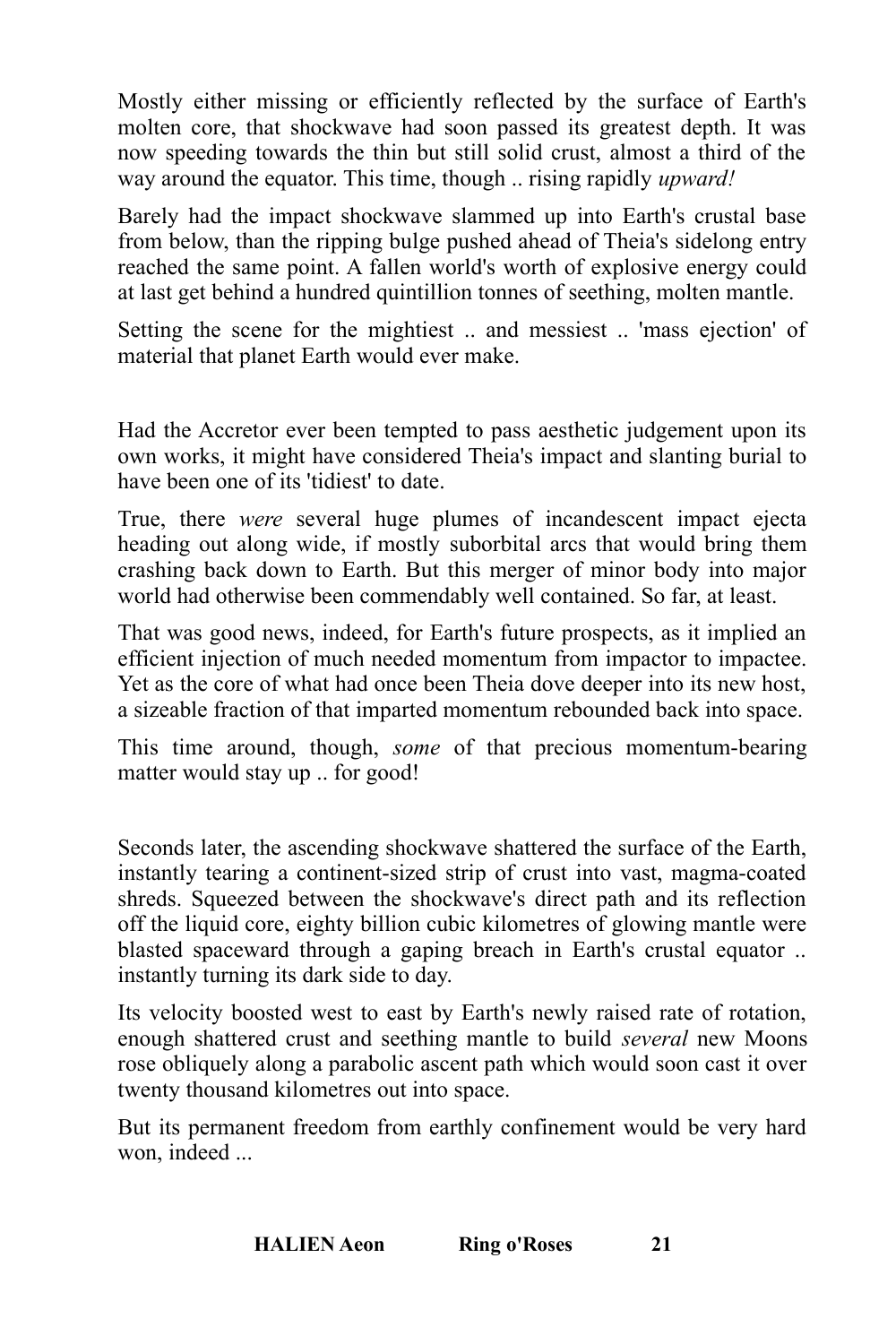Curving into a crimson fan as it wrapped itself gracefully around Earth's equatorial sky, the pulverised plume rode its roller-coaster path towards two very distinct destinies. Drained of orbital velocity by friction, gas release and mutual collisions, most of its energised ejecta would come crashing back down upon the newly enlarged planet, just hours later. But that sacrifice would not be in vain .. as it returned more, much needed momentum, to further raise Earth's rotation rate.

Even the looming loss of so much matter from the plume would not actually 'matter' at all to the success of the Accretor's plan. Almost nineteen billion cubic kilometres of mostly former proto-Earth *had* found itself with enough lateral velocity to 'miss' its home planet, altogether .. forever.

An amount that would suffice .. for now.

This job was still far from done, but the first instalment of Earth's new axial stabiliser had been duly delivered to its doorstep and unpacked for self-assembly. As a billion bright and radiantly rose-red mountains of molten magma spread themselves around their new eternal path, the half re-surfaced planet below played host to its very own circumplanetary ring.

But *this* 'Ring o'Roses' would *never* fall down!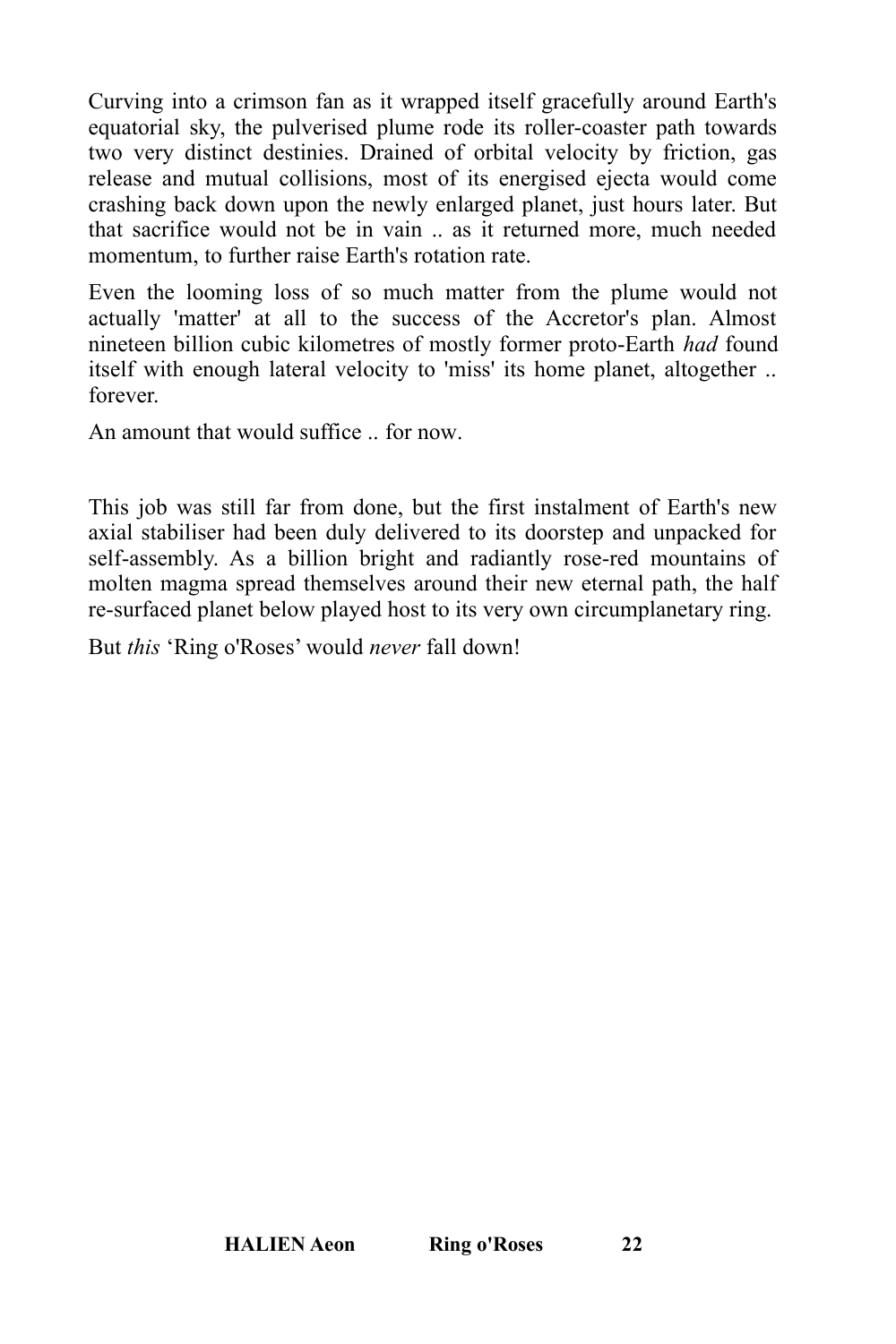## <span id="page-28-0"></span> **1.6 Red Sky at Night**

For the next century or so .. barely a tick in geological time .. the Accretor watched on. As the *two* actors of accretion under its direction each performed, to perfection, their own uniquely creative roles.

Deep within the Earth, the dense nickel-iron mass that had once marked Theia's heavy heart had soon sunk through the much lighter mantle. Merging both its mass and momentum with Earth's own, it had kickstarted the first stirrings of the complex core Coriolis vortices that would ultimately forge a protective magnetosphere around this entire world.

Barely twenty thousand kilometres *above* Earth's still molten equator, a far more visually spectacular transformation had taken place. First fashioned into a roiling ring of red-glowing rocks within just a few of the days newly shortened by the impact of Theia, Earth's very own circumplanetary debris disc had then undergone a surprisingly rapid series of mergers.

Making what Earth could, at last, proudly proclaim as .. its New Moon!

That such a body could be formed by ring-matter accretion was down to the efficiency of the impact parameters set up by the Accretor. Had the ring been just a few thousand kilometres lower, within around three Earth radii of its surface, then any clumping together of its matter would have been overwhelmed by the same gravitational tides that had so deformed Theia on its final fall. Forces relentlessly determined to rip apart any growing moonlets might instead have left Earth as the Solar System's first, visually alluring, but biologically barren 'ringed planet'.

Yet, a substantial Moon *had,* indeed, grown from the seeds sown into a stable, if somewhat eccentric Earth orbit by Theia's impact. Those selenic seeds had been forged from the mixed mantles of both bodies, with a hint of errant Theian core thrown in to give the Moon a strong heart. But, as both worlds had originally accreted in the same solar orbit, from much the same mix of chemical compounds and elemental isotopes, the crustal compositions of Earth and Moon would exhibit only subtle differences.

A century of cooling had left both surfaces still radiating into space the thermal energy blasted into them by the Accretor-crafted collision. Intense shockwaves had reverberated around Earth for days afterwards, conspiring with the gravitational stresses induced by Theia's fatal approach to re-melt much of its crust. The seething surface of which was now being baked beneath a dense mist of silicate vapour, and scalded by superheated steam boiled off what had briefly been the dark waters of its first shallow seas.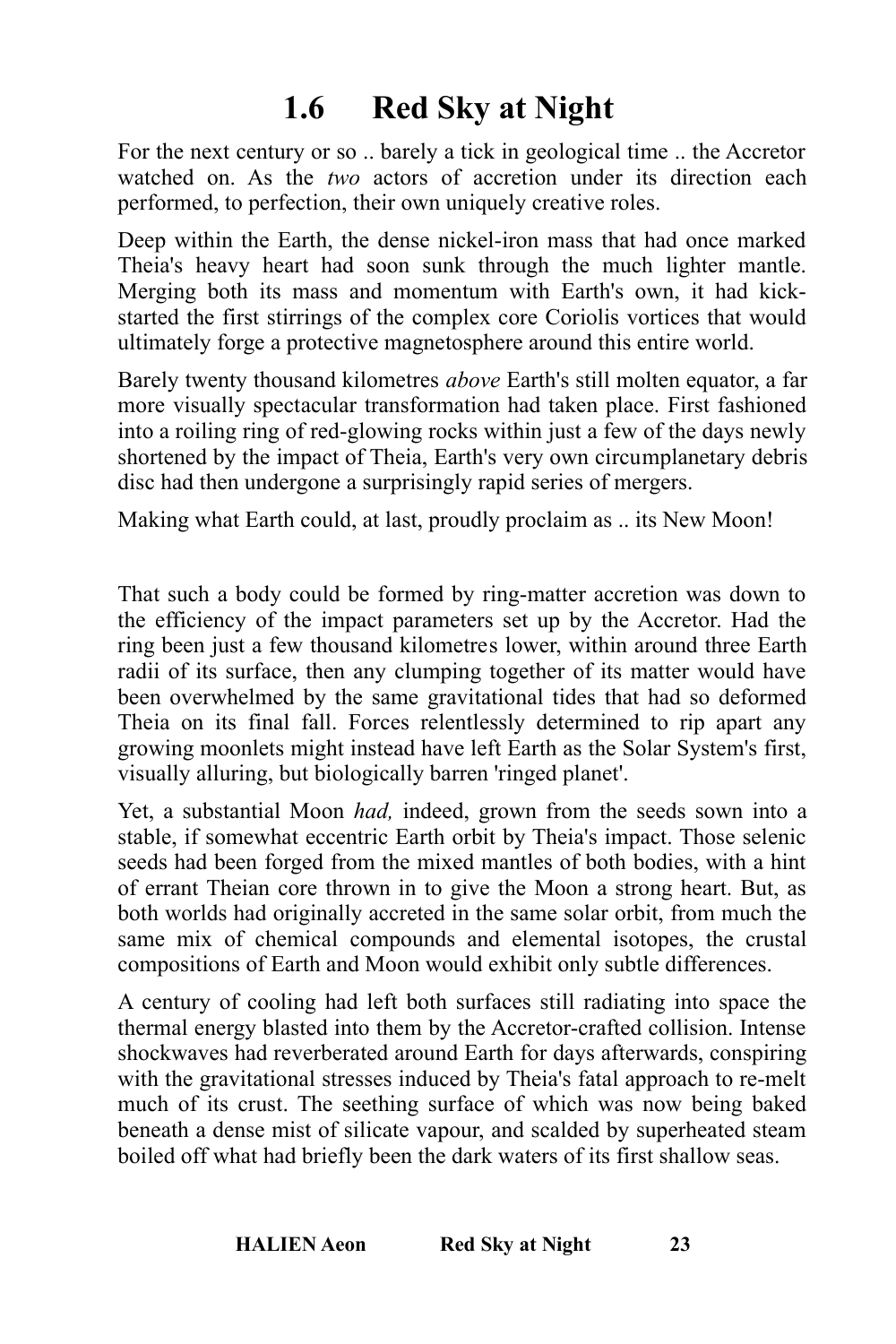Meanwhile, Earth's new Moon was racing around its orbit with all the eagerness of youth. Clocking almost four kilometres per second, it was completing a pole-positioning lap of its planetary anchor roughly every twelve hours .. its gravitational pull dragging behind two bulging 'rock tides', which would only be outpaced by Earth's even *more* rapid rotation.

Beyond its blistering bustle, its sheer visual scale would have mightily impressed any early Moon-Watcher. From Earth's surface, this speeding satellite's crimson red bulk projected a vast and menacing form upon the sky. A demonic disc, waxing to almost twenty times the width of the Sun!

Cast from an orbit inclined only a few degrees to the ecliptic plane, the immense selenic shadow was repeatedly plunging a sizeable area of Earth's daytime hemisphere deep into the darkness of a total solar eclipse on almost every pass. Matched only in fiery foreboding from its far side, as the Moon's molten surface cast the hellish hue .. of a Red Sky at Night.

The *first* phase of the Accretor's creative plan may have been over, but its work was still far from finished. Theia's equatorial plane approach had conferred Earth's six degree inclination upon the Moon's new orbit. Fortunately, such a modest lunar *orbital* slant would, ultimately, suffice for the efficient far-future stabilisation of Earth's *axial* tilt.

To which, however, the Accretor would next turn its attention.

After a billion years of manic moon-making, the Accretor had already left a trail of a thousand and more potentially habitable planet-moon systems in its pan-galactic wake. Yet it was still far too 'soon' for it to have seen much in the way of biological bounty from its handiwork. Such wonders would rarely evolve beyond primitive, single-celled organisms within a few billion years of their habitat's birth. Only with the volcanic and cometary delivery of ocean depths, growing geologic stability and higher energy atmospheric chemistry .. would advanced life then thrive.

It could easily have considered its task already well done for this system, too. But, beyond axially stabilizing each new home for that prospective life, the Accretor's own creators had programmed in *two* other target planetary parameters that would also help to progress its ultimate purpose.

Of those, one was deemed absolutely essential to the long term evolution of higher life.

The other, *if* at all achievable, was a 'nice to have' that might well someday help to lure future intelligence above the boundaries of its birth cradle .. and out into the beckoning blackness of boundless space beyond.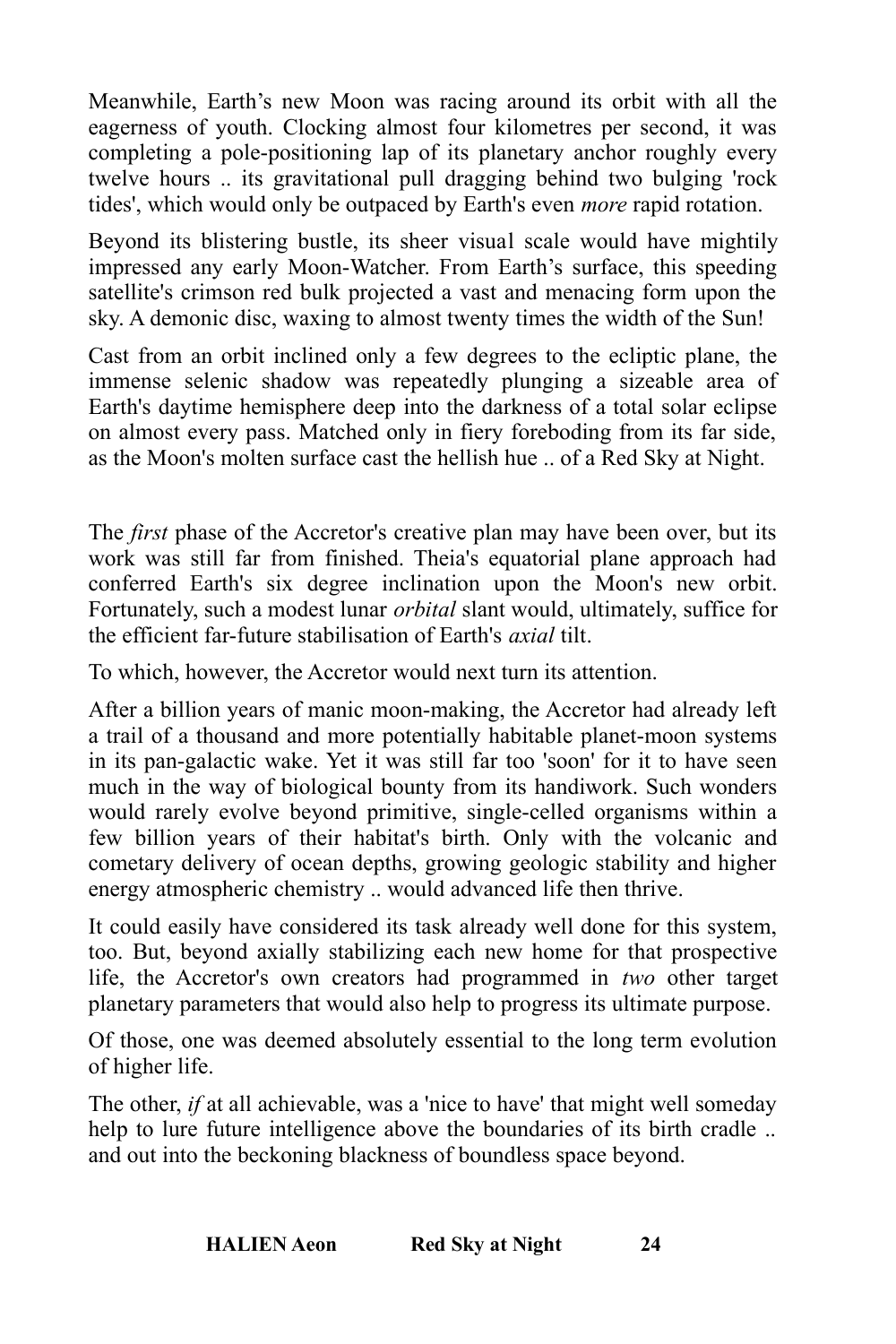For almost eighty million years prior to their departure, the entities who would spawn the Accretor had surveyed, studied and sampled the entire pan-galactic panoply of biological species. Although their own collective consciousness had long since forged far beyond the bounds of biology, they knew that the very *fragility* of biochemical life was by far the best guarantee of its ultimate transformation to their form.

For only in the wake of innumerable extinctions could Life explore all the possible paths to the perfection which only they had yet achieved.

That galactic survey had uncovered a multitude of lifeforms, reflecting the extreme diversity of planetary habitats within which each had evolved. Almost all advanced evolution had required the universal solvent of life .. *liquid water,* aside accessible sources of stellar or geochemical energy. Preferably protected by a magnetospheric shield and an axially stabilising Moon, akin to those the Accretor was so kindly conferring upon Earth.

One other characteristic of a planet's spin axis had also been found to correlate strongly with evolutionary success. The heartbeats of higher lifecycles would so often be stronger when synchronised to the steady rhythm of their planet's orbit around its star .. *by the passage of seasons*.

Such life-clocking seasons demanded a decent tilt of a planet's equator, relative to its ecliptic plane. Not so far as to drive dangerous annual extremes of heat and cold. But rather more than the six degrees the Earth currently enjoyed.

So, endowing Earth with a set of stable seasons suited to the annual beat of biological rebirth would be the primary objective of the Accretor's next move. In the process, it would take aim at that other, 'nice to have' target.

However, to sadly mix sporting metaphors, hitting both bulls-eyes with the same dart would be the planetary equivalent of bouncing a curving cue ball around a billiard table .. and pocketing *all* the colours in one go!

That feat simply might not be physically possible in this case.

But the Accretor was once more about to carefully uncase its cosmic cuestick .. and take its very best shot!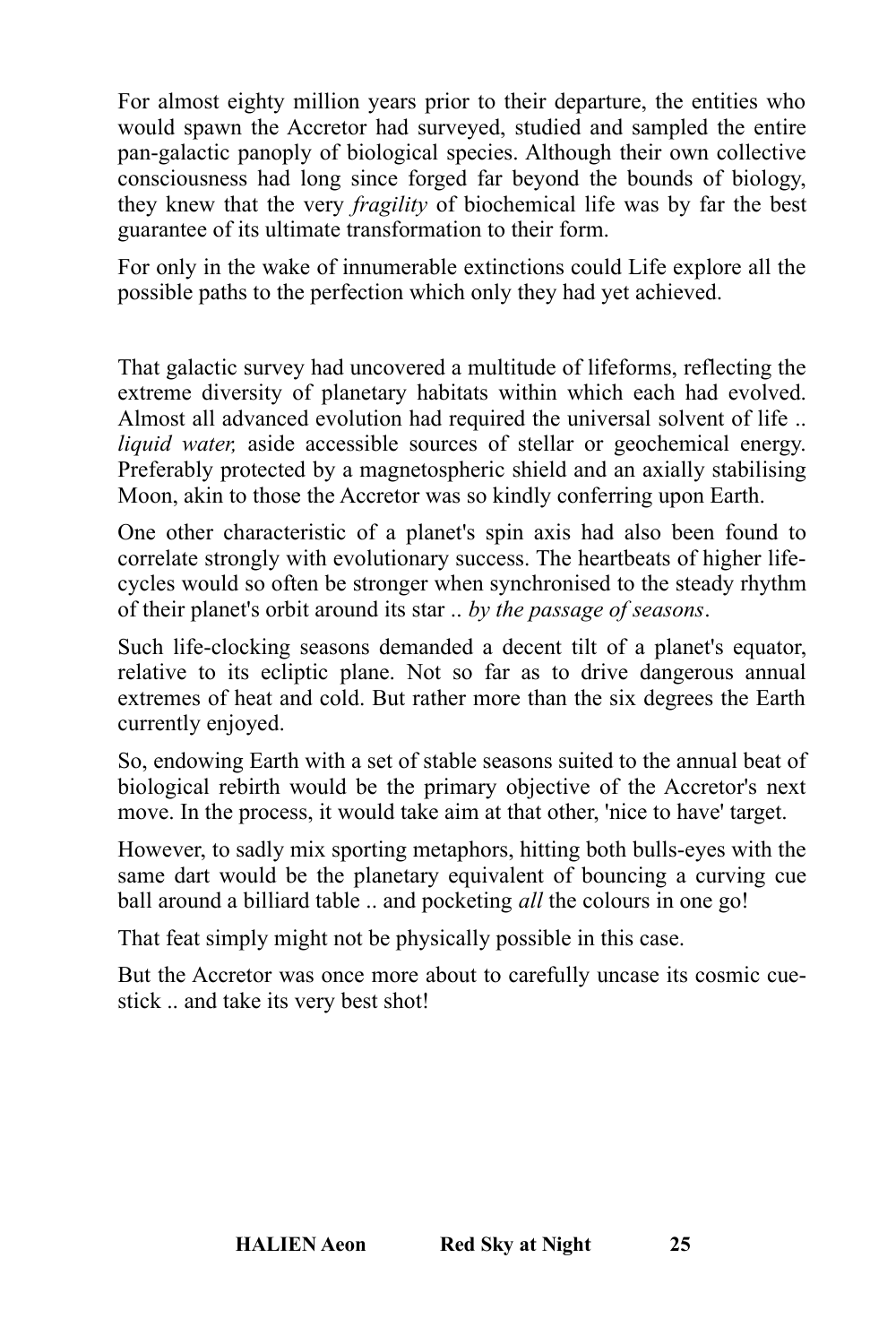## <span id="page-31-0"></span> **1.7 High Hyperion**

Only as the orbital dynamics of the new Earth-Moon system settled down could the Accretor consider its next move. The undoubted success of its bid to dedicate Theia's fall to the cause of Earth's fertility had relied on its intimate knowledge of the initial conditions at the outset. That hope could so easily have been dashed by even the smallest of errors in sensing the starting position and motion of either body; the drag forces acting upon them due to circumstellar gas, dust and solar wind, or the gravitational pull of the Sun and other planets. But at least then the Accretor had been able to make its measurements 'at its leisure' .. over the previous million years!

Not only would there now be an extra degree of difficulty to the dance, but time was also of the essence. There were dynamic constraints upon the next phase that could put total success beyond the Accretor's reach if it waited too long. For a key player in the next event just would not stay put. The new Moon was on the move!

Unlike the Solar System's handful of *retro*grade moons, orbiting in the *opposite* direction to their planet's spin, Earth's *pro*grade Moon would never be in any danger of falling back down upon its planet. Indeed, quite the opposite. The immense tidal bulges the Moon was dragging around the Earth took time to rise and fall, so would be twisted *ahead* of the Earth-Moon line by Earth's even more rapid rotation in the same direction. The nearer bulge's greater gravitational attraction towards the Moon was acting as a small but significant brake on Earth's spin rate. And, as Earth's rotation slowed .. it was *losing* angular momentum.

Conservation of momentum would be the primary physical principle behind the first rocket-propelled, off-world ventures of most emergent species. *Linear* momentum .. mass times velocity .. blasted behind a rocket would always match the momentum thrust ahead. Similarly, the *angular* momentum of the rotating Earth-Moon system would also be conserved.

So, as Earth's angular momentum slowly *drained*, that of the Moon would be *boosted*. Unable to change its mass, nor to increase its velocity, the Moon could only express its growing angular momentum through an enlarged orbit. It simply had no option other than to start moving *away* from Earth! Setting itself onto the ever more circular but outwardly spiralling path it would pursue for the next several billion years.

The orbital evolution of the Accretor's planet-moon creation severely constrained the time available to execute the second phase of its plan. So, barely had the last boulders of blasted rock embedded their mass within the Moon, than the Accretor set about preparing its next perturbations ...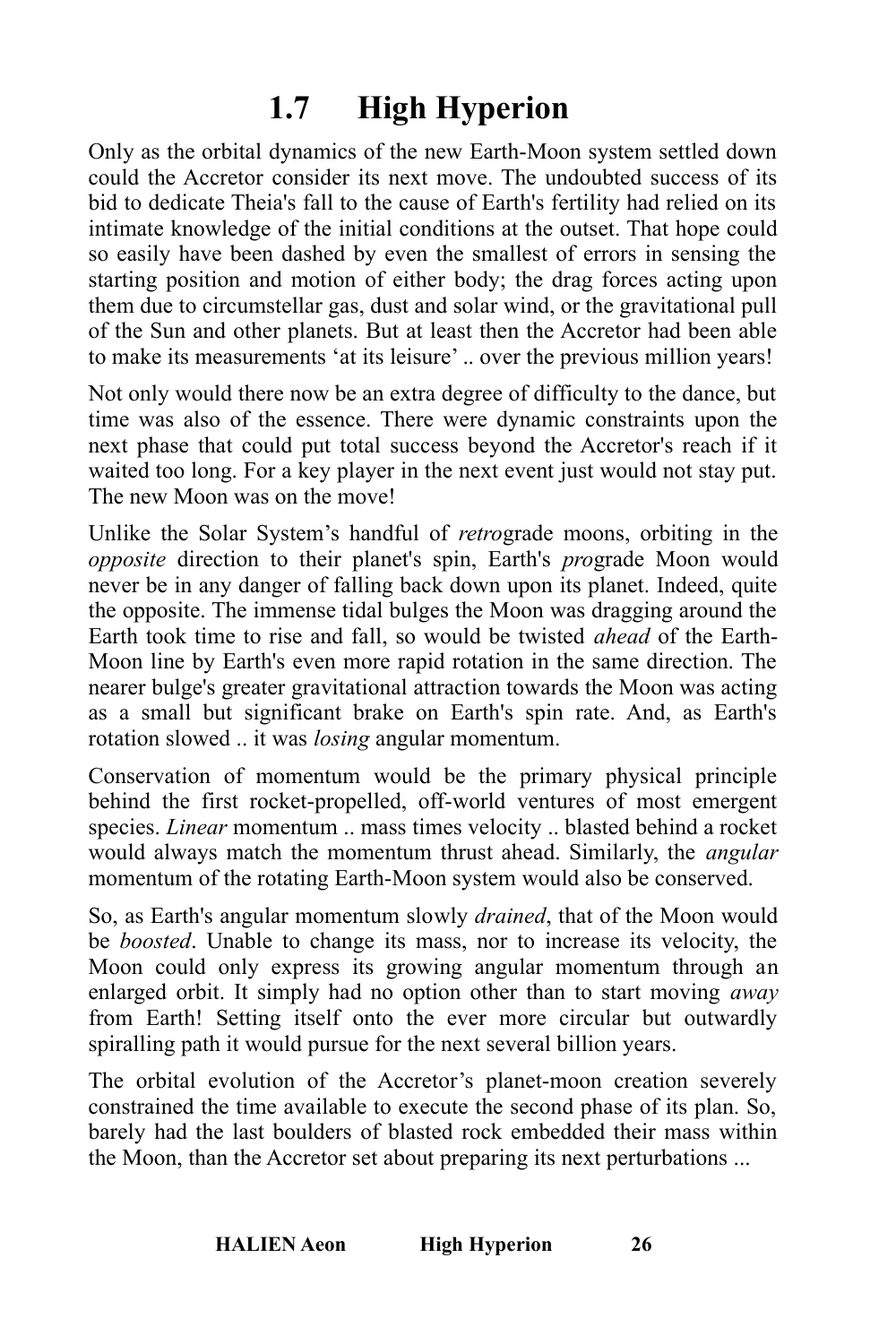The once steady dominance of distant Theia's light in *every* pre-dawn sky had finally fallen to the ferocious, if fickle, red glare of the Moon. But such had been the circumsolar bounty of dusty debris from which Earth and Theia had formed, that ample had been left over for *another* beacon. One which the maternal gravity of Earth had coaxed gently but firmly into its other cradle of co-orbital stability. The *fifth* point of Lagrange.

*"Of Hyperion, we are told that he was the first to understand, by diligent attention and observation, the movement of both the sun and the moon and the other stars, and the seasons as well, in that they are caused by these bodies, and to make these facts known to others; and that for this reason he was called the father of these bodies, since he had begotten, so to speak, the speculation about them and their nature."*

Diodorus Siculus (5.67.1)

Counterpoising Theia, some sixty degrees *behind* Earth along its orbit, Hyperion had long held the high ground of the heavens' daily march across the sky. Always setting one sixth of a day *after* the Sun, the "High One" had bathed Earth's darkening hemisphere in a stream of reflected sun-rays throughout the hours of evening sky beyond every dusk.

From its high, heavenly watchpost, Hyperion had observed its Mother Earth's first century-long embrace of the new Moon so selflessly created by the sacrifice of its sister. So, as the Accretor ran yet another seventy sextillion precision simulations, it would soon be to Theia's smaller sibling that would fittingly fall the honour of completing its plan. For not only would Hyperion one day sacrifice *itself* to one final touch of the Moon .. it would also add a vital pinch of 'seasoning' to Earth's recipe for future Life!

Although significantly less massive than its big sister, Hyperion's bulk still promised another benign boost of the metallic core and silicate mantle that Theia had donated, in death, to Earth. Those would soon supplement their respective earthly domains .. firmly pushing its core dynamics and gasgripping mass well into the 'safe' zones for such life-sustaining qualities. Yet, welcome as they would be, material gains were *not* the first priority of the Accretor's next perturbations. Nor even, for that matter, the second.

The course set by the Accretor for Theia's voyage from L4 to Earth had never cast it far from the ecliptic plane. Only for its final approach had an 'off-plane' component been induced, to align its descent along Earth's equator. But, with the Moon now firmly established in that gently tilted orbit, a more radical re-alignment of Earth's *own* axis could be attempted.

And *that* would demand a lot more 'leverage'.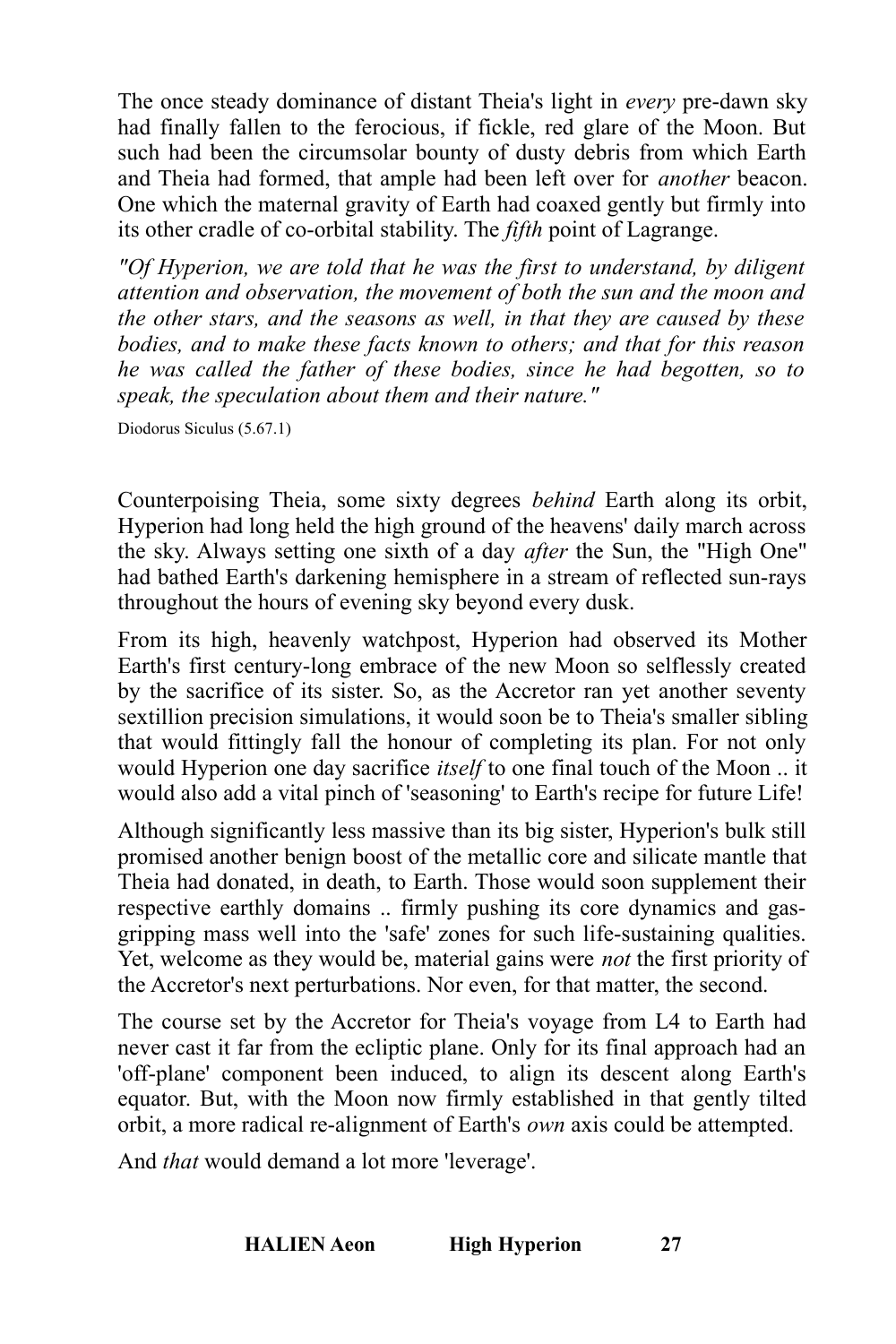So began a long series of subtle tugs on Hyperion, each one timed to resonate with and incrementally accentuate its orbital inclination relative to Earth's. Only when fully satisfied with its off-plane orbital options did the Accretor finally see fit to administer the last, fateful pulse of gravitational grapple power in its programme for this planetary system.

When, with one gigantic jolt, it wrenched Hyperion forever from L5. Launching it onto a long, lonely and one way drift, into the grasp of Gaia.

Fifteen months later, it was Hyperion's own turn to sweep its sharpening shadow over the still fiery sunward face of the planet it had, for so long, been faithfully following from afar. But where Theia had dug deep upon arrival, its smaller sibling would settle for a swifter and far more 'superficial' swipe at its target. Or, at least .. at its *first* target.

This circumstellar stalker was about to strike a glancing blow upon its victim. It was running in to deliver a 'hit and run' assault that would leave Earth's spin axis forever askew. Although, actually .. in a 'good' way!

By increasing the tilt of Hyperion's orbit away from the ecliptic plane before launching it Earthward, the Accretor had set up a rather different end-path for its second impactor. Theia's deep plunge along Earth's equator had been designed both to speed up its rotation and to throw a decent mass of moon-matter skyward. Hyperion's descent to doom, though, would display a sizeable *north-south* velocity component, designed to endow upon Earth just a *little* more rotational speed .. and a *lot* more axial tilt.

The efficient delivery of that tilt would be akin to tipping a spinning top .. best performed by a deft, downward touch at its outermost edge. So, the coming assault would constitute a 'minimally invasive' surgical strike, driving Hyperion just deep enough below Earth's crust to dump its core and a little more than half of its own mantle. Leaving a huge slice of its former body free for what really *was* the Accretor's second target …

On the day, the Accretor's profoundly precise predictions were subjected to the usual chaotic convolutions of physical reality. The mixing of rocky melts and metals .. as mantles, crusts and cores collided .. would often confound even the galaxy's most comprehensive simulations.

But the Accretor was no 'newbie' to these numerical games. And it had long since come to accept the corruption of its clinically clean aspirations by the greater realism of its expectations.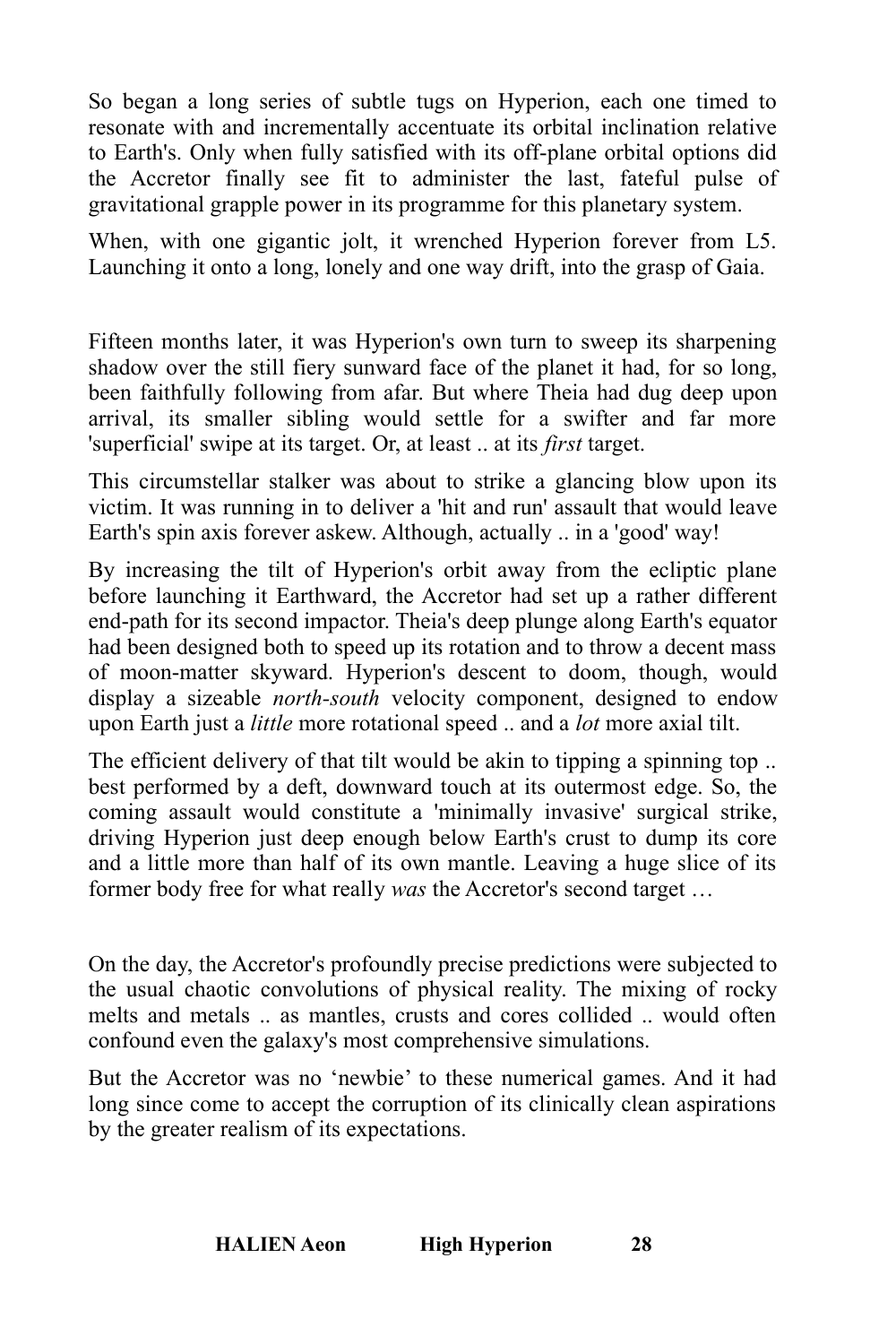As if grinding grit into an already gaping wound, Hyperion hit Earth only around three thousand kilometres north-west of Theia's original impact point. That coincidence of collision points a century apart, whilst yet again melting almost half of Earth's mantle down to the core, actually spared a tiny region of *original* crust on the far side. Had the combined energy of both Theia and Hyperion been dumped in one go, then this battered body would now be bathed in the red incandescence of a global magma ocean.

Although significantly less energetic than Theia's fall, Hyperion's half-abody blow still imparted another huge shockwave into Earth's mantle. More importantly, the large north-to-south component of its impact velocity had forever altered the rotational dynamics of the entire planet.

Over the subsequent years required for its ringing global deformations to subside, Earth's equatorial inclination swung around erratically. Before slowly settling from its once six degree tilt off the Solar System's plane .. to an oscillating 'obliquity of the ecliptic' exceeding twenty degrees.

The breaking of that tell-tale, formative bond between Earth's original axial tilt and the Moon's orbital plane would puzzle human scientists pondering the origin of their planet-moon pair. But, as the natural wobbles of Earth's newly tilted spin axis subsided, its poles would commence their respective annual nods towards and away from the heat of the Sun. Powering the yearly rhythm that would one day regulate the reproductive tick of higher lifeforms to the stable, cyclic certainty .. of the Seasons.

Its highest priority aim achieved, the Accretor could do little more than wait to see if its long shot at a second target was anywhere near the mark. Yet it knew it would *never* be a nearby witness to the ultimate culmination of that attempt .. destined to unfold many millions of years hence.

By then, the Accretor would be long gone from this system. For it was already well advanced in the selection of the *next* astral afterbirth to attract its attention. But it could, at least, witness the birth of the bizarre finale of its plan for *this* young star's best hope of bringing forth intelligent life.

Hyperion's glancing impact had done a surprisingly neat job of shearing away almost half of its mantle mass, to continue onwards and upwards from Earth. Its rocky remains had been left with just enough relative velocity to send its bisected bulk on a tangential ascent away from the seething maelstrom caused by its better half below.

That ascent had left it on a highly elongated orbit. Reaching 'apogee' .. its furthest point from Earth .. some nineteen thousand kilometres away.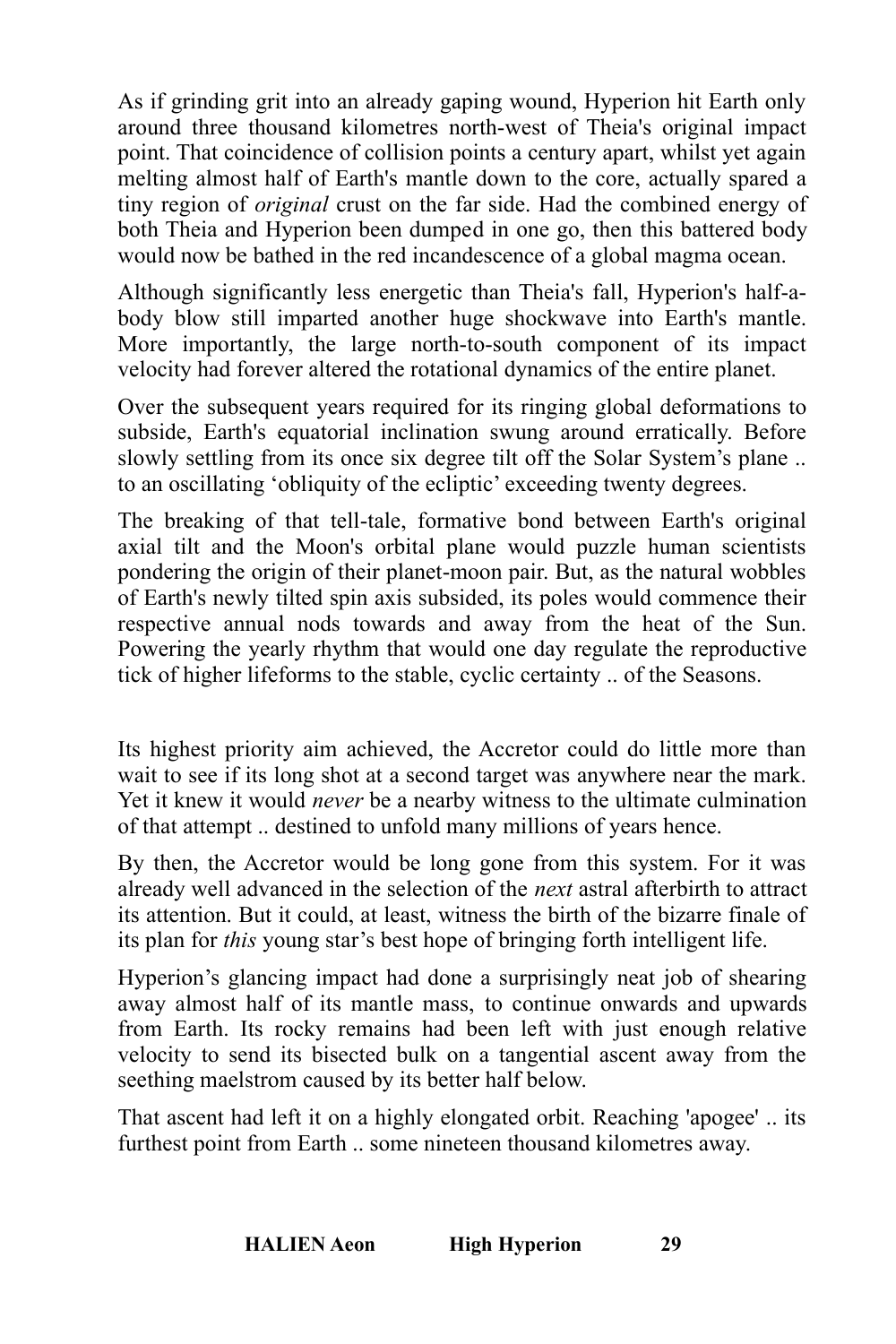Velocity spread within Hyperion's dizzily spinning, sheared and shattered remaining hemisphere would bring most of it crashing back down upon the planet, days later. Yet a huge mass *would* survive to join the product of Theia's demise in stable orbit. Devoid of close cosmic company little more than a century ago, Earth could now boast, not one .. but *two* new moons!

Within weeks, the rocky remains of Hyperion had re-formed into a loosely spherical body, on a promising *intercept* path. Leaving the Accretor to reassess, with rising hope, its chance of hitting that 'nice to have' target.

And the Accretor saw that *it was* good.

Even so, its experience of many similar scenarios had left the Accretor uncertain as to the eventual outcome of the interplay it had initiated. Its control of Hyperion's approach had been ultra-precise, but its *post-impact* predictions could only be coarse. By the time things came to a head, such devilish details could drift the Accretor's design from dream to disaster.

Earth's new dual-moon system had been created at the call of the Accretor. In pulling Theia and Hyperion from their birth sites before they reached orbital instability, it had cleared away the two greatest risks to future Life on Earth. But the Accretor would yet live up to its name one more time. As it persistently pursued the last planetary parameter needed for perfection.

By throwing material from an earthly equator tilted six degrees to the ecliptic, it had endowed both the lunar orbital plane *and equator* with that same inclination. That was fine for the Moon's roles of stabilizing Earth's own newly jolted axial tilt and guarding the steady cycling of earthly seasons over geologic and evolutionary time. So, what *more* could the Accretor hope to achieve by casting half of Hyperion onto this same path?

Well, it had given Hyperion's approach path a substantial 'off-plane' component, mainly to push Earth's equatorial tilt further *away* from the ecliptic plane, so as to strengthen those seasons. But it had also sought to apply one more throw of the dice .. or, more fittingly, *spin of the roulette wheel*, to the tilt of the *Moon's* equator. With the intention, this time, of *reducing* that tilt. So, why on the Moon would it want to do that?

The Accretor had already fulfilled its brief of creating another potentially habitable world from which Life could spring forth. Yet its own creators had chosen this parting gift to the galaxy in grateful celebration of *their* species' good fortune, spotted soon after its scientific emergence. For not only had their birth planet been endowed with the mass, magnetosphere and major moon needed to enable their evolution, but *that moon's equator had also been aligned to within a degree of their star's ecliptic plane*.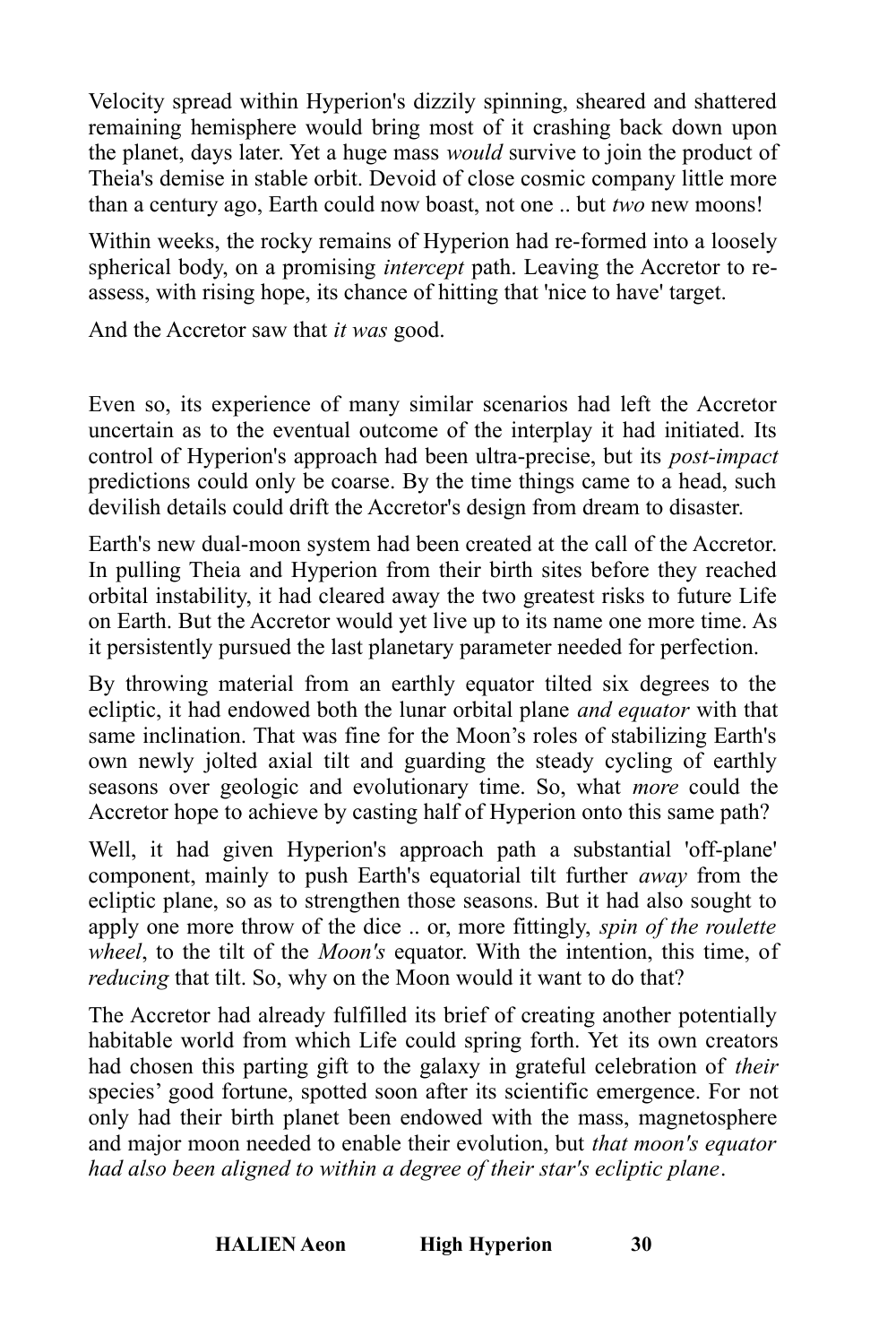That fact had, of course, meant nothing at all to their species throughout its natural evolution and early nurturing of scientific knowledge. Only as they stood to stare up at their night sky in wonder, from the technological threshold of interplanetary exploration, had an important implication of their moon's low inclination been recognised .. to ever-rising anticipation.

Its *equator* lay virtually upon the ecliptic plane, so its *poles* were perpendicular to that plane. Which not only kept the powering light of their star in perpetual proximity to its polar horizons, but it also draped the inner realms of its deeper polar craters in equally perpetual *darkness*.

Although larger than Earth's Moon would ever be, theirs too had still lacked sufficient mass to retain an appreciable atmosphere. Most of the water wetting its airless surface from within, or dumped by cometary impacts from afar, had been boiled and blown away by the wild winds of their powerful star. Only upon the dark and ultra-frigid floors of its polar craters had vast volumes of water survived. In the hardy form .. of *ice.*

Driven by much the same early scientific insight as many later species, the discovery of water ice at the poles of their moon had spurred the first longterm settlements beyond the bounds of their birth world. The melting and hydrolysis of polar crater ice had been energized by the nearby perpetual light of their horizon-hugging star, sourcing water and fuel to sustain their bodies and power their spacecraft. Those first polar moon-bases had launched them onto the interplanetary exploration of their neighbourhood, followed by their inter*stellar* spread across much of the galaxy .. as their biological bodies intellectually evolved into far more mobile *machines*.

Even as the worlds of their youth succumbed to the death throes of their brightly burning but relatively short-lived star, none would forget how the early survival of their ancient species had been assured, in part, by that unlikely alignment of their moon's equator along the ecliptic plane of their planetary system. So when, over eighty-two million future-Earth years later, the time and inspiration came to depart their birth galaxy, they had instilled that apparently incidental target inclination into the ultraintelligent intent of the mighty machine created *in their own image*.

Only after the Accretor had been cast towards its first stellar birth, though, did a far-sighted few of the near-infinite facets of their collective consciousness pause to ponder upon one very profound proposition …

#### **That** *they,* **too, might once have been the blessed but unsuspecting beneficiaries of some ancient, alien ancestor .. of the Moon-Maker!**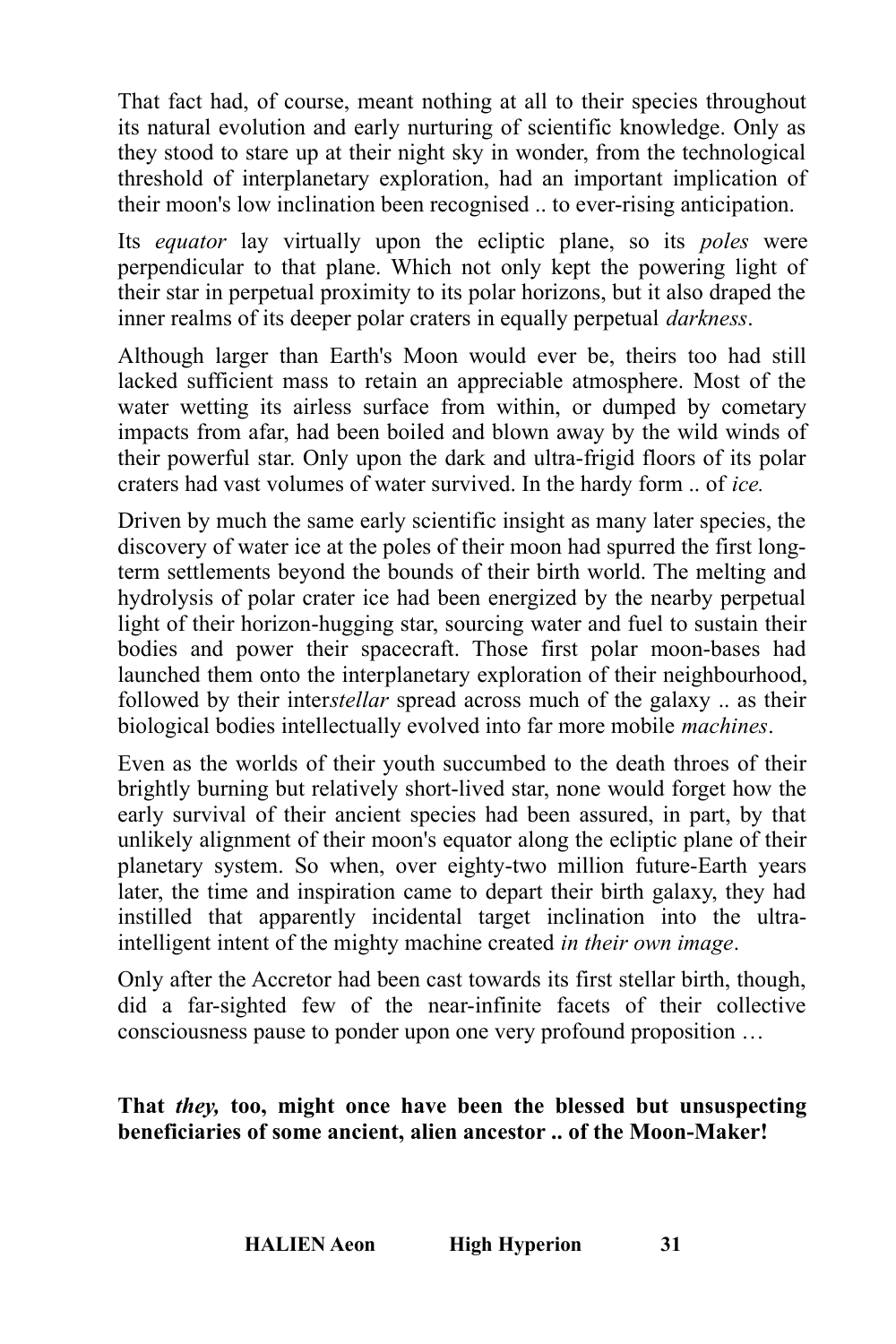#### <span id="page-37-0"></span> **1.8 Moon of the Moon**

The Accretor could never know for certain whether Earth's new Moon would ever find itself enticing future intelligence out to its icy, polar promise. The desired 'levelling' of its equatorial plane depended upon the chance outcome of the encounter looming just a few years after Hyperion's self-shearing swipe at Earth.

But the Accretor already knew that the game was, at least, *on*!

Hyperion's hemispherical remains had been launched into a highly elongated orbit. One which reached out almost to the slowly circularising path of the far more massive Moon. Even with its vertical excursions well above and below the plane of the Moon's orbit, some sort of interaction between the two was inevitable. Such had been the Accretor's plan.

It had aimed and timed Hyperion's earthward approach to *avoid* any danger of direct impact between the twin moons now entwining their orbits. That would have risked far too much unpredictable damage to what was the prized trophy of its primary mission, with little hope of gainful benefit. Moon and moon *would,* indeed, kiss face-to-face one day .. albeit, hopefully, in a rather less directly destructive embrace. But only after a long and intimate introduction to each other upon the orbital dance floor.

Most of the seventy sextillion simulations of Hyperion's possible paths to destruction had actually explored its motion *after* its impact with Earth. The Accretor could not control the precise dynamics of the shearing process. But it *had* been able to predict where virtually every feasible outcome would send Earth's second moon for years to come. So it had chosen the approach path with the greatest number of desirable end-points.

One of which was, finally, about to emerge ...

The gravitational 'capture' of one astronomical body by another would one day be proposed as the means by which Earth had acquired its own Moon. Although, at first, outwardly attractive, this idea would soon be rejected as requiring far too great a coincidence of relative path and velocity for earthly gravity to grasp such a large body, purely 'in passing'.

That rejection would be confirmed when mankind's first samples of the Moon's surface showed how similar its chemical and isotopic composition was to that of Earth's mantle. Yet the Accretor's prodigious predictive powers had set the otherwise unlikely conditions by which *not* Earth, but its *Moon* would actually come to capture a companion all of its very own!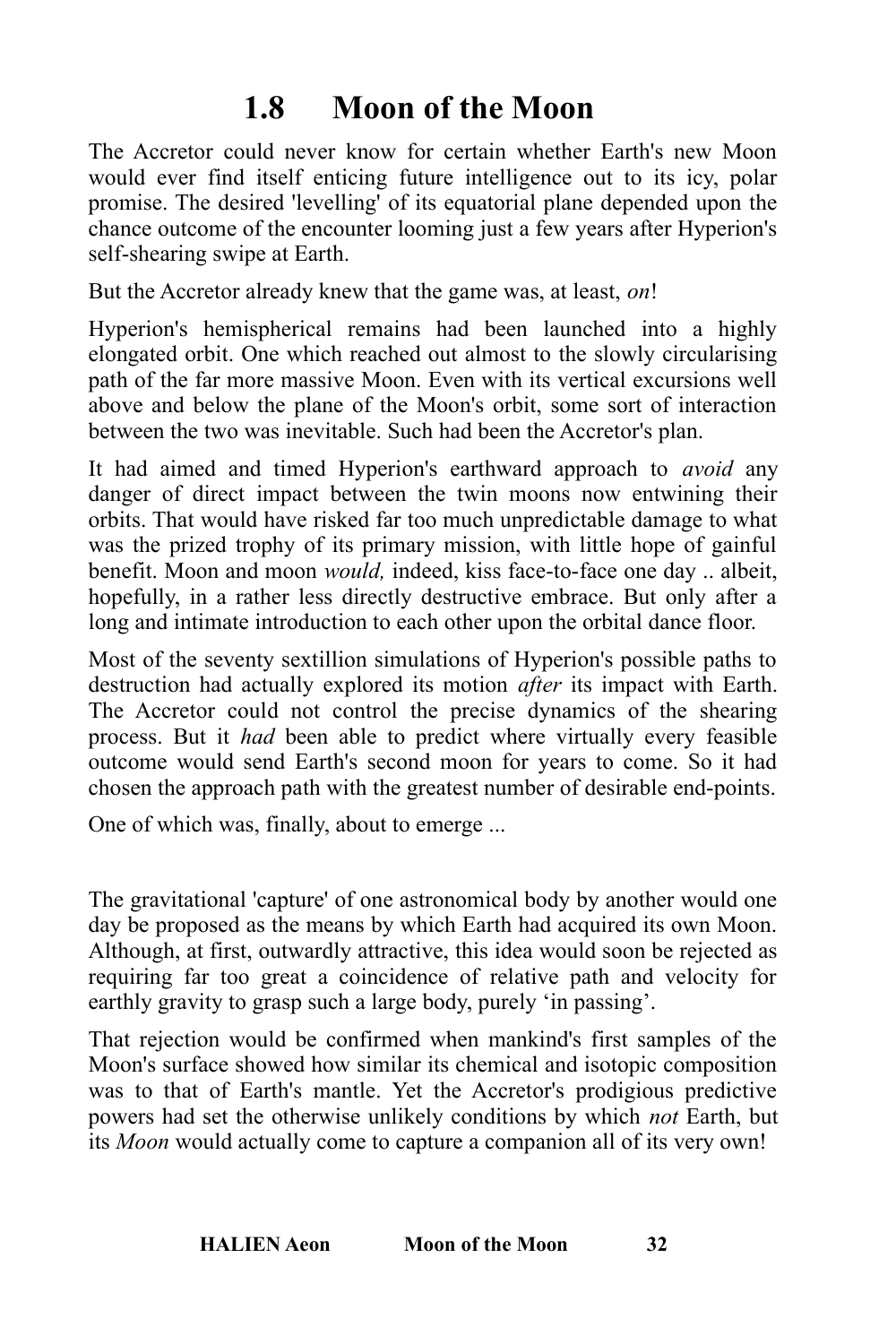Settled into a barely spherical shape after almost two years in its elongated orbit, the shattered moonlet once again approached its highest point above Earth. Earlier visits to this lonely spot had found it firmly beyond the gravitational grasp of a Moon busily going about its orbit elsewhere. But *this* apogee would see it soaring to within a few thousand kilometres of its earthly orbital companion.

Seen from above the 'northern' side of the ecliptic plane, Earth's new satellites were both spinning and orbiting in an *anti*-clockwise direction. Along with, for that matter, the rotation of the Sun and the axial spins and solar orbits of every major planet! That rotational preference reflected the original angular momentum trapped within the collapsing interstellar cloud from which the Sun and its entire planetary system had formed. It was a preference *not* lightly to be denied.

The grace to 'go with the flow' had long given the planets and moons of the galaxy and beyond the greatest chance of being around over geological time. Exceptions to that natural rotational orientation often indicated either the past incidence *of*, or a future invitation *to* cosmic calamity! To which the Accretor looked ahead with some *satisfaction,* as it hailed the steady convergence of its last-born moon's course and velocity with the orbit of its older sibling .. stalking it just a few thousand kilometres behind.

The relative arrival order of both bodies at this point had been critical. For as the moonlet felt the gravitational tug of the Moon grow to match that of the more distant Earth, its momentum carried it beyond its original apogee .. into a *clockwise curve around the Moon* that would soon close itself into a surprisingly circular orbit. Its path was now in the opposite*, retrograde* direction to the spin of the Moon. A fact designed to make a fundamental difference to its ultimate orbital fate …

Contrary to the Moon's *pro*grade path around the Earth, this rotational reverse-direction would *drain* angular momentum from the orbiting object, forcing it to *descend* ever closer to the body around which it circled. Millions of years hence, the doomed moonlet would first shatter under gravitationally induced tidal stresses .. and then splatter its matter onto the surface of the Moon below.

In doing so, its retrograde momentum would slow the Moon's own rotation, further boosting a trend that would eventually leave the same lucky lunar face forever 'tidally' locked in admiration of Earth's slowly blooming blue beauty. At the same time, its off-plane momentum would deliver a jolting prod at the Moon's axial tilt. Attempting another tip of the spinning top which might, *or might not*, cast both perpetual darkness and the promise of future icy bounty into its deeper polar craters.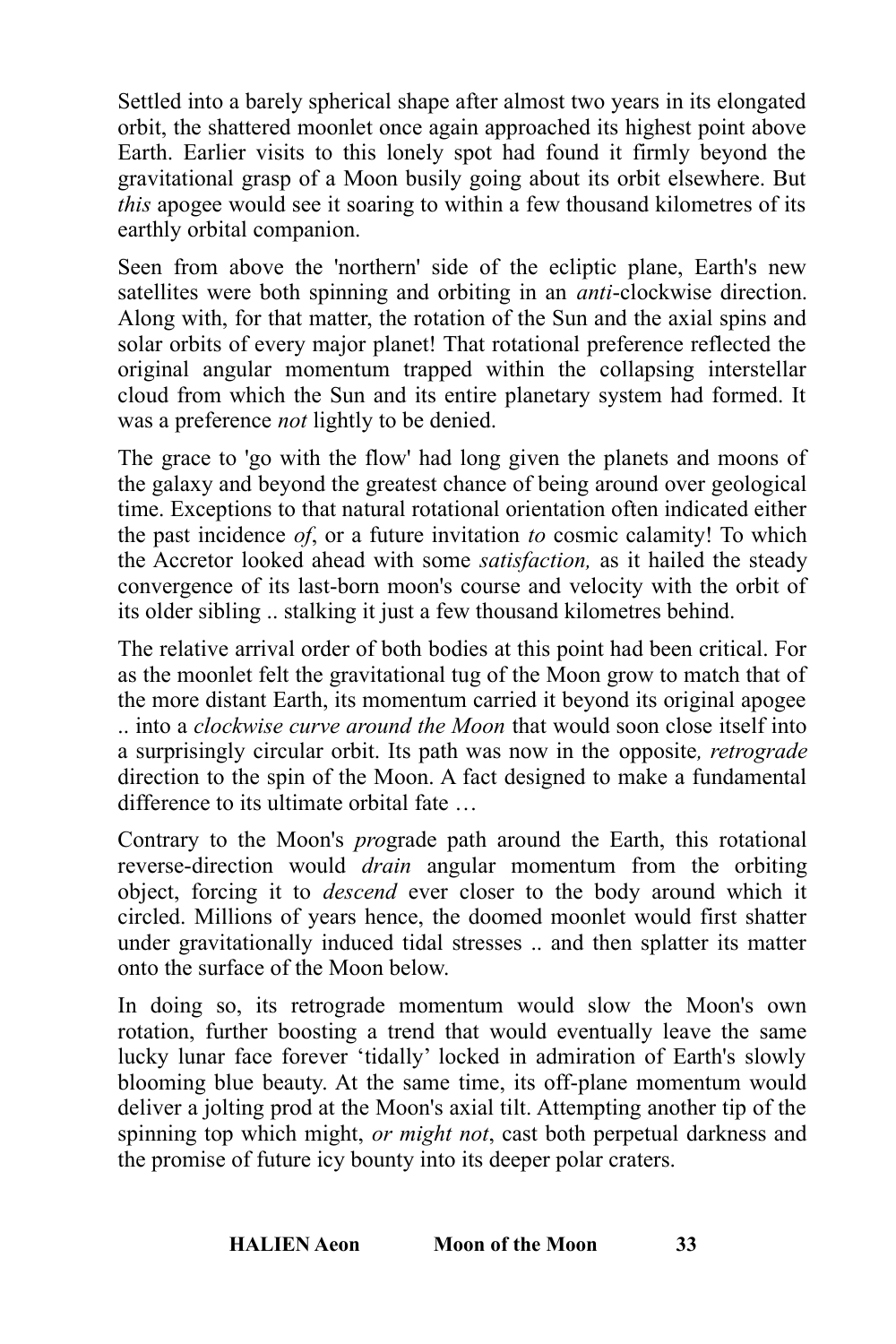It was, perhaps, fitting that this final phase of the Accretor's plan so uncannily conveyed the dynamics of a cosmic 'casino'. It had no way to predict, this far in advance, precisely when or where the decaying orbit of its recently released rolling 'ball' would spiral into and onto the contrarotating 'wheel' at its centre.

So the Accretor had bravely, but with hope, placed its gambling chips firmly upon the table. It could now only calmly contemplate what it could no longer wait to witness. Its far future bet on the outcome of this half-abillion year spin of the roulette wheel ...

From its high station at L5, through its shearing delivery of seasonal tilt, the heritage of Hyperion had arrived in orbit around the object born in the violent death throes of Theia. Its *body* had been sacrificed to the greater cause of fostering future Life in this Solar System. But the *name* of Hyperion would, someday, return .. to be celebrated *by* that life as an outer satellite of mighty Saturn.

This strange 'satellite of a satellite' just *might,* one distant day, deliver a single, supposedly 'natural' body, able to tempt future evolved intelligence from its earthly cradle with the promise of accessible polar ice. Until then, it would owe its ultimately doomed existence to the daring of the Accretor.

In *both* semantic senses, it was the moon of the Moon that the Moon-Maker made.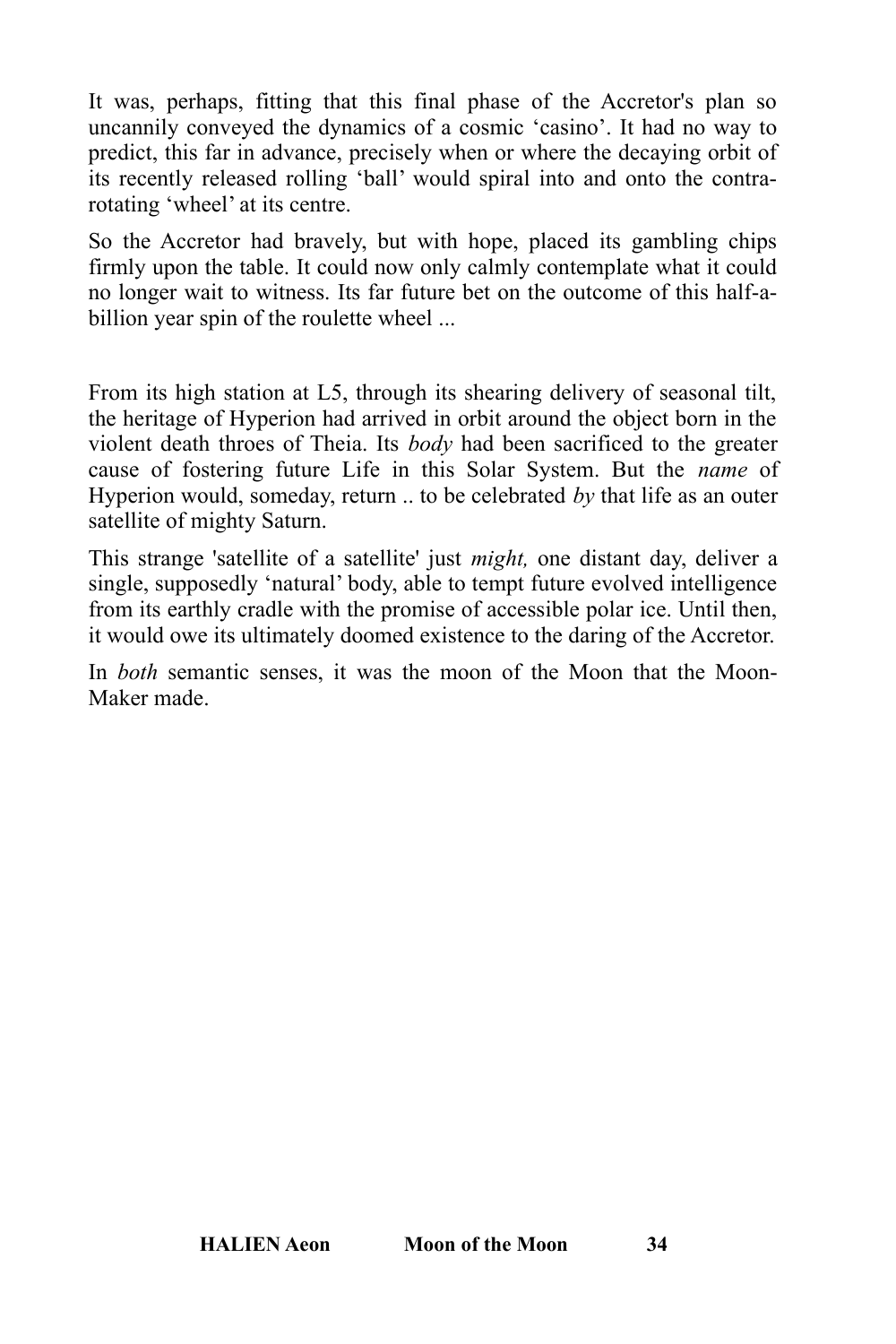#### <span id="page-40-0"></span> **1.9 Seeds of Genesis**

Over the billion year course of its cosmic mission, the Accretor had already created the *conditions* for potential life upon a myriad new worlds.

Its own creators had known the basic components of life were abundant across the galaxy. Chemical *elements* created both by fusion *within,* and the ultra-violent death *of* stellar cores had long been strewn far across interstellar space in vast, primordial clouds. Between, upon and inside the dusty grains of which, those elements had been forged into the fundamental chemical *compounds* of Life in the fiery light of nearby stars*.*

Sooner or later, some of those compounds would seed the surfaces of planetary systems also formed from the debris of long past stellar detonations. Given suitably benign conditions, such pre-biological substances would eventually spark reproductive rhythms able to render their form into future generations of early Life. Upon a rare few of those worlds, the evolutionary enablers of time, stability and biochemical energy would ultimately breach the biological bridge from single-celled bacteria to multi-celled beasts. Even, perhaps, bearing sentient intelligence beyond.

The Accretor's creators had also come to realise their own incredibly good fortune. Their species had barely evolved emergent intelligence, before their bright but fast-burning stellar host had started running dangerously low on fuel for fusion .. and set upon its own, ever more dramatic demise.

Scientific and technological enlightenment had dawned only just in time to enable their survival .. as that star fitfully shed a first shell of matter to briefly dampen down its deepening internal turmoil. A threatened extinction which had spurred their pan-galactic search for new homes.

That early history of their species had, ultimately, driven the Accretor's innate conviction to deliver not only the *conditions for* Life, but also the *seeds of* Life. It was *not* willing to entrust the biological exploitation of its efforts entirely to the long-chained, chance coincidences of mostly carbonbased chemistry. The Accretor, alone, could cast certainty over future fortune upon its cosmic creations. For its final call, upon completing yet another habitable world, would always be to .. "Let there be Life!"

The Accretor knew that it would be long gone and far distant before the new Earth could stand any chance at all of nurturing Life of its own. Tens of millions of years would yet pass before anything like a stable crust could cool above the ocean of openly molten mantle that now covered most of the planet. Even then, the outgassing of a substantial atmosphere would be needed to sustain the surface stability and liquid flow of the water already steaming from its interior, or yet to be delivered by comets.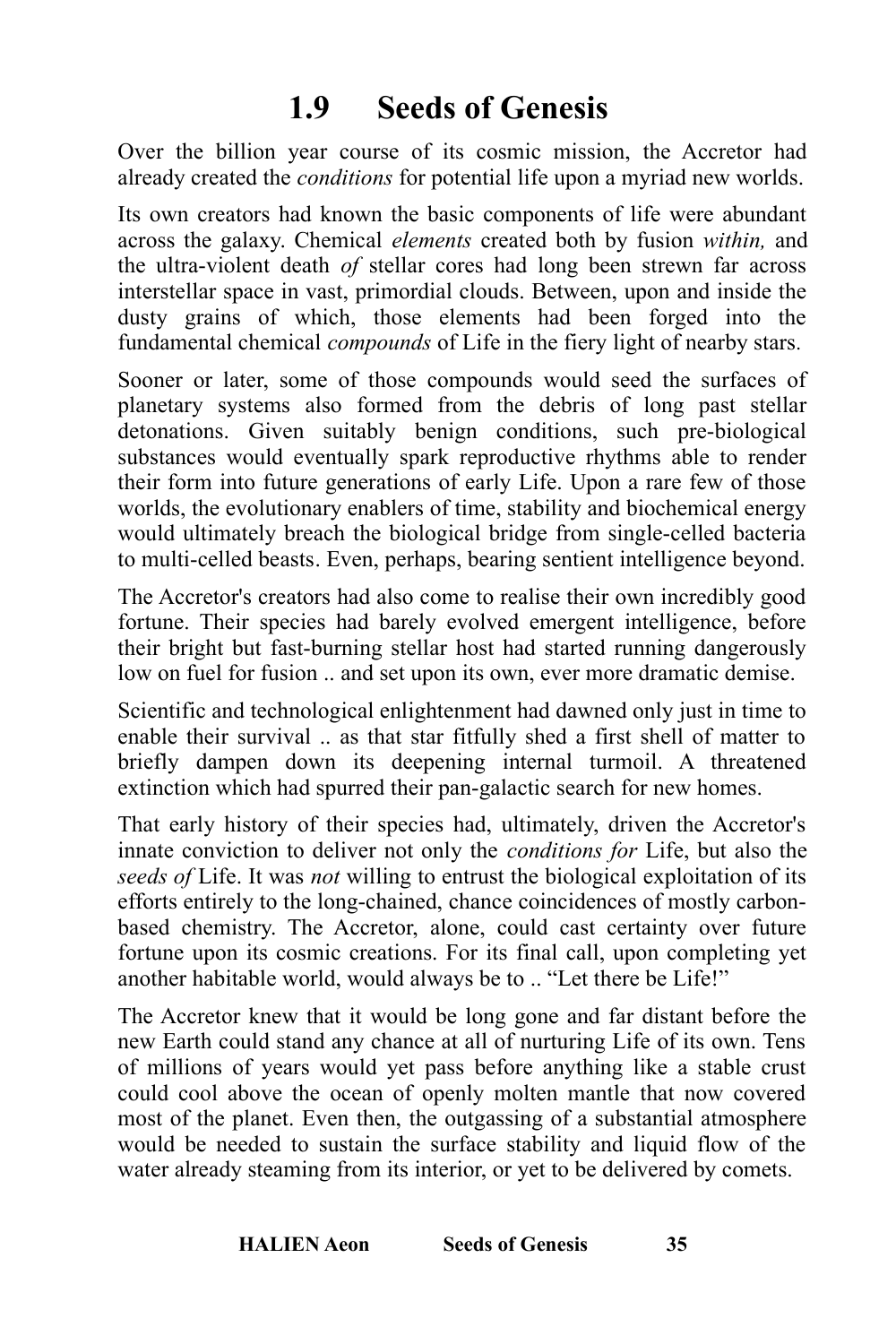Life would just have to wait until this awakening world's weather could rain its universal solvent into oceans, seas, lakes and rivers. So, activation of the *two* wondrous devices the Accretor was preparing would take a halfbillion year 'rain check'. Which meant it would have to seek somewhere suitably stable and safe to store them in the meantime.

The Accretor needed to find two very special locations, one for each device, with specific and somewhat unusual characteristics. Both would have to remain inherently stable over immense timescales, whilst staying well within 'seeding' distance of the Earth. Furthermore, each would need to offer their sole occupant at least a fighting chance of survival over the ages of interplanetary bombardment yet to come.

Simply placing its precious new protégés upon the surface of the Earth itself was out of the question. Even after its crust had cooled, the endless global stirrings of plate tectonics would leave virtually no place untouched by deep geologic turmoil. Nor would Earth's new Moon offer a safe haven, given the impending descent to destruction of its own satellite.

The devices also had to keep clear of the complex and constantly shifting gravitational gradients permeating the space within the Earth-Moon-moon system. There would be no long term safety in orbit around any body here. But the Accretor had, of course, just 'evicted' two orbital tenants from prime locations which *could* indeed serve its purpose.

So, it would entrust its primary and backup devices to two well separated regions of space, at a safe and stable distance from Earth. It would populate the paired peaks of gravitational potential which had, until recently, harboured the seeds of Earth's *geological* transformation. The twin lairs of Lagrange which, alone, could offer long-term safety to the future bringers of Earth's *biological* transformation.

To its *Seeds of Genesis*.

Easing its two million tonne 'resting' mass outward from its orbit, midway between Venus and Earth, the Accretor rose towards the same, now lonely, Lagrangian lair from which it had gravitationally seduced Theia, just centuries ago.

However, it would not leave its precious cargo precisely *at* L4, but in a long, lazy 'orbit' *around* it. For there was still ample chance of debris aggregation within this region over the coming story of the Solar System.

And these were certainly *not* seeds to appreciate being buried!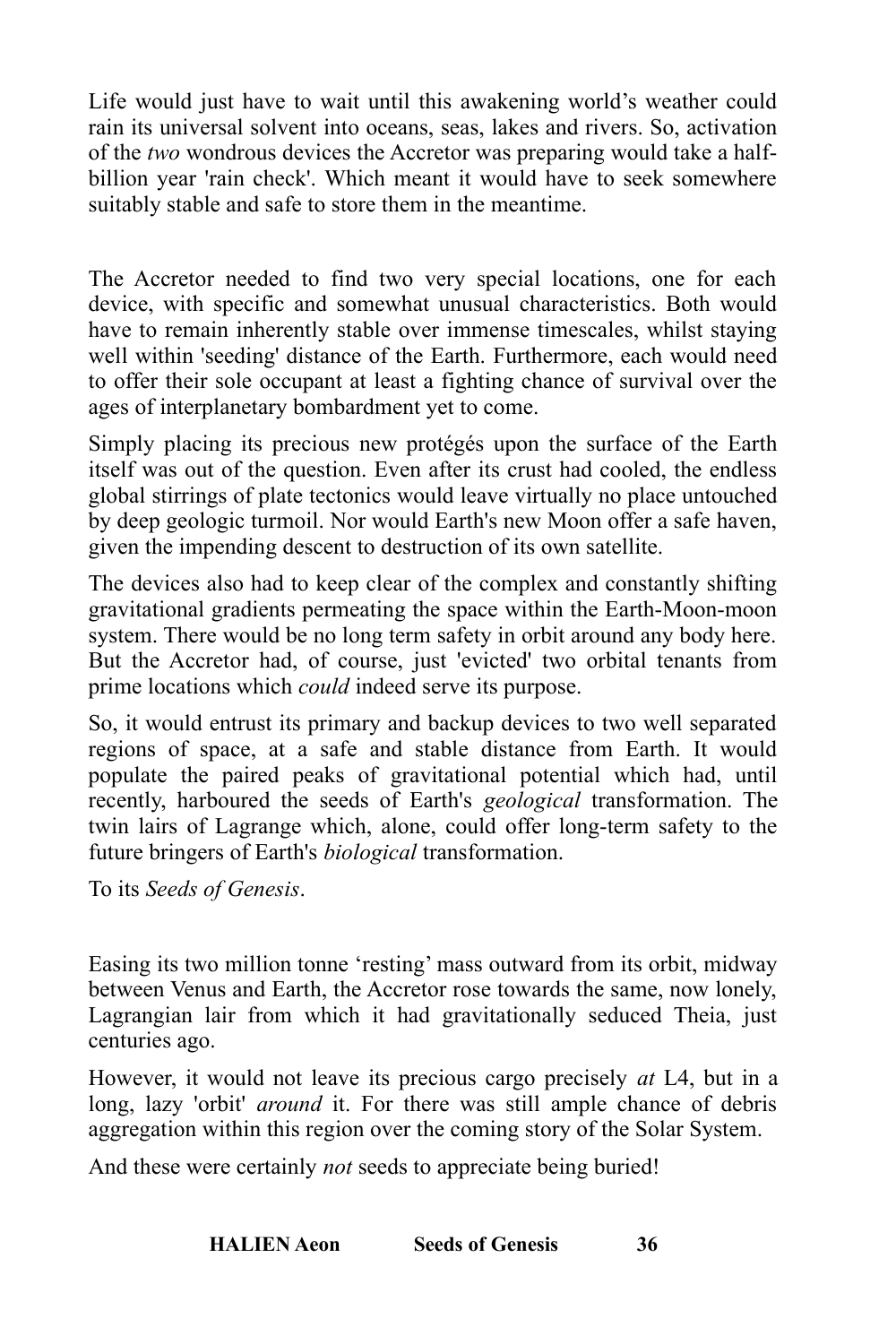As it neared the release point for its first device drop, the Accretor had one final but fundamentally 'life-changing' decision to make. In their survey of the galaxy's myriad lifeforms, its creators had found surprisingly *few* basic biological mechanisms by which evolution could achieve the best balance between two conflicting needs. On the one hand, the *advantages* of evolution could only accumulate across generations via a stable and accurate genetic 'copying' process. On the other, the *progress* of evolution perversely demanded *imperfection* in that very same process, so as to drive exploration of the ever-changing pitfalls and possibilities of Life's paths. The optimum genetic 'error rate' to balance accumulated advantage against agile adaptation was, arguably, the single most critical factor in any evolutionary system's success.

The Accretor would delegate *some* decisions, regarding which genetic bounty would someday seed Earth, to the intelligence and database bound within each of its devices. But it, alone, bore responsibility for the choice of basic biochemistry upon which this planetary system would build over the next several billion years. A decision dependant upon both the nature of its star .. and where its circum-*galactic* orbital path would likely take it.

Each orbit of the Sun and its planets *around the centre of the galaxy* would take well in excess of two hundred million years. During which time, the Sun, along with most stars, would both drift into and out of the galaxy's denser spiral arms and oscillate above and below the plane of its disc. Either of which would modulate Earth's exposure to a major driver of genetic variation over evolutionary time. The mighty 'cosmic' rays!

These immensely energetic particles could be cast clear across the cosmos by the cataclysmic collision of collapsed stellar cores or the merging of massive black holes. Accelerated virtually to light speed, many would traverse *intergalactic* space in what, *to them,* would seem mere milliseconds of 'dilated' time. Sometimes to then dump their colossal kinetic energy into crashing cascades of secondary particles down from the upper atmospheres of any planets in their path. Even, if rarely, to find *themselves* ripping through the genetic code of some unlucky lifeform.

Only the supreme predictive power of the Accretor itself could hope to gauge the exposure *to,* or protection *from* such particles that the Sun's future galactic path would offer over gigayears to come. That level would define which fundamental biochemistry best balanced biological stability against sensitivity to damage in the face of future cosmic ray barrages. Allowing Earth to remain within the *genetic* 'Goldilocks' zone that would, with luck, drive its budding Life to evolutionary success.

So, firmly focussed upon the Sun, the Accretor once again reset and re-ran its two trillion body, ten billion year simulation .. *of the entire galaxy!*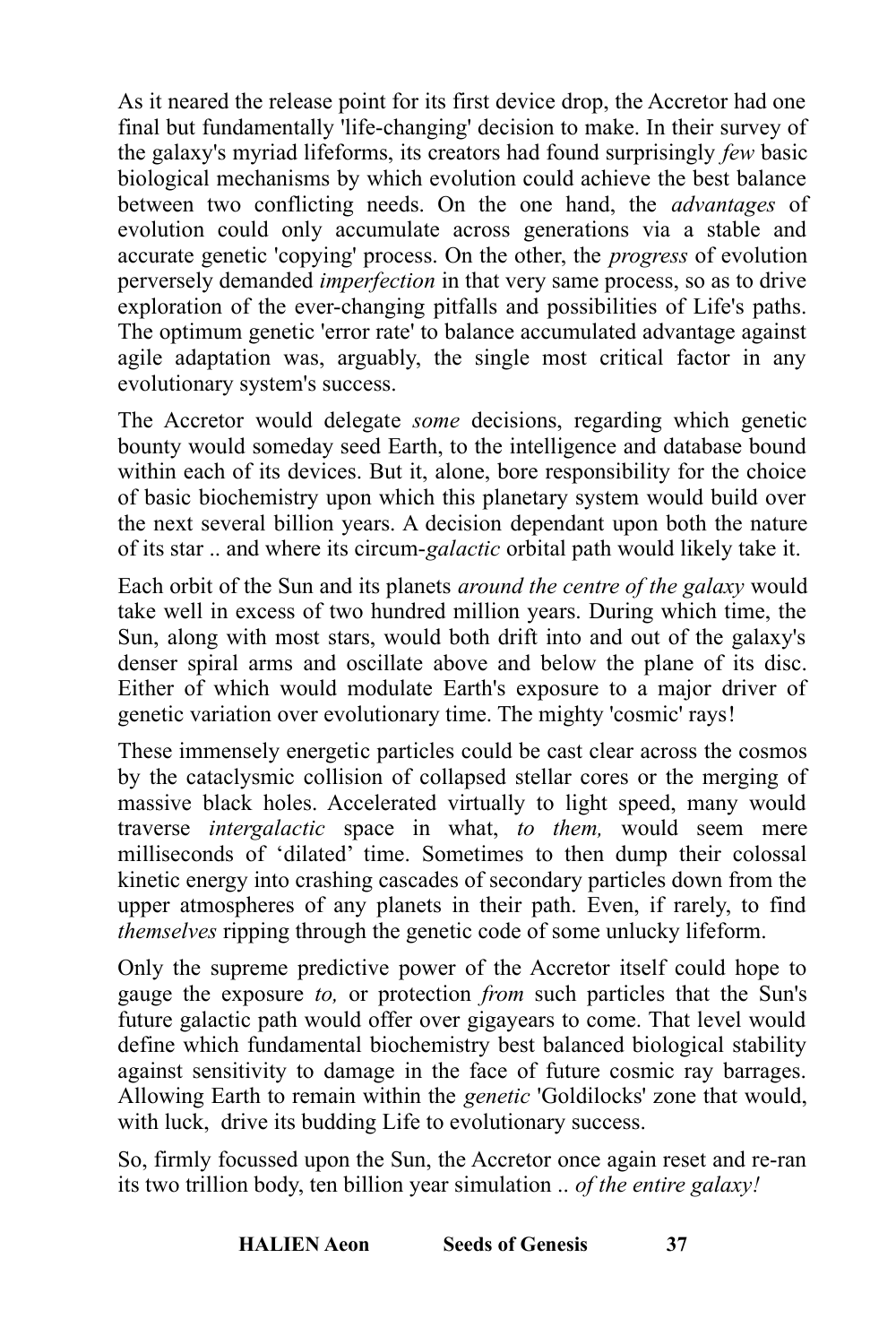By this time it really *should* have known better, but the Accretor never ceased to be surprised by its own predictions of the future galactic paths of the stars it had visited .. even when they had been born in the same region of space. The Sun had been just the latest stellar stopover on its little local tour of a huge, collapsing cloud of interstellar gas and dust .. from which several other solar siblings would yet burst into life. Its next stellar target, born less than a hundred light-years away, harboured high hopes of hosting life on what would become its *three* habitable planets. *Upon which the Accretor had chosen to confer a truly spectacular orbital configuration*.

It was possible that the galactic orbit of its siblings would match the Sun's into the far future. There were, indeed, many sizeable clusters of stars that felt gravitationally bound to keep each other company on their travels. Further afield, a huge 'halo' of immense 'globular clusters' orbited often well away from the galactic plane .. some binding upwards of a million stars into a sparkling, spherical spectacle just a few light-years across.

But most simulations for its *previous* star, still only fifty light-years away, had predicted a dramatically divergent path over the course of its life. That star's galactic journey would expose its two newly habitable planets to considerably greater cosmic ray flux than that being forecast for the Sun. Which had led to a far more robust choice of its basic biology than would soon be selected for the seeding of Earth.

Billions of years hence, one of the greatest triumphs of future human science would be its unravelling of the organic strands which wove the sterile stuff of chemistry into the fertile fabric of Life. As that knowledge grew broader and deeper, it would even explore some of the same biochemical alternatives now being carefully considered, but all firmly dismissed by the Accretor .. as it pondered that fateful decision.

Under different predicted conditions, some of those options .. notably the so-called Xeno-Nucleic Acids (XNAs) .. might even have looked a little more attractive to the Accretor*.* Candidates such as Anhydrohexitol Nucleic Acid (HNA) and Threose Nucleic Acid (TNA) would be found to possess at least *some* of the qualities which could confer stable but steady long-term evolution upon earthly Life*.* But it would be upon *two* other, related, nucleic acids that the Accretor would place the burden of bearing this planet's biological evolution forward into the future.

Of those, the more primitive, single-stranded *Ribo*nucleic Acid (RNA) would be cast to play a range of vital roles in the dramatic propagation of that life*.* Roles directed largely at the behest of its double-helical, genecoding counterpart .. *Deoxy*ribonucleic Acid, or DNA*.*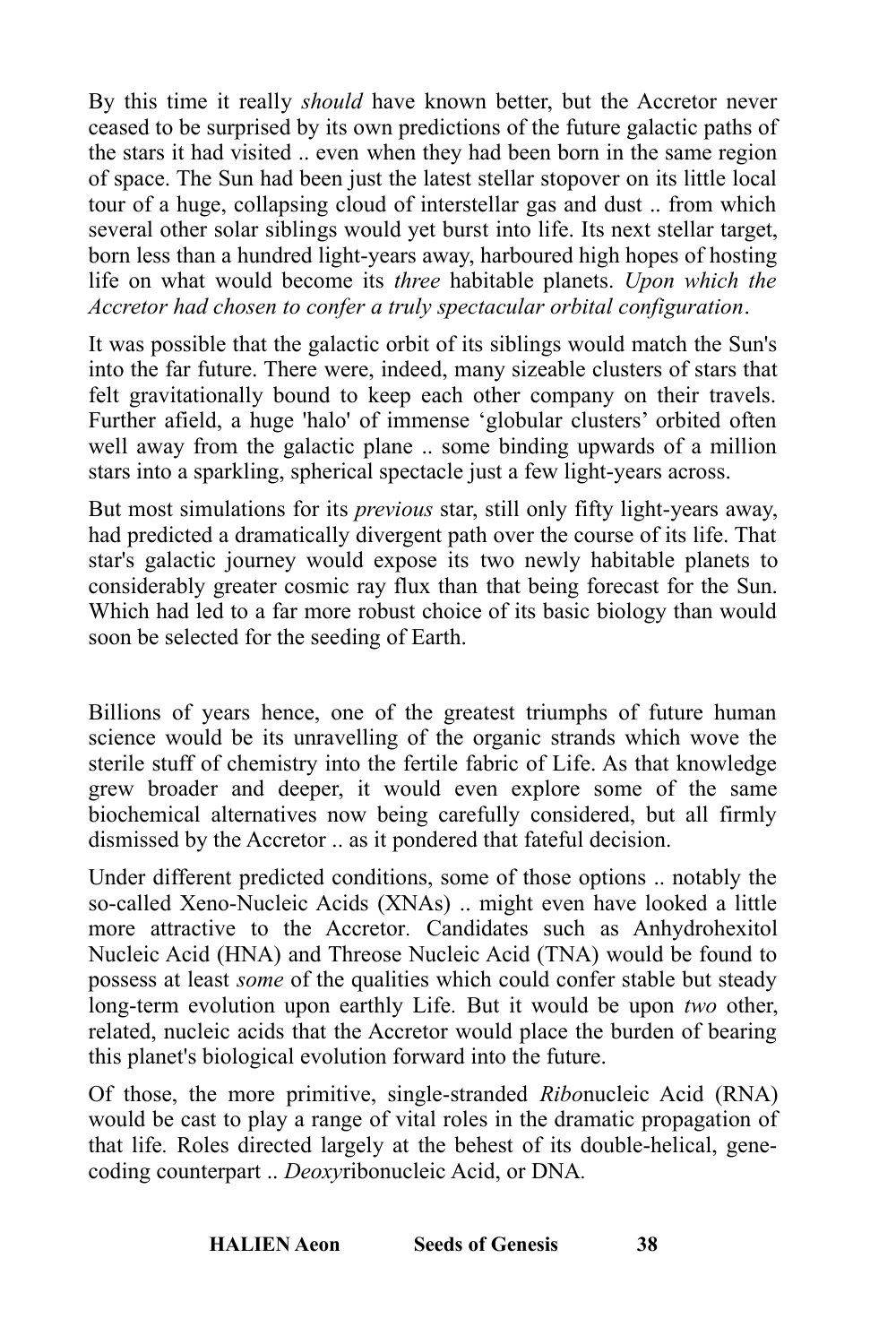Its decision made, the Accretor could supply its first seed with the ultrastable, crystalline forms of the basic elements of Life. Ingredients from which this device would, one distant day, 'print' self-sustaining samples of the complex biochemical compounds needed to launch evolution .. along with fully formed examples of the primitive Archaea that would come to characterise the most ancient of earthly biota*.* All of which could be cast onto any of many low-energy orbits destined to reach their, by that day hopefully hospitable home-world within just a few months.

Even then, the future success of this multi-million year mission could not be left to the whims of fortune. There was still a small chance that some wandering fragment of this system's formation could yet destroy a single device. So, soon after releasing the first of Earth's *two* Seeds of Genesis into a gentle orbit around L4, the Accretor set forth upon one final lap of the Sun. Once more 'going with the flow', the long way round .. to L5.

*This* second seed would be configured, primarily, as a backup to its sibling at L4. It would, though, also be provisioned with a biological 'plan B', as even the Accretor's simulations could not eliminate the possibility of a far future encounter between the Sun and an errant star that could cast this stellar system onto an entirely new and unpredicted path .. for which some other genetic mechanism might then become optimal. A call to which the 'B' seed would respond, with a long series of sample organisms chosen from its comprehensively pan-galactic, genetic treasure chest.

The release of that second seed left the Accretor fully confident that it had created yet another world which might, ultimately, conceive beings able to ponder their own origin. Such had been the task assigned to it, so long ago, by its own, ever more distant creators .. *towards whom it turned to transmit another in a long line of once-in-a-million year messages.*

The Accretor knew full well that, by the time their rapidly receding receivers registered its red-shifted report, the potential for Life on this world would already have been thoroughly tried and tested. There was now little more it could do for this planetary system. It was already planning its path to the next star to have flared into fusion from this same, immense molecular cloud. But it would not leave before making a firstand-last farewell visit to the worlds it had so fundamentally reformed.

Eager to perform a sign-off inspection of its mega-year handiwork, the Accretor slid its two megatonne mass into a once-around open orbit, high above the night side of an Earth still bathed in the red-tinted glow of its full Moon's sunlit face. There to savour the sheer sensational beauty of the cosmic scene created at its own command.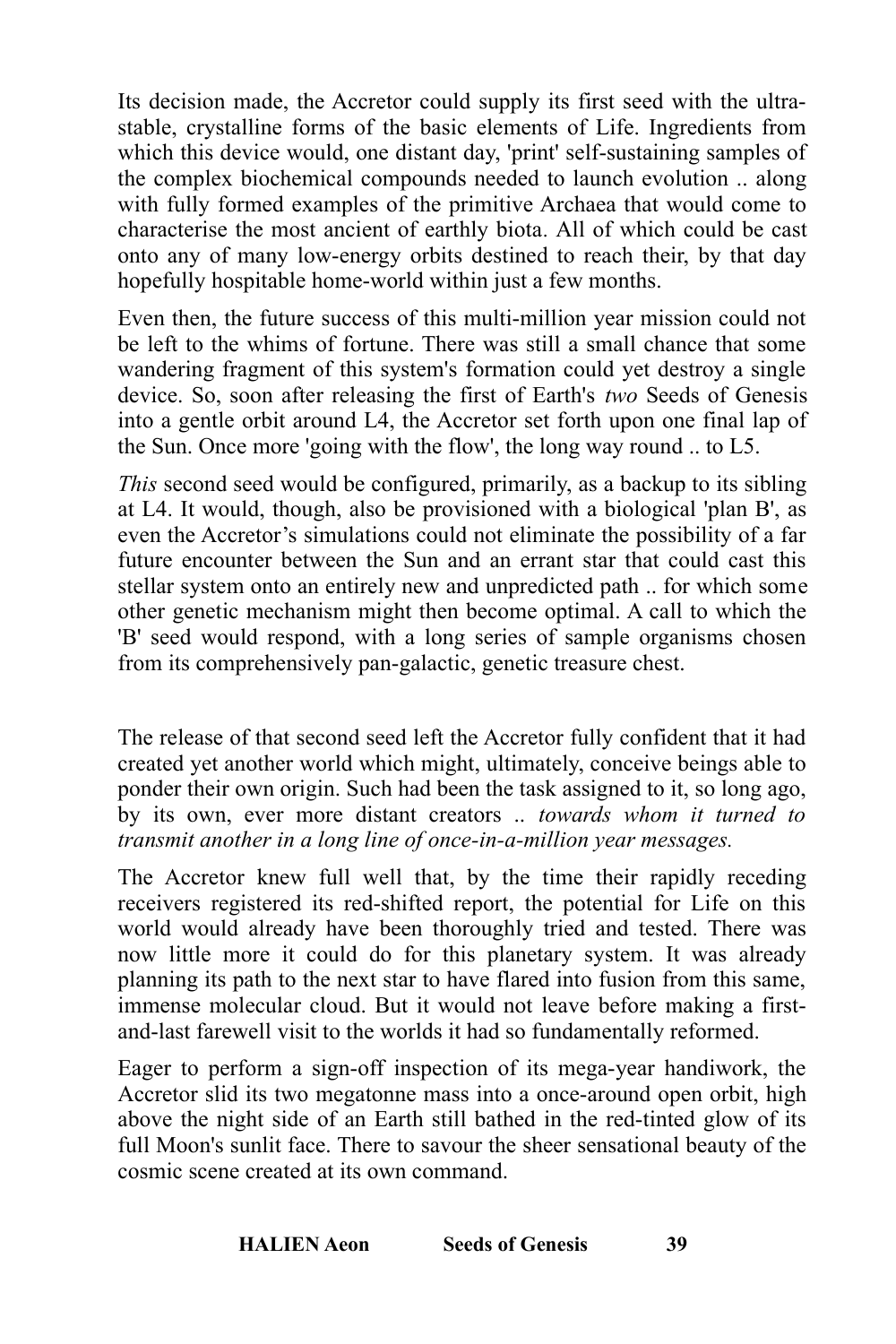For all the ever-darkening majesty of the deepening crust coating both bodies, it was from their ever-shifting streams of *light* that the Accretor always drew the greatest satisfaction on these occasions. The glow of their radiant heat would subside over millennia to come, but any future Life on Earth would behold *two* stable sources of illumination. The directly lifefuelling fusion fire of its Sun, and the cool, cyclically reflected serenity of its Moon. The greater light to rule the day, the lesser light to rule the night.

Swinging slowly towards the sunward side of its orbit, the Accretor was already stirring space-curving forces deep within its form. It would soon again glean gravitons from the higher dimensions into which its existence was so enigmatically embedded. But it would not risk any direct exposure of Earth's delicately entwined twin satellites to such immense gravitational grasp. So, only as it crossed the Sun-Earth line opposite to *and hidden from* the Moon, did the Accretor's perturbation pulse rip an almighty rupture through the fabric of *interstellar* spacetime. As, for just a few fleeting moments, the first and final ethereal shadow of the Moon-Maker itself moved upon the face of the Earth.

Settled safely into orbit around their Lagrangian lairs, the twin Guardians of Genesis had set upon what would become a many-million year test of patience .. biding their time until they could, some distant day, cast upon the Earth the fruit whose seed *is* in itself. By the grace of the Accretor, those fragile seeds would fall upon a planet newly awash with the aqueous solvent of Life, rained from an atmosphere firmly grasped by gravity and protected from solar excess by an ever-strengthening magnetosphere.

They would be spawning life that could evolve to the steady tick of seasons stabilised by the calming gravitational call of its sizeable Moon. One which *might* even, some fateful day, entice intelligence out to its polar crater rims with the offer of icy sustenance and the energy of eternal light.

The Accretor had achieved everything asked of it by its own creators, in preparing this world for any foreseeable challenges, far into its future. Yet its predictive powers were ultimately limited. For *no* cosmic crystal-gazer could pre-conceive the darkly dire and calamitous challenges, *from beyond this galaxy,* that would curse *all* of its creations, four billion years hence.

So, suddenly *falling* at four hundred Earth 'g' towards its next stellar birth, the Accretor cast one last look back upon its latest worldly works. Ascending into its self-excavated spacetime crevasse, rising above the northern plane of the young Sun's planets, it beheld the long-laboured layout of its culminated plan .. spread out, in eternal glory, below.

#### **And the Accretor saw every thing that it had made, and, behold,** *it was* **very good.**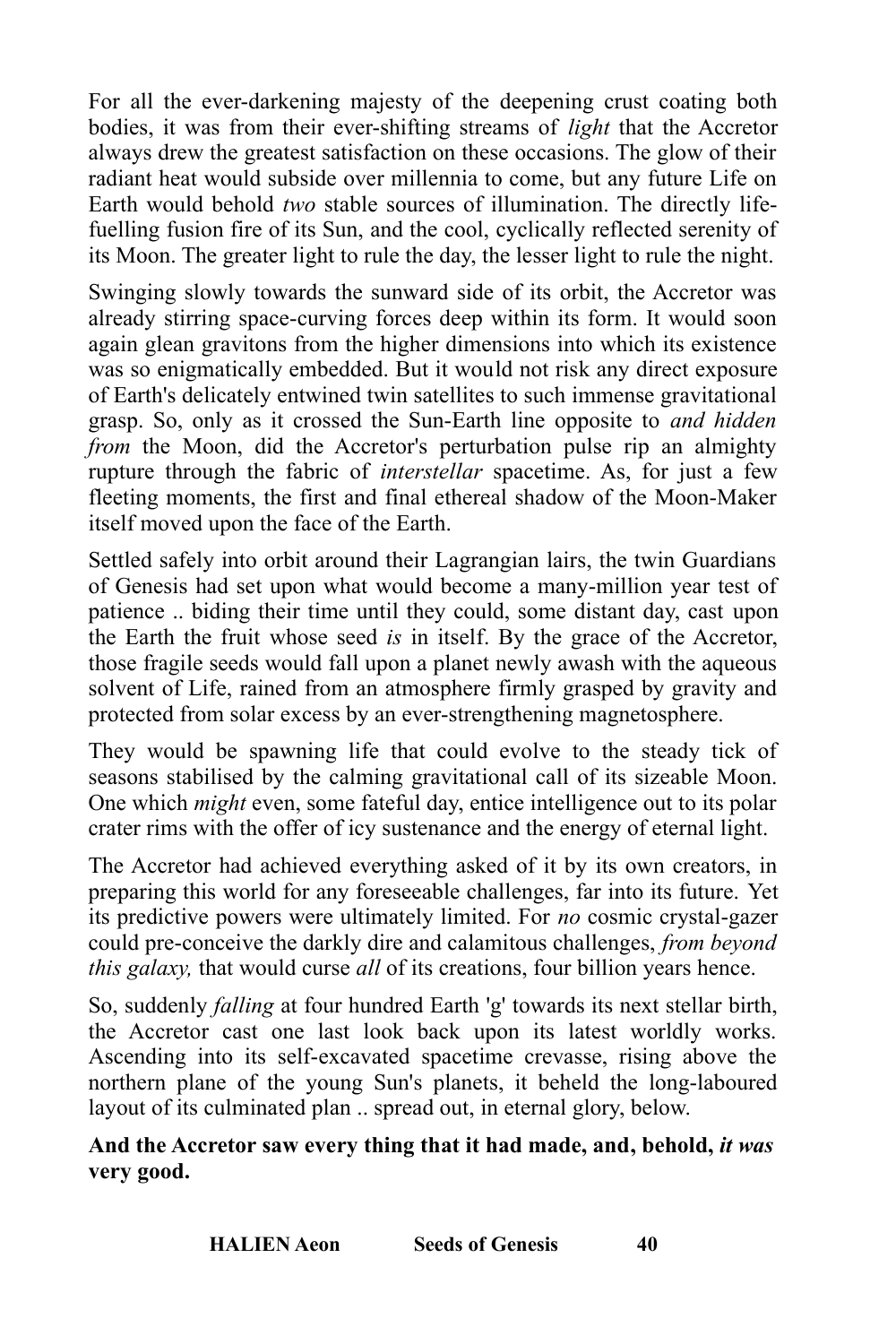## <span id="page-46-0"></span>**What Next? …**

You've finally made it, hopefully in one mental piece, through these first forty pages of Earth-and-Moon-making mayhem. That's more than the proto-Earth itself managed .. so, well done!

You are now psychologically prepared to press ahead with pursuing the first novel in the HALIEN pentalogy through into (relatively) recent times.

However, should you choose to go forward, no respite will be offered in growing the grand-galactic vista of the "HALIEN Aeon" adventure.

So, a brief synopsis of this ten *billion* year sci-fi epic's opening story is presented on the next page ...

This first novel joins those later in the HALIEN series, in seeking to stretch our perception of sometimes speculative but hopefully plausible scientific and technological principles. The aim is to inspire your imagination into casting supposedly established historic, mythological and theological 'facts' in an entirely new, but still 'logical' light.

And, who knows? .. maybe your *own* ability to assimilate the concepts concealed within its pages may help to mark Mankind's mental readiness for emergence into the greater galactic family of *Ha*dronic *Li*fe *En*tities …

Visit the "HALIEN Aeon" website, at ..

<http://www.halien.com/aeon>

Join the mailing list for future HALIEN news, at ..

<http://www.halien.com/aeon/contact>